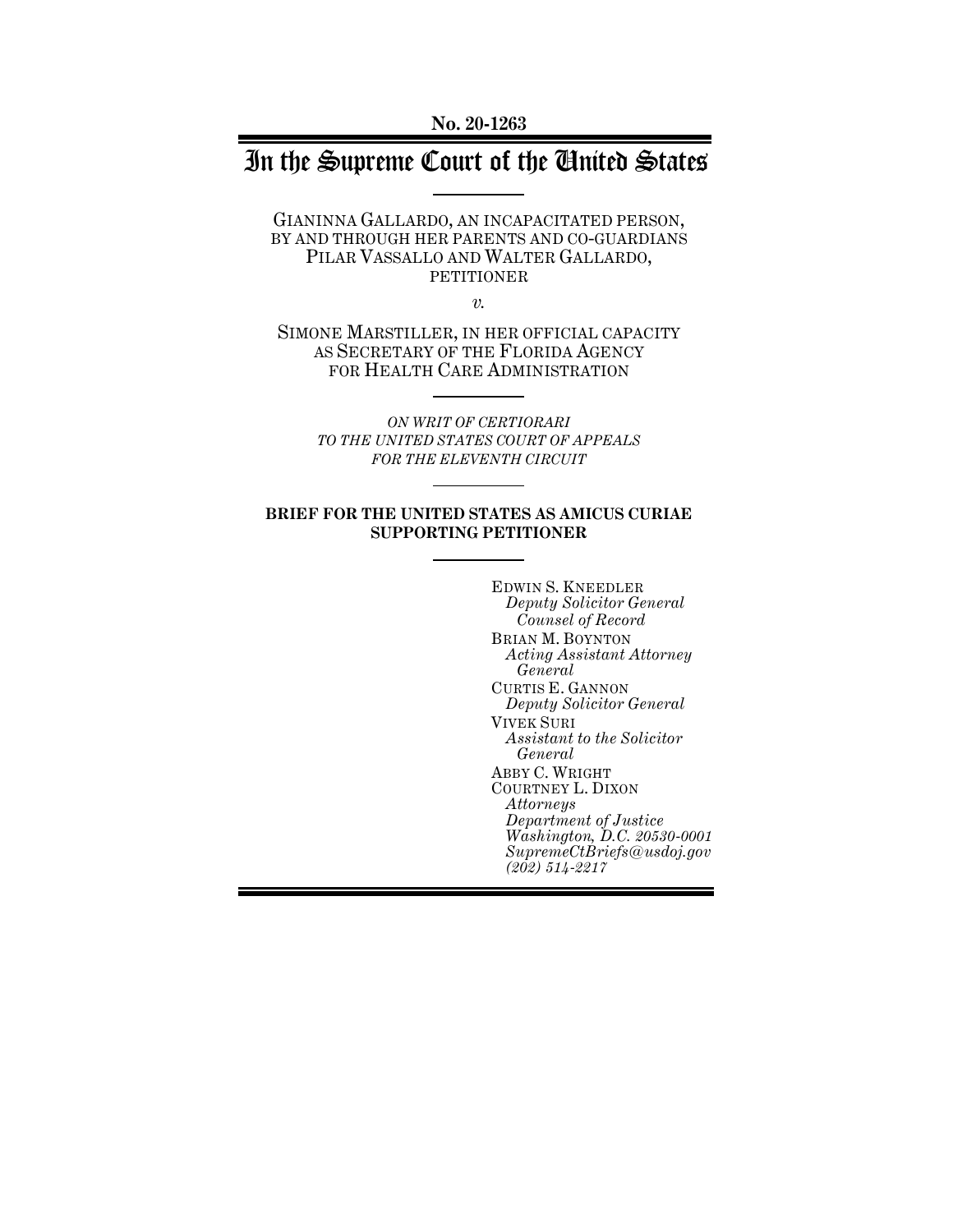# **QUESTION PRESENTED**

Whether the Medicaid Act permits a State to recover reimbursement for medical expenses paid by Medicaid by obtaining a portion of the recipient's tort recovery that represents medical expenses not paid by Medicaid.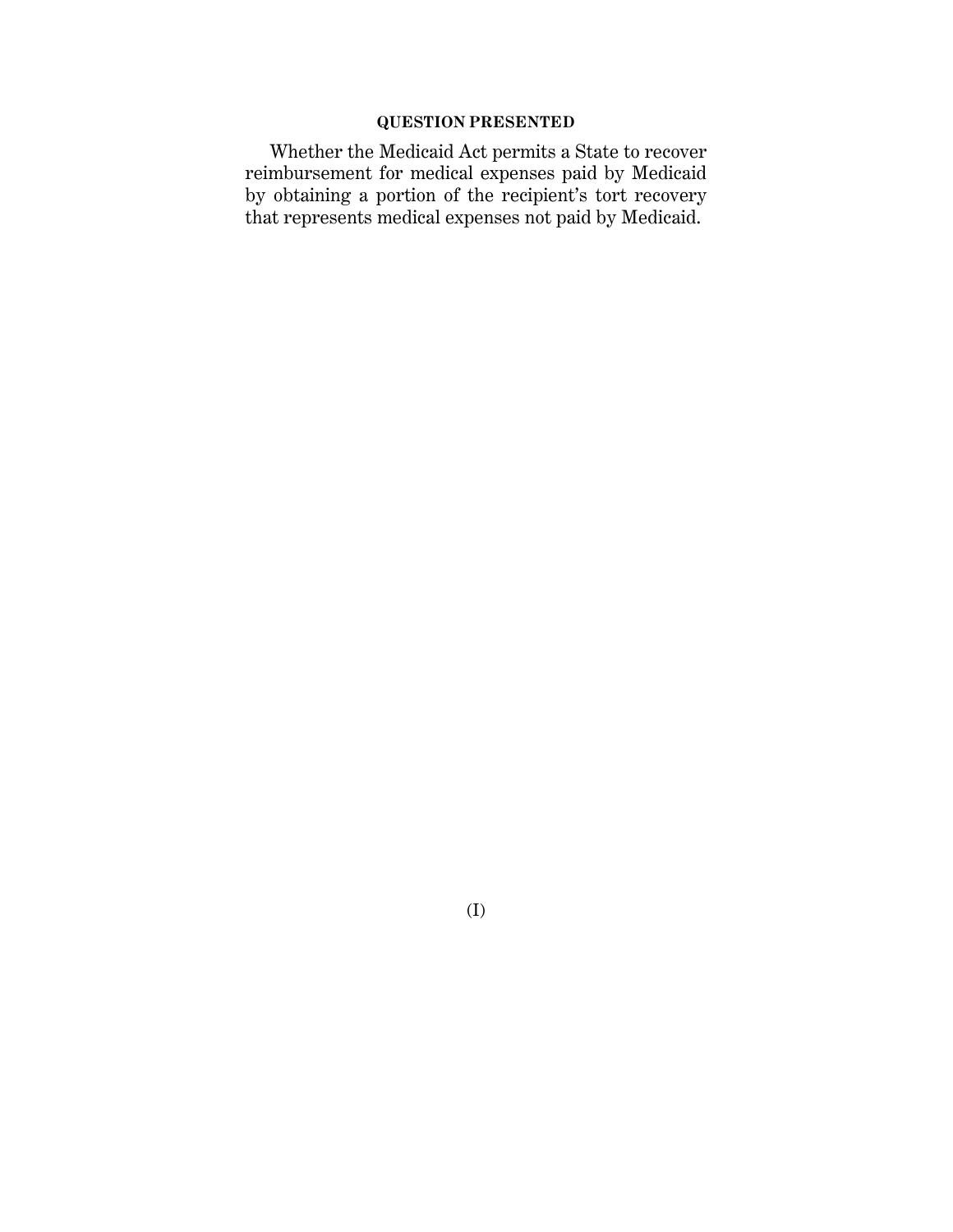# **TABLE OF CONTENTS**

| Statement: |                                                     |                                                  |  |  |  |
|------------|-----------------------------------------------------|--------------------------------------------------|--|--|--|
|            |                                                     |                                                  |  |  |  |
| В.         |                                                     |                                                  |  |  |  |
|            |                                                     |                                                  |  |  |  |
| Argument:  |                                                     |                                                  |  |  |  |
| А.         | A State may impose a lien only on the portions of a |                                                  |  |  |  |
|            | recipient's recovery that represent compensation    |                                                  |  |  |  |
|            | for medical expenses paid by Medicaid 10            |                                                  |  |  |  |
|            | 1.                                                  | The anti-lien clause bars liens against a        |  |  |  |
|            |                                                     | recipient's settlement or judgment, except as    |  |  |  |
|            |                                                     | authorized by the third-party-liability          |  |  |  |
|            |                                                     | 11                                               |  |  |  |
|            | 2.                                                  | The third-party-liability provisions entitle the |  |  |  |
|            |                                                     | State only to the portions of a recovery that    |  |  |  |
|            |                                                     | represent medical expenses already paid by       |  |  |  |
|            |                                                     | $\ldots$ 12                                      |  |  |  |
|            | 3.                                                  | It makes sense that Congress would limit the     |  |  |  |
|            |                                                     | State to the portions of the recovery associated |  |  |  |
|            |                                                     |                                                  |  |  |  |
|            | 4.                                                  | At a minimum, the federal agency's reading of    |  |  |  |
|            |                                                     |                                                  |  |  |  |
| <b>B.</b>  |                                                     | The contrary interpretations lack merit:         |  |  |  |
|            | 1.                                                  | The court of appeals' interpretation is          |  |  |  |
|            |                                                     |                                                  |  |  |  |
|            | 2.                                                  | Florida's interpretation is incorrect 27         |  |  |  |
| C.         |                                                     | States retain broad discretion to establish      |  |  |  |
|            |                                                     |                                                  |  |  |  |
|            |                                                     |                                                  |  |  |  |
|            |                                                     |                                                  |  |  |  |
|            |                                                     |                                                  |  |  |  |

# (III)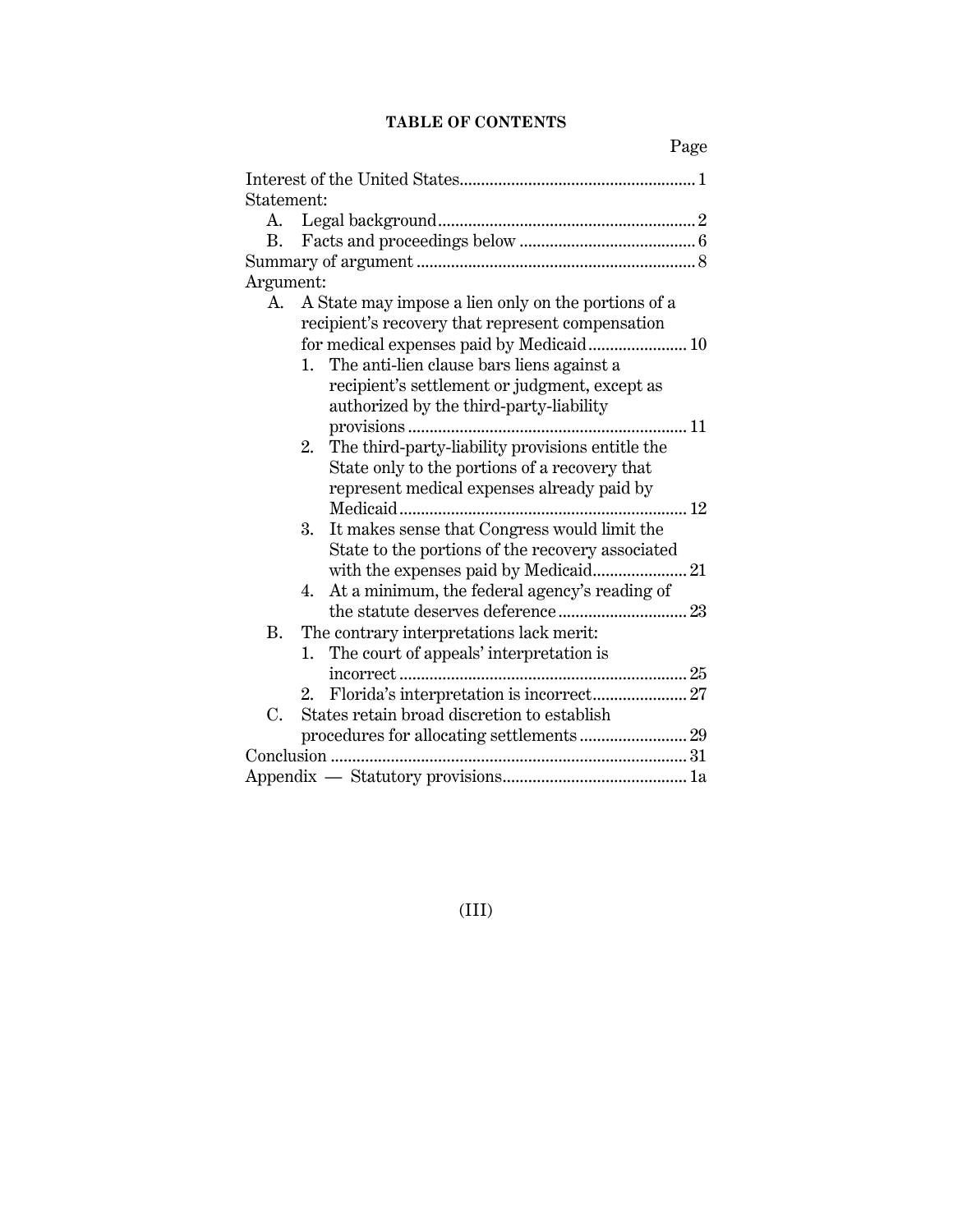# **TABLE OF AUTHORITIES**

| Cases:<br>Page                                          |
|---------------------------------------------------------|
| Arkansas Department of Health & Human Services          |
|                                                         |
| Barton v. Summers, 293 F.3d 944 (6th Cir. 2002) 24      |
| Bennett v. Kentucky Department of Education,            |
| California v. Texas, 141 S. Ct. 2104 (2021) 22          |
| Chevron U.S.A. Inc. v. Natural Resources Defense        |
|                                                         |
| Doe v. Vermont Office of Health Access, 54 A.3d 474     |
|                                                         |
| FDA v. Brown & Williamson Tobacco Corp.,                |
|                                                         |
| Jackson v. Birmingham Board of Education,               |
|                                                         |
|                                                         |
| National Association of Manufacturers v.                |
| Department of Defense, 138 S. Ct. 617 (2018) 19         |
| Puerto Rico v. Franklin California Tax-Free Trust,      |
|                                                         |
|                                                         |
| Territory of Guam v. United States, 141 S. Ct. 1608     |
| Tristani v. Richman, 652 F.3d 360 (3d Cir. 2011)  3, 22 |
| United States v. Alvarez-Sanchez, 511 U.S. 350          |
| United States v. Palmer, 16 U.S. (3 Wheat.) 610         |
|                                                         |
| Wos v. E.M.A. ex rel. Johnson, 568 U.S. 627             |
|                                                         |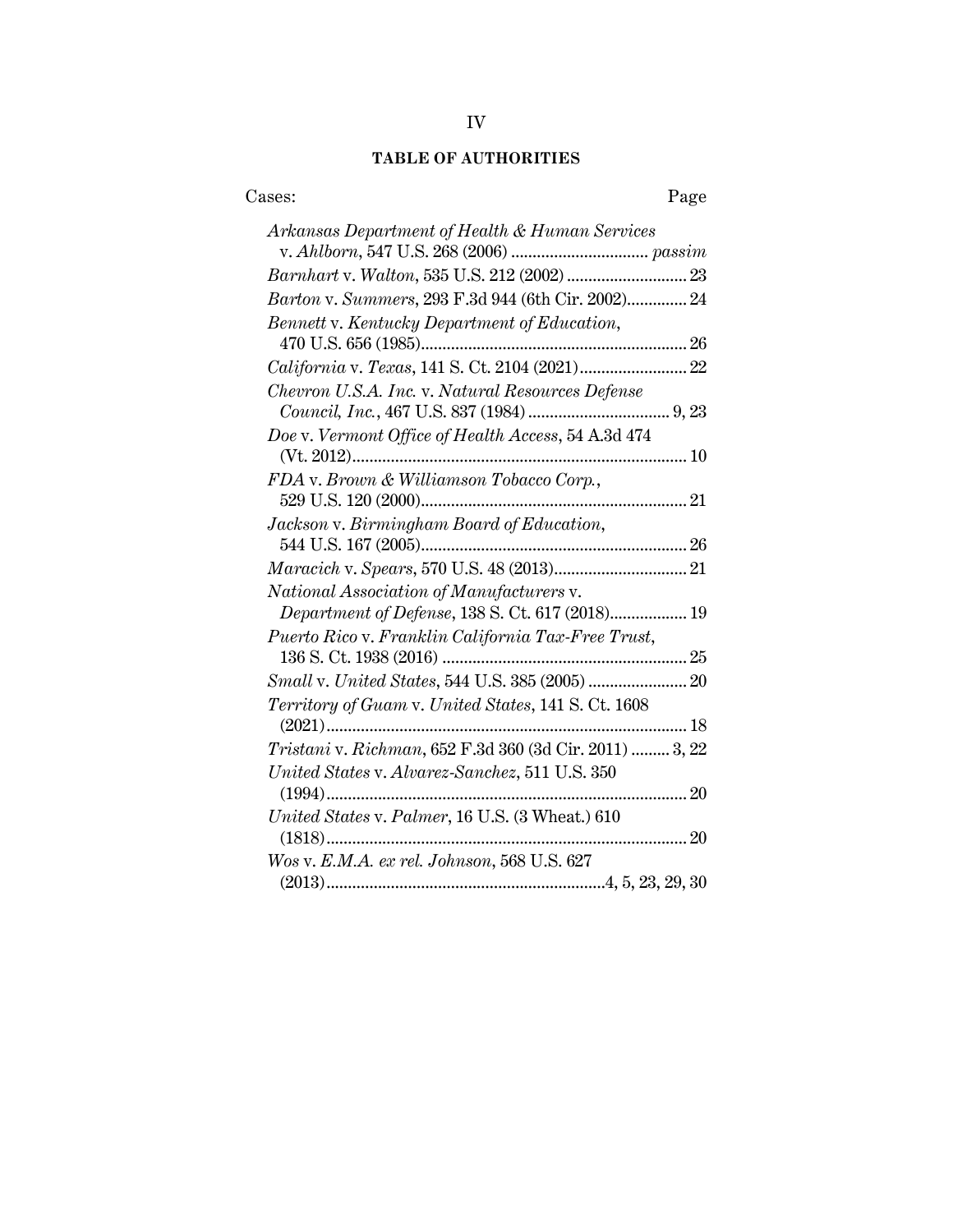| Statutes and regulations:                             | Page |
|-------------------------------------------------------|------|
|                                                       |      |
|                                                       |      |
| 42 U.S.C. 1396a(a)(25)(A)-(B) 2, 8, 11, 12, 13        |      |
|                                                       |      |
|                                                       |      |
|                                                       |      |
|                                                       |      |
|                                                       |      |
|                                                       |      |
|                                                       |      |
|                                                       |      |
|                                                       |      |
|                                                       |      |
|                                                       |      |
|                                                       |      |
|                                                       |      |
| Medicare-Medicaid Anti-Fraud and Abuse Amend-         |      |
| ments, Pub. L. No. 95-142, § 11(b), 91 Stat. 1196     |      |
|                                                       |      |
| Omnibus Budget Reconciliation Act of 1993,            |      |
| Pub. L. No. 103-66, § 13622(c), 107 Stat. 632  29     |      |
|                                                       |      |
|                                                       |      |
| Cal. Welf. & Inst. Code § 14124.76(a) (West 2018)  27 |      |
| Fla. Stat. (West 2018):                               |      |
|                                                       |      |
|                                                       |      |
|                                                       |      |
|                                                       |      |
| 42 C.F.R.:                                            |      |
|                                                       |      |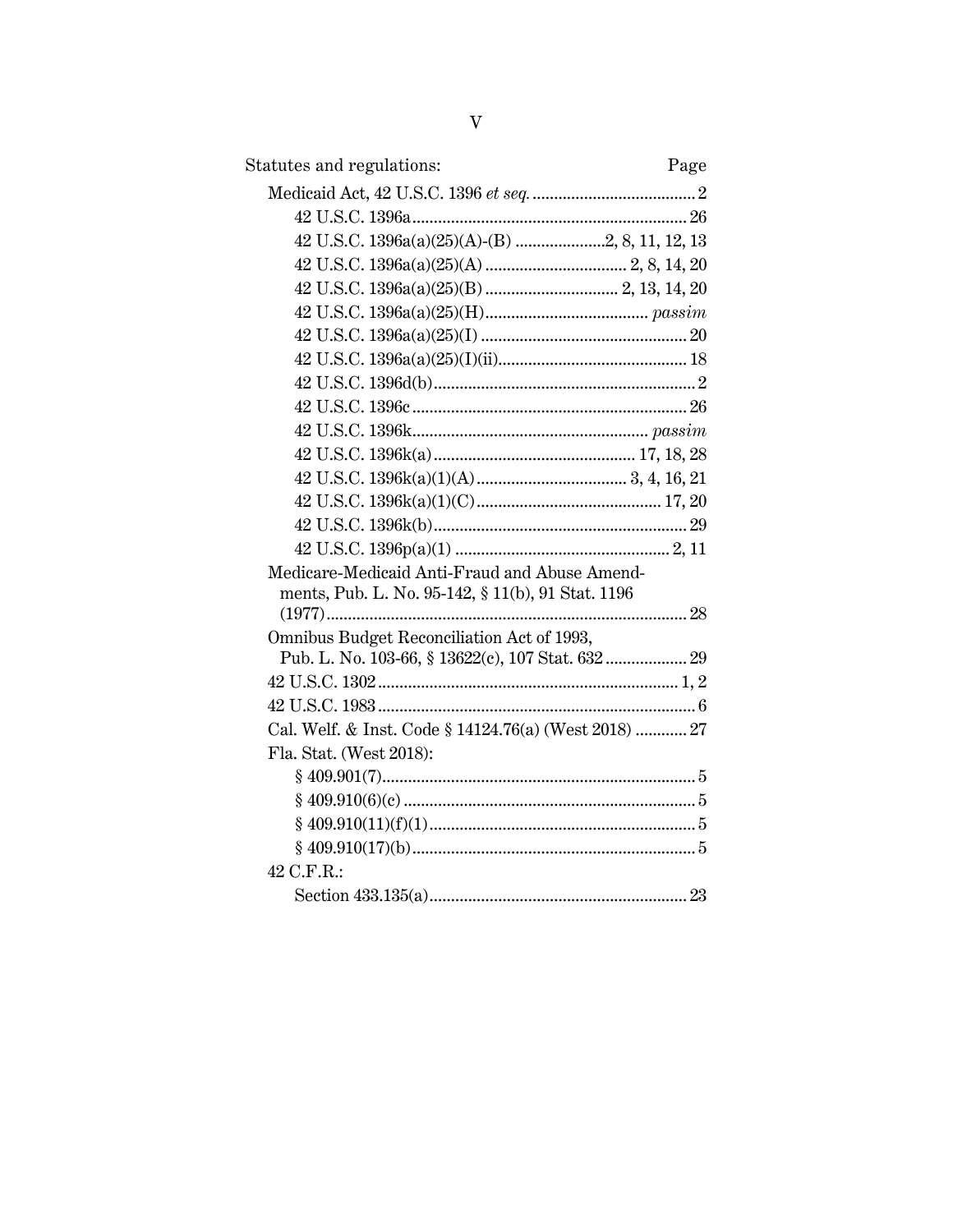| Regulations-Continued:                         | Page |
|------------------------------------------------|------|
|                                                |      |
|                                                |      |
|                                                |      |
|                                                |      |
|                                                |      |
| Miscellaneous:                                 |      |
|                                                |      |
| 16 Steven Plitt et al., Couch on Insurance     |      |
|                                                |      |
| Antonin Scalia & Bryan A. Garner, Reading Law: |      |
|                                                |      |
| Human Resource Division, United States General |      |
| Accounting Office, GAO/HRD-91-25, MEDICAID:    |      |
| Legislation Needed to Improve Collections from |      |
| $Private\,Insurers\,(1990)$                    | 28   |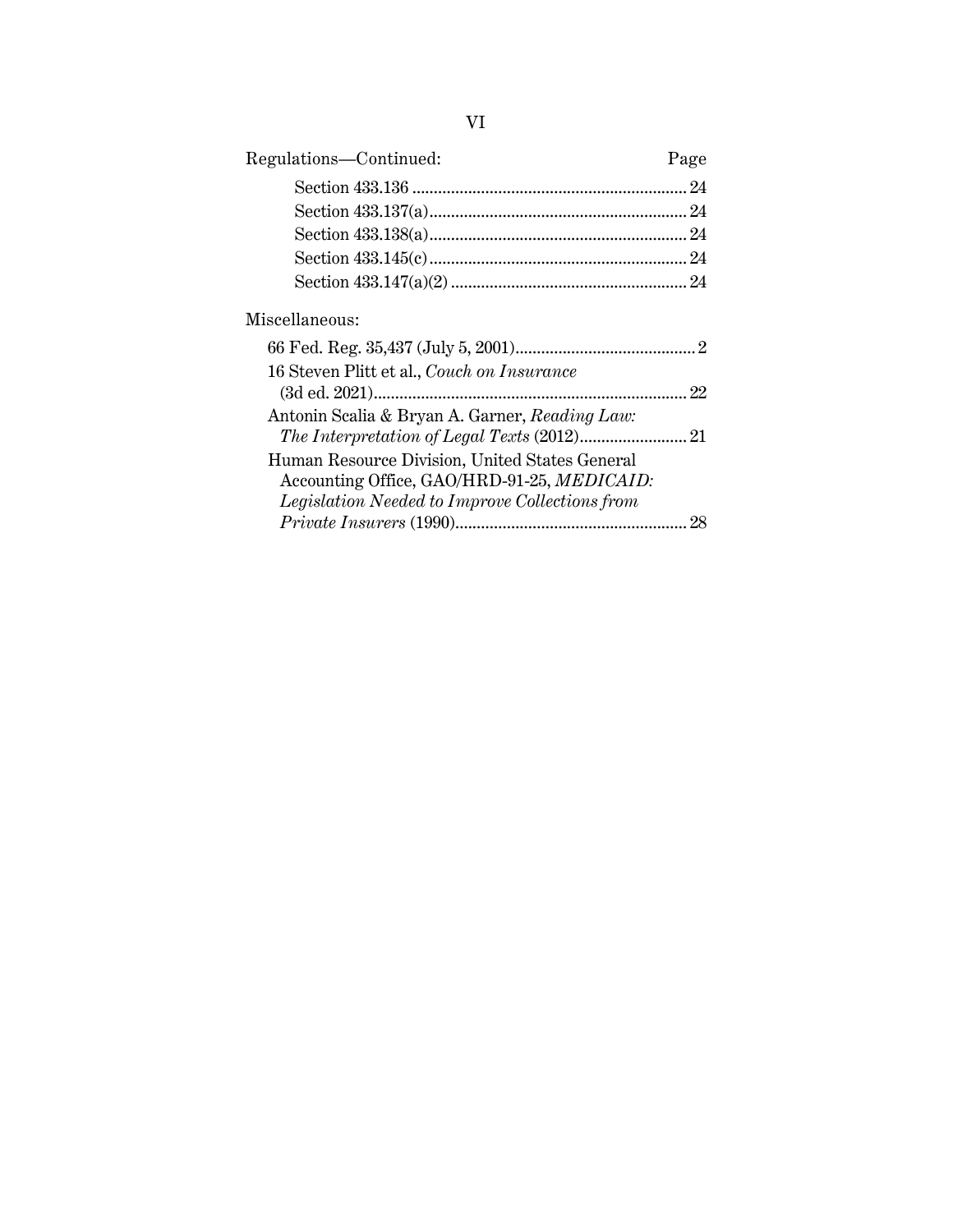# In the Supreme Court of the United States

No. 20-1263

GIANINNA GALLARDO, AN INCAPACITATED PERSON, BY AND THROUGH HER PARENTS AND CO-GUARDIANS PILAR VASSALLO AND WALTER GALLARDO, **PETITIONER** 

*v.*

SIMONE MARSTILLER, IN HER OFFICIAL CAPACITY AS SECRETARY OF THE FLORIDA AGENCY FOR HEALTH CARE ADMINISTRATION

*ON WRIT OF CERTIORARI TO THE UNITED STATES COURT OF APPEALS FOR THE ELEVENTH CIRCUIT* 

#### **BRIEF FOR THE UNITED STATES AS AMICUS CURIAE SUPPORTING PETITIONER**

# **INTEREST OF THE UNITED STATES**

This case concerns the third-party-liability provisions of the federal Medicaid Act, which provide a source of compensation for that program at both the federal and state levels. Congress has vested the Secretary of Health and Human Services with broad authority to administer Medicaid. 42 U.S.C. 1302. The question presented directly involves the Secretary's interpretation and implementation of the statute.

(1)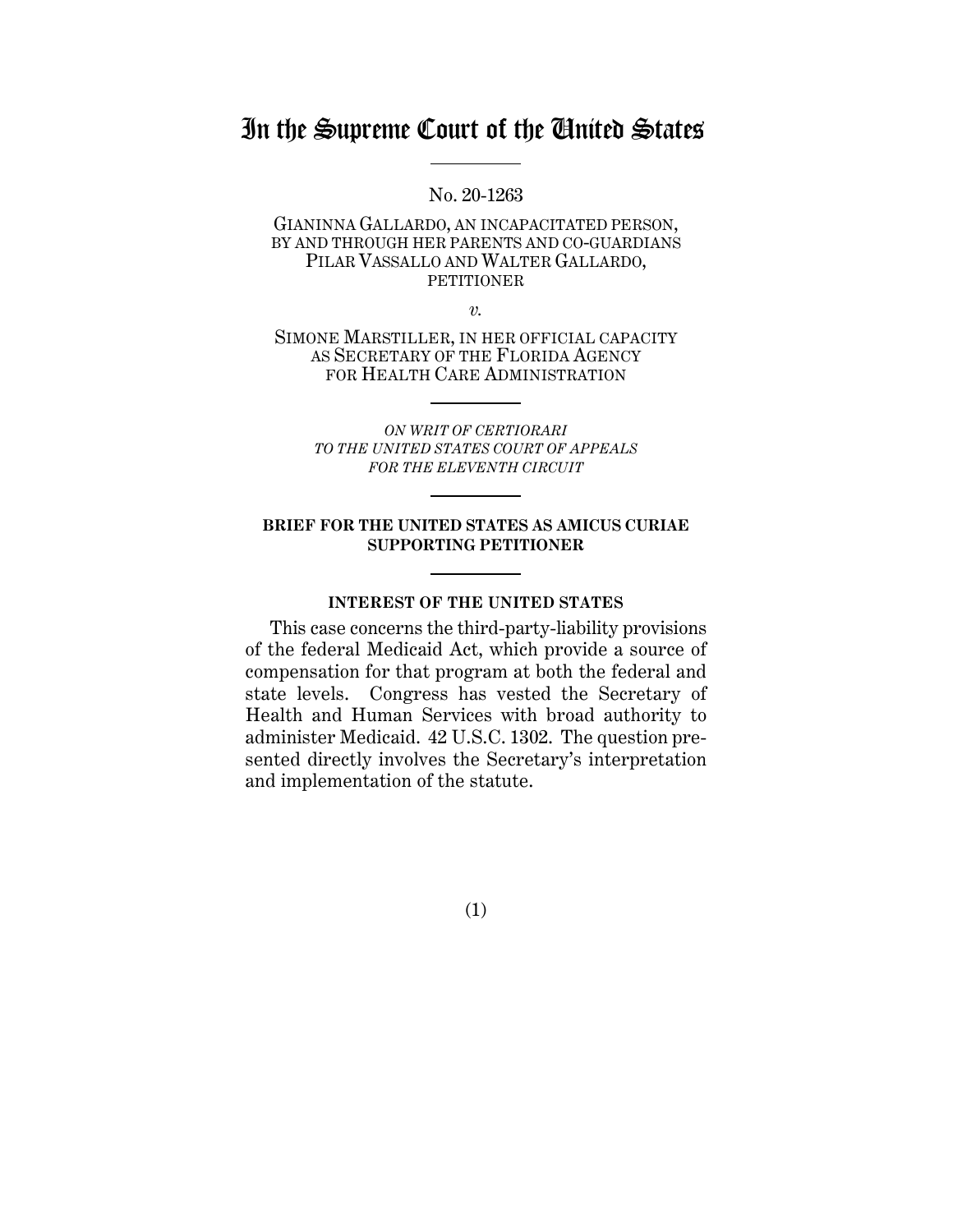#### **STATEMENT**

#### **A. Legal Background**

1. The Medicaid Act, 42 U.S.C. 1396 *et seq.*, creates a cooperative federal-state program to fund medical care for indigent people. Under Medicaid, the federal government pays a significant part of the costs incurred by the States, and the States in return comply with federal requirements. 42 U.S.C. 1396d(b). The Secretary of Health and Human Services administers the statute through the Centers for Medicare and Medicaid Services. 42 U.S.C. 1302; 66 Fed. Reg. 35,437 (July 5, 2001).

This case involves the Medicaid Act's anti-lien clause  $(42 \text{ U.S.C. } 1396p(a)(1))$  and third-party-liability provisions (42 U.S.C. 1396a(a)(25)(A)-(B) and (H) and 1396k). The anti-lien clause limits a State's power to acquire a Medicaid recipient's property to reimburse the State for care provided under the program. It provides, with exceptions not at issue here, that "[n]o lien may be imposed against the property of any individual prior to his death on account of medical assistance paid or to be paid on his behalf under the State plan." 42 U.S.C. 1396p(a)(1).

At the same time, the third-party-liability provisions permit—indeed, require—the State to pursue reimbursement from third parties, such as tortfeasors and insurers, that are liable for the costs of the medical care paid by the State under Medicaid. The State must "take all reasonable measures to ascertain the legal liability of third parties \* \* \* to pay for care and medical services available under the plan." 42 U.S.C. 1396a(a)(25)(A). And "in any case where such a legal liability is found to exist after medical assistance has been made available on behalf of the individual," the State is generally obligated to "seek reimbursement for such assistance to the extent of such legal liability."  $42 \text{ U.S.C. } 1396a(a)(25)(B)$ .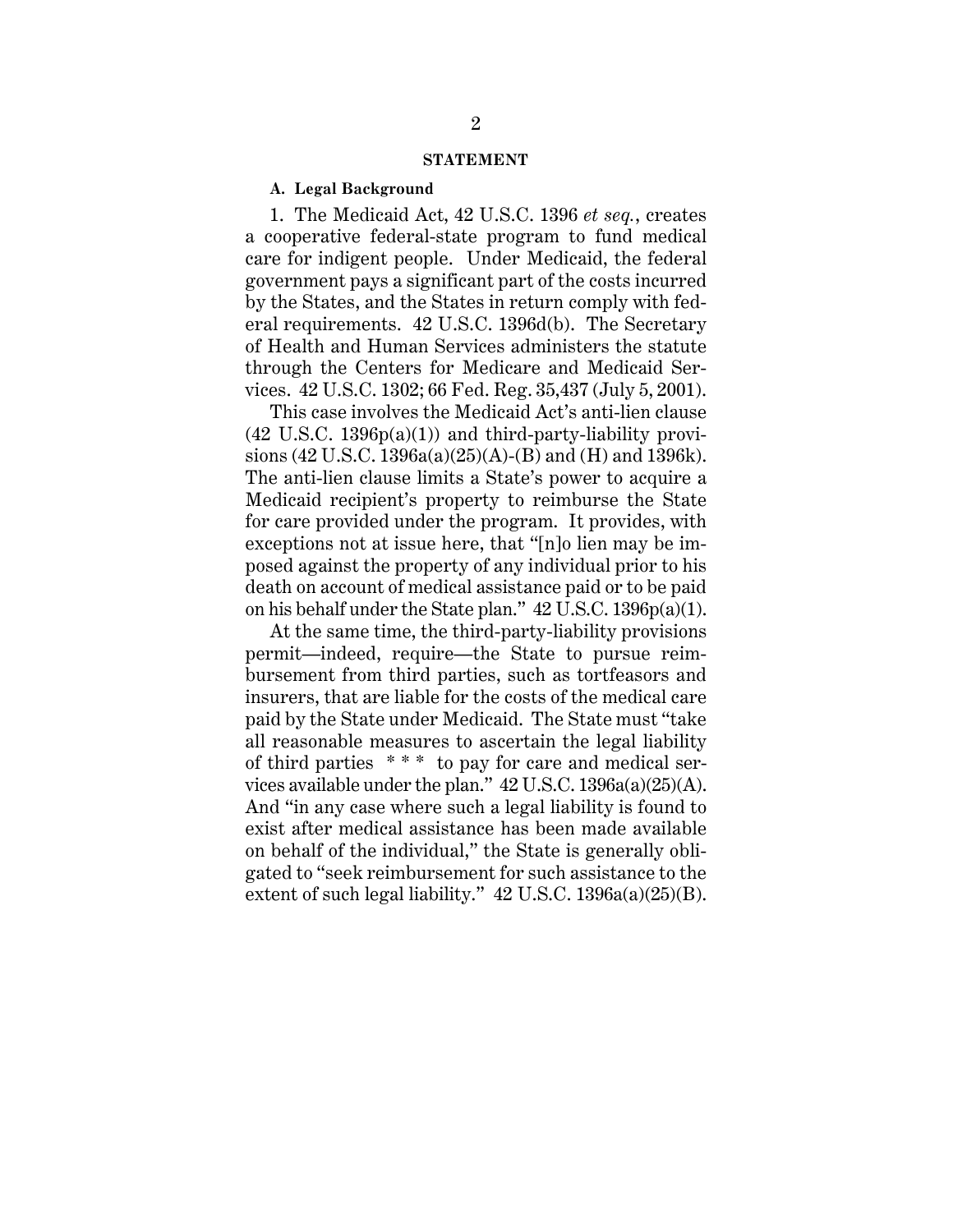The third-party-liability provisions specify the legal tools that the state Medicaid plan must provide to enable the State to seek reimbursement from third parties. The state plan must provide for the recipient to "assign the State any rights \* \* \* to payment for medical care from any third party."  $42$  U.S.C. 1396 $k(a)(1)(A)$ . The plan must also provide that the State is "considered to have acquired the rights" of a recipient "to payment by any other party" for "health care items or services furnished" to the recipient under Medicaid. 42 U.S.C. 1396a(a)(25)(H).

2. More complex issues arise if the Medicaid recipient recovers money from a liable third party—for example, in a tort judgment or settlement. All agree that, in that situation, the third-party-liability provisions entitle the State to a portion of the recovery to reimburse it for the medical care it has previously provided. See Pet. Br. 25-28; Resp. to Pet. 1-2; see also *Tristani* v. *Richman*, 652 F.3d 360, 369 (3d Cir. 2011) (noting that lower courts have generally reached the same result). The question here is about how much the State may obtain, and from which portions of the recovery.

In *Arkansas Department of Health and Human Services* v. *Ahlborn*, 547 U.S. 268 (2006), Arkansas sought to answer that question with a blanket rule requiring "full reimbursement" for all costs incurred by the State, up to the total value of the tort recovery. *Id.* at 281. To illustrate, imagine that a Medicaid recipient recovered \$100,000 from a tortfeasor: \$25,000 to compensate for medical expenses, and the rest for other categories of damages, such as lost wages and pain and suffering. If Medicaid paid \$40,000 for treating the recipient's injuries, Arkansas's rule would have allowed the State to recover the full \$40,000 from the settlement, not just the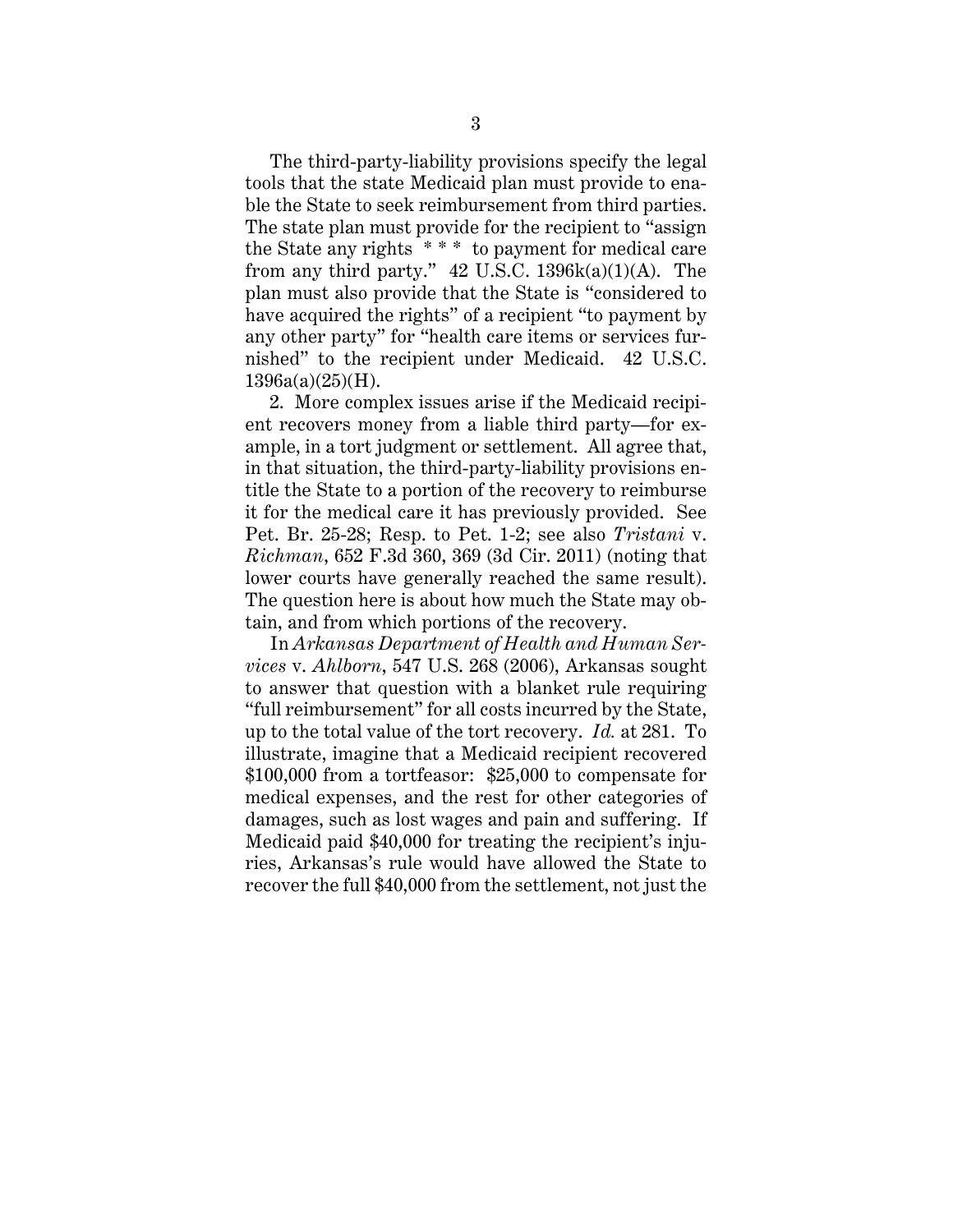\$25,000 portion that compensated for medical expenses. *Id.* at 272-275.

In *Ahlborn*, this Court held that the Medicaid Act preempted that approach. 547 U.S. at 280-292. The Court explained that the anti-lien clause generally bars a State from obtaining a right to a recipient's property to compensate the State for medical care provided under the program. *Id.* at 283-284. The Court further explained that the third-party-liability provisions carve out an "exception" to that rule, but only for "payments for medical care." *Id.* at 284-285. That limit follows from the text of the provisions, which refer to "payment for medical care from any third party," 42 U.S.C.  $1396k(a)(1)(A)$ , and to "payment \*\*\* for \*\*\* health care items or services," 42 U.S.C. 1396a(a)(25)(H). Applying those provisions, *Ahlborn* held that the State could provide for an assignment of "no more than \* \* \* that portion of the settlement that represents payment for medical care." 547 U.S. at 282.

North Carolina tried a different approach in *Wos* v. *E.M.A. ex rel. Johnson*, 568 U.S. 627 (2013). It acknowledged that it was entitled to only the part of a judgment or settlement that represents compensation for medical expenses, but it automatically attributed one-third of any tort recovery to such expenses. *Id.* at 630-632. Thus, if a recipient had recovered \$100,000 from a tortfeasor, North Carolina would have attributed \$33,333 of that recovery to medical expenses. *Ibid.*

This Court held that the Medicaid Act preempted that rule too. *E.M.A.*, 568 U.S. at 636-644. The Court observed that North Carolina had provided "no process for determining what portion of a beneficiary's tort recovery is attributable to medical expenses." *Id.* at 636. Rather, the Court continued, North Carolina had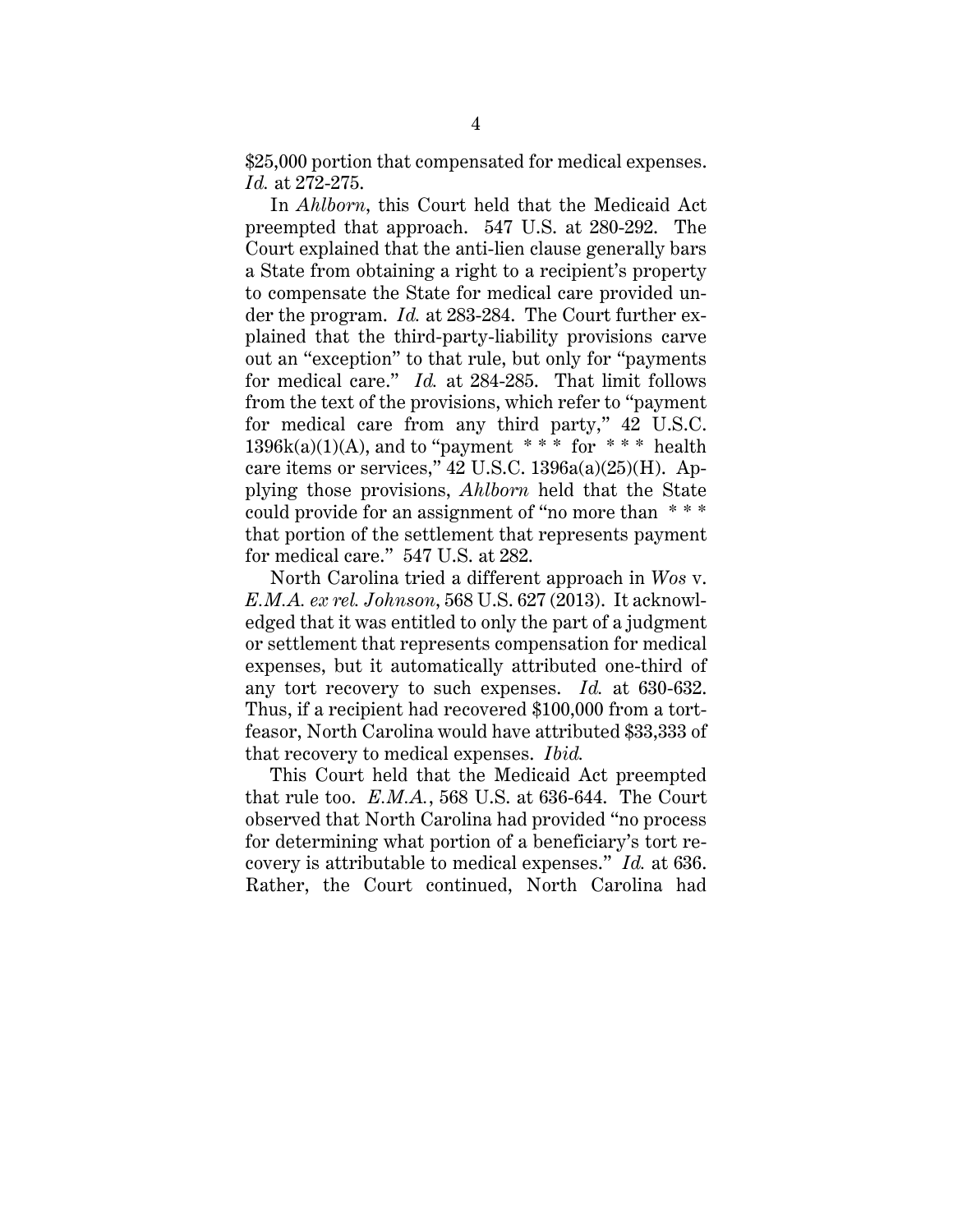"picked an arbitrary number" without any evidence "that the one-third allocation is reasonable in the mine run of cases" and without "a mechanism for determining whether it is a reasonable approximation in any particular case." *Id.* at 636-637.

3. In this case, Florida has taken a third approach. Florida imposes an automatic lien on all claims that accrue to the recipient because of the injury that necessitated medical assistance under Medicaid. Fla. Stat. Ann. §§ 409.901(7), 409.910(6)(c) (West 2018). But unlike Arkansas's lien in *Ahlborn*, Florida's lien extends only to the portion of the recovery that represents compensation for medical expenses. Pet. App. 6. And unlike North Carolina in *E.M.A.*, Florida provides an administrative process for determining that amount. *Ibid.* Florida starts with a presumption that 37.5% of a settlement represents medical expenses, but it allows the recipient to challenge that figure in an administrative hearing. Fla. Stat. Ann. §§ 409.910(11)(f)(1), 409.910(17)(b) (West 2018). The recipient bears the burden of proving, "by clear and convincing evidence," that a lesser portion of the total recovery should be allocated to payment for medical expenses. *Id.* § 409.910(17)(b).

Florida claims the right to seek reimbursement not only from the portion of the settlement that represents "past \* \* \* medical expenses," but also from the portion that represents "future medical expenses." Fla. Stat. Ann. § 409.910(17)(b) (West 2018). To illustrate that approach, suppose once more that a Medicaid recipient recovers money from a tortfeasor, including \$15,000 for a knee surgery that the recipient has already undergone, and \$10,000 for physical therapy that he will undergo in the future. Florida's rule means that, if the State has paid \$25,000 for the knee surgery alone,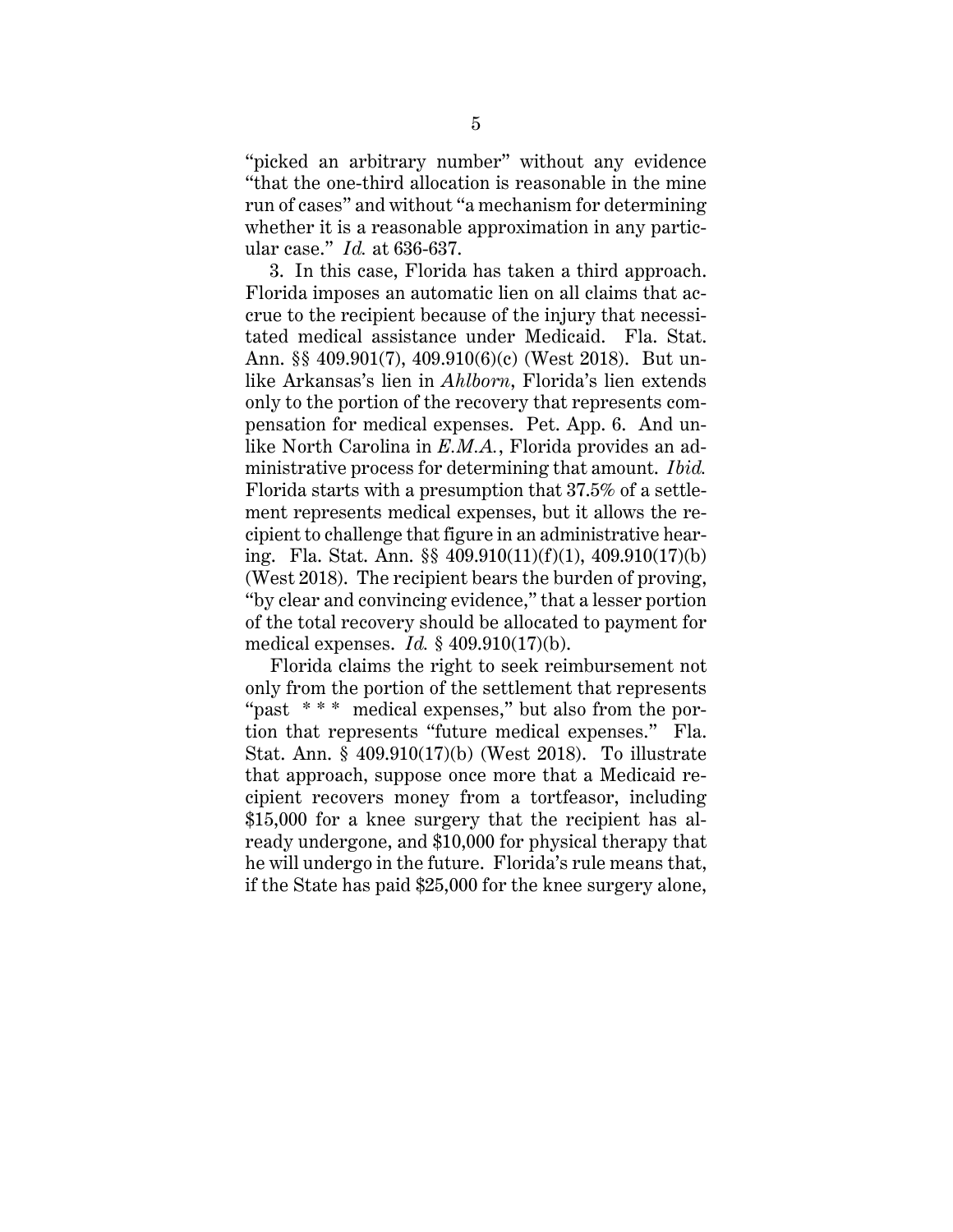it may seek reimbursement for the surgery from *both* the \$15,000 that corresponds to that surgery *and* the \$10,000 that corresponds to the future physical therapy, because both portions still represent medical expenses. This case presents the question whether the Medicaid Act preempts that rule.

#### **B. Facts And Proceedings Below**

1. In 2008, petitioner Gianinna Gallardo, then a 13 year-old student, was hit by a pickup truck after getting off a school bus. Pet. App. 3, 95. The accident left her in a persistent vegetative state. *Id.* at 3. Florida's Medicaid program paid \$862,688.77 for her medical care. *Ibid.*

Petitioner's parents sued the truck's owner, its driver, and the school district in state court. Pet. App. 3. The parties settled the case for \$800,000. *Id.* at 4. Under Florida's Medicaid statute, that sum became subject to an automatic lien, with the State presumptively entitled to \$300,000 (37.5% of \$800,000). *Id.* at 7 n.7. Petitioner challenged that allocation in a state administrative hearing. *Id.* at 7.

2. While the state administrative action was pending, petitioner invoked 42 U.S.C. 1983 to sue respondent (the Secretary of the Florida Agency for Health Care Administration) in federal district court. See Pet. App. 8. Petitioner sought, inter alia, a declaration that Florida "is prohibited from recovering beyond that portion of [her] settlement representing \* \* \* past medical expenses." J.A. 36. The state administrative law judge placed the administrative action in abeyance pending completion of the federal case. Pet. App. 116-118.

The district court granted summary judgment for petitioner and denied respondent's cross-motion for summary judgment. Pet. App. 88-115. The court held,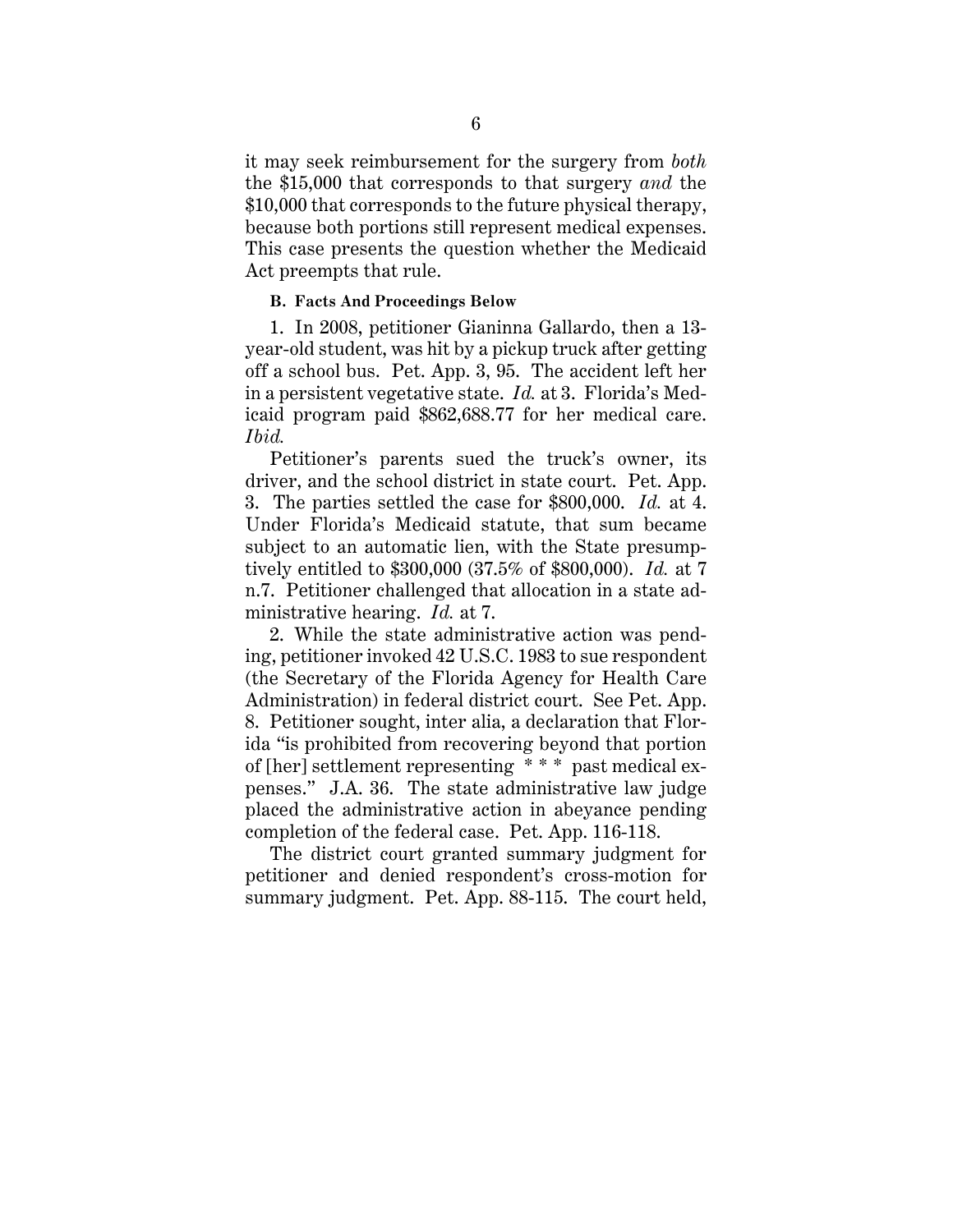as relevant here, that the Medicaid Act bars Florida from obtaining "anything but a Medicaid recipient's recovery for past medical expenses." *Id.* at 98.

3. A divided panel of the court of appeals reversed. Pet. App. 1-60.

The court of appeals held, as relevant here, that "federal Medicaid law does not preempt [Florida's] practice of seeking reimbursement from portions of a settlement that represent *all* medical expenses." Pet. App. 14 (capitalization and emphasis altered); see *id.* at 15-23. The court read Section 1396k to mean that "Medicaid recipients must assign to the state 'any' of their rights to 'payment for medical care from any third party,'" without any distinction between payment for past medical care and payment for future medical care. *Id.* at 16. The court concluded that the language of Section 1396a(a)(25)(H) likewise "does not in any way prohibit [Florida] from seeking reimbursement from settlement monies for medical care allocated to future care." *Id.* at 18 (emphasis omitted). In the court's view, the presumption against preemption and principles of federalism reinforced those conclusions. *Id.* at 11-12.

Judge Wilson concurred in part and dissented in part. Pet. App. 27-60. As relevant here, Judge Wilson dissented from the court of appeals' conclusion that Florida "can pocket funds marked for things it never paid for." *Id.* at 28. He read Section 1396a(a)(25)(H) to mean that "the state acquires only the right to payment for the recipient's past medical care—the only care for which the state has paid." *Id.* at 32. He acknowledged that Section 1396k lacks similar limiting language but concluded that Section  $1396a(a)(25)(H)$  takes precedence over it because it is more specific and was enacted later in time. *Id.* at 34-39.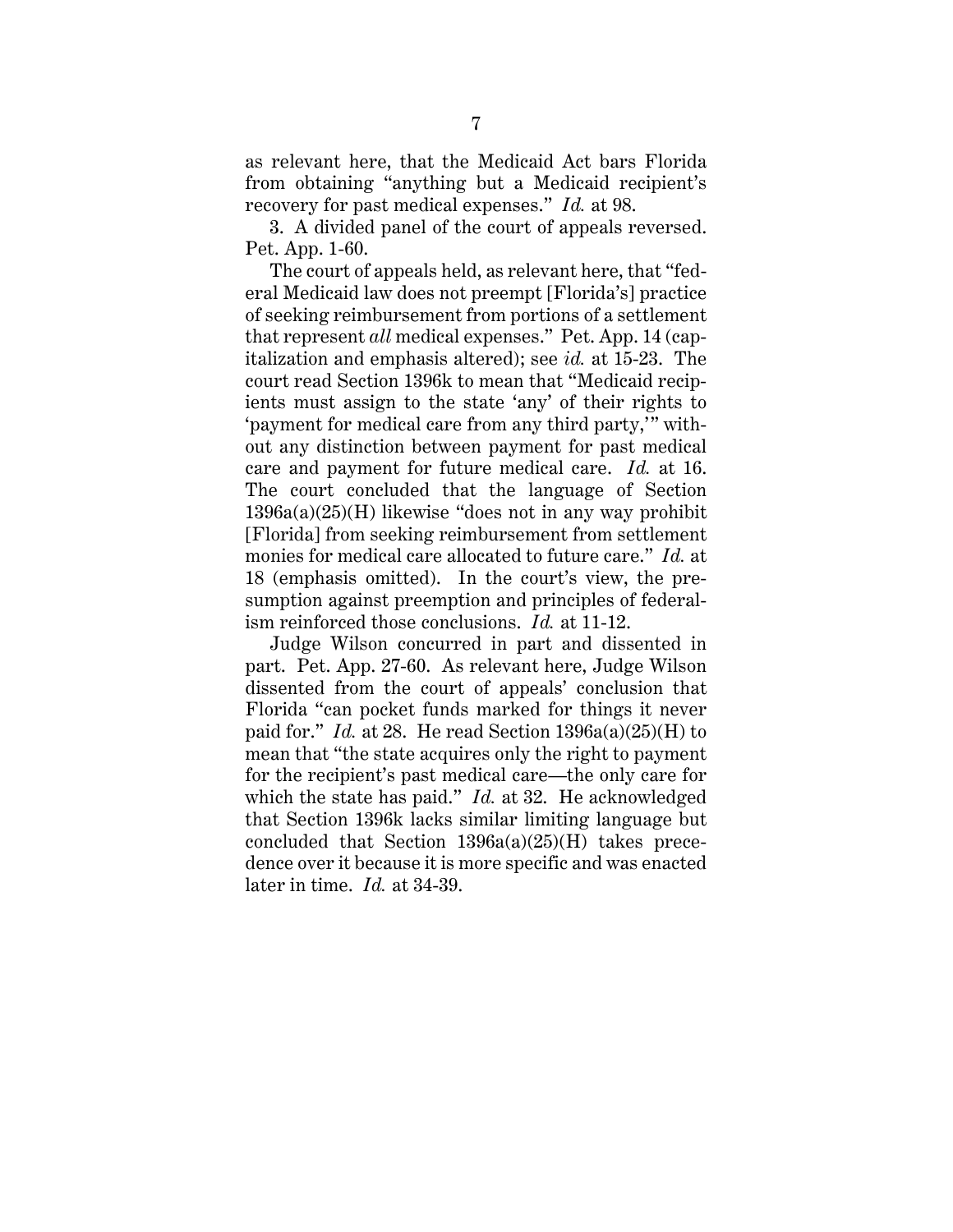#### **SUMMARY OF ARGUMENT**

The Medicaid Act's anti-lien clause prohibits a State from imposing a lien against a Medicaid beneficiary's tort judgment or settlement, except to the extent authorized by the Act's third-party-liability provisions. The latter provisions, in turn, entitle a State to receive the portions of the recipient's recovery that represents compensation for medical expenses paid by Medicaid. They do not, however, allow the State to obtain funds meant to cover expenses that Medicaid has not paid.

That conclusion follows from the text of the thirdparty-liability provisions. Section  $1396a(a)(25)(A)$  and (B) direct the State to make reasonable efforts to seek reimbursement from third parties that are liable "to pay for care and services available" under Medicaid. 42 U.S.C.  $1396a(a)(25)(A)$ -(B). Those provisions, by their terms, require the State to seek reimbursement from the portions of the recovery that represent care and services made available under Medicaid.

Section 1396a(a)(25)(H) provides that the State automatically acquires the recipient's rights to payments from third parties for "health care items or services furnished to an individual" under Medicaid. 42 U.S.C.  $1396a(a)(25)(H)$ . That provision, too, allows a State to recover from a third party (or from a Medicaid recipient who has recovered from a third party) only to the extent of the third party's liability for health care items and services furnished under Medicaid.

The final provision, Section 1396k, requires the recipient to assign to the State the right to receive certain payments from third parties. Although that provision is less explicit than the other clauses just discussed, context makes clear that it, too, covers only third-party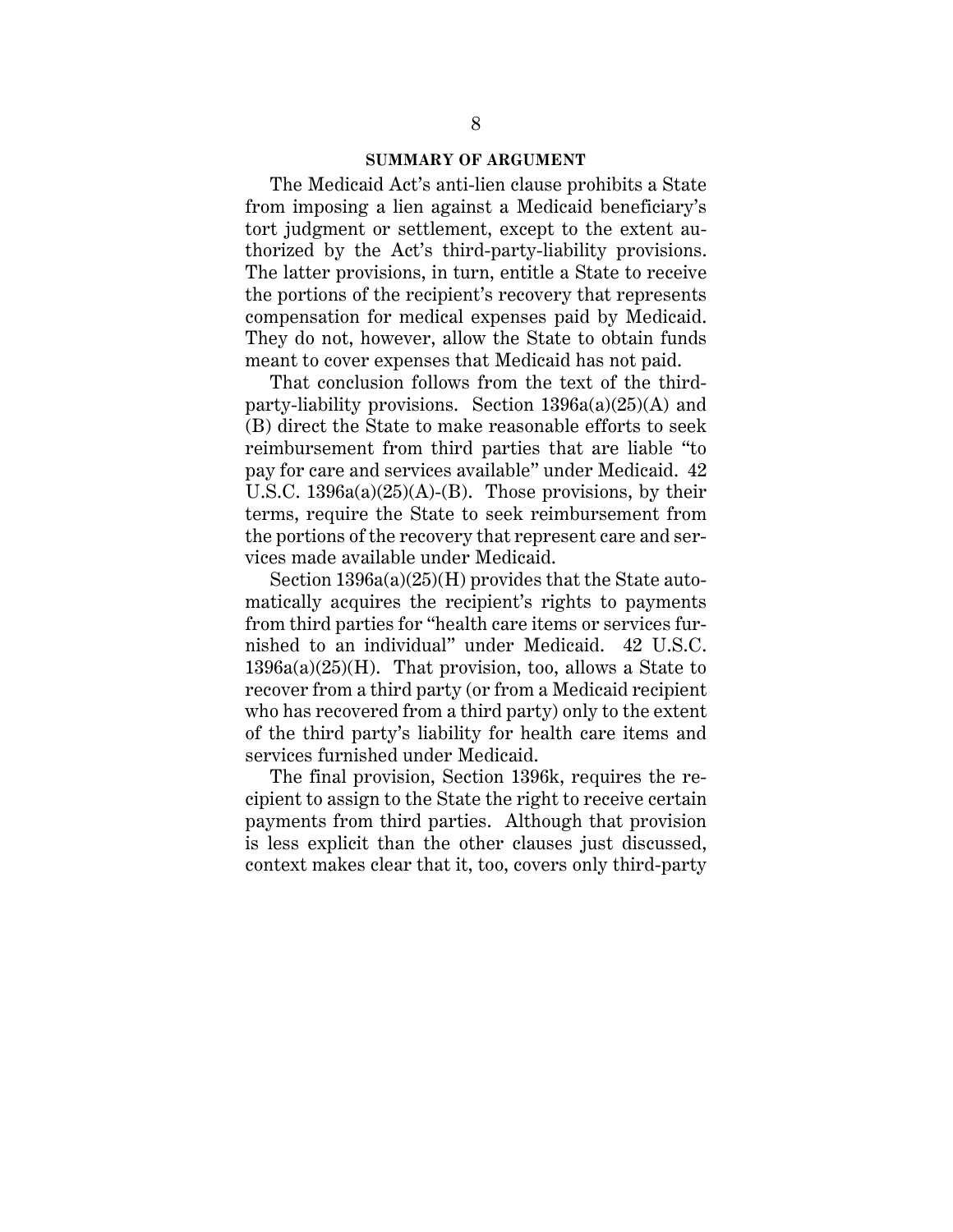payments that correspond to expenses paid under Medicaid. For example, Section 1396k provides a tool for implementing the general obligation set forth in Subparagraphs (A)-(B), and those subparagraphs are in turn limited to third parties that are liable to pay for care and services available under Medicaid. A contrary reading of Section 1396k would lead to implausible results: it would seemingly require a Medicaid recipient to assign the State *any* recovery of medical expenses he has ever obtained or will ever obtain during his life, even medical expenses that have nothing to do with the incident that prompted resort to Medicaid.

The rule embodied in the third-party-liability provisions makes sense. It reflects the traditional rule in insurance law, under which an insurer is entitled only to the portions of the beneficiary's tort recovery that represent payment of the same expenses that the insurer covered. It ensures that recipients are not paid twice for the same medical expenses, once by Medicaid and again by a liable third party. At the same time, it ensures that the State does not share in funds that are meant to cover expenses it has not paid. By contrast, there is no apparent reason for Congress to have limited a State to the portions of a recipient's tort recovery that represent medical expenses, but then to take no account of whether the State has paid those expenses.

Regulations adopted by the Secretary of Health and Human Services reflect that reading of the third-partyliability provisions just discussed. For the reasons given above, that reading is correct. At a minimum, that reading is reasonable, and therefore warrants judicial deference under *Chevron U.S.A. Inc.* v. *Natural Resources Defense Council, Inc.*, 467 U.S. 837 (1984).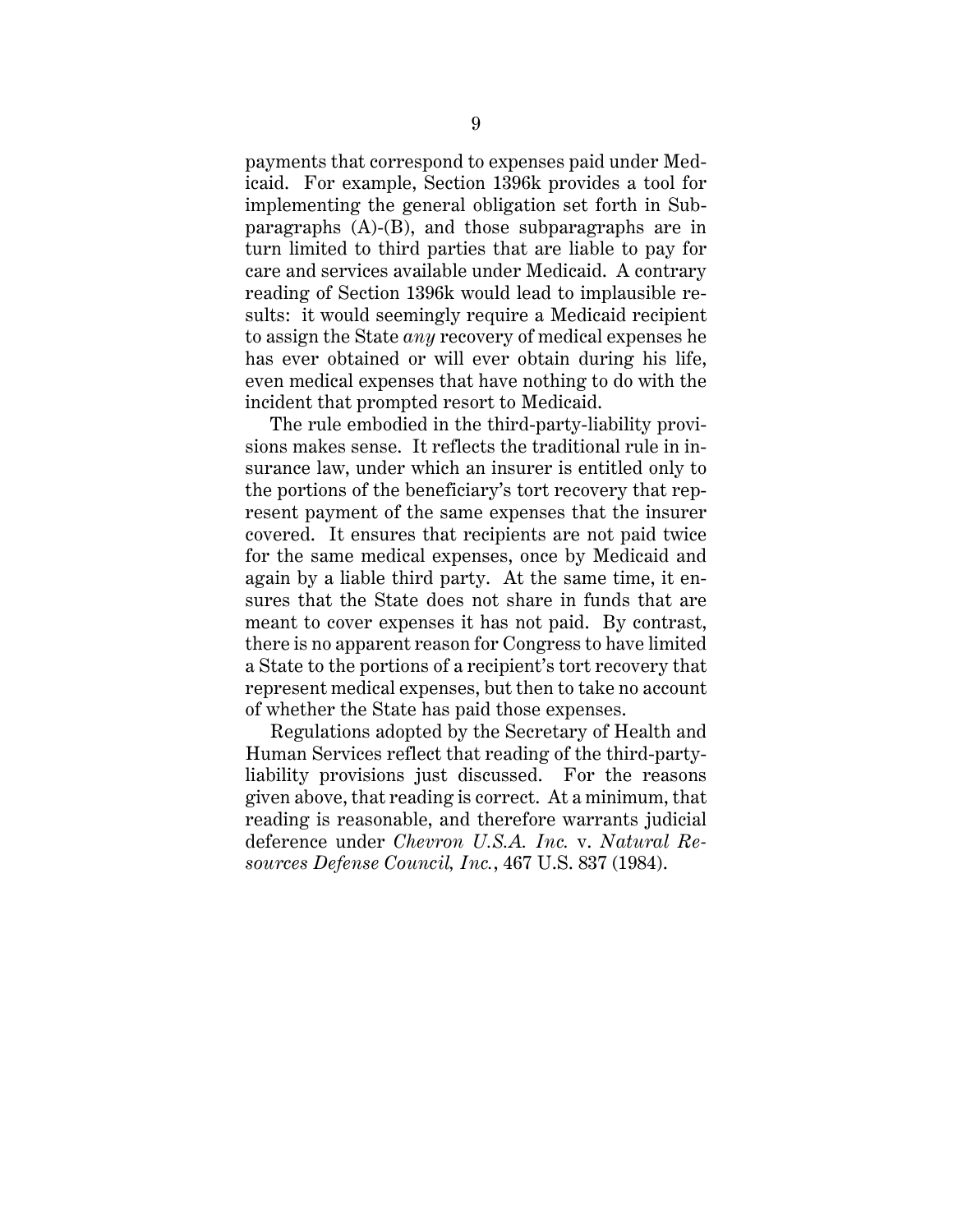#### **ARGUMENT**

# **A. A State May Impose A Lien Only On The Portions Of A Recipient's Recovery That Represent Compensation For Medical Expenses Paid By Medicaid**

The parties and the courts below have framed this case as a dispute about whether the Medicaid Act allows a State to be reimbursed for past medical expenses, not only from the portions of a recipient's recovery that represent compensation for those expenses, but also from the portions that represent compensation for future medical expenses. See Pet. Br. i, 24; Resp. to Pet. ii, 1, 13, 20; Pet. App. 2-3 (court of appeals); *id.* at 89 (district court). The answer to that question is no, but distinguishing between funds for "past" and those for "future" medical expenses emphasizes the wrong thing.

The Medicaid Act entitles a State to the portions of a recipient's recovery that represent compensation for the medical expenses paid by Medicaid, but not to the portions that represent compensation for medical expenses (past or future) not paid by Medicaid. If, as in this case, a State has paid past expenses in full, it is entitled to the portion of the recovery that represents past expenses. But if, as in *Doe* v. *Vermont Office of Health Access*, 54 A.3d 474 (Vt. 2012), a State has paid some past expenses but not other past expenses, it is entitled only to the portions of the recovery that represent the past expenses it has actually paid. The critical question, in other words, is not whether the expense occurred in the past or will occur in the future, but whether Medicaid has paid for it. A State may not "pocket funds marked for things it never paid for." Pet. App. 28 (Wilson, J., concurring in part and dissenting in part).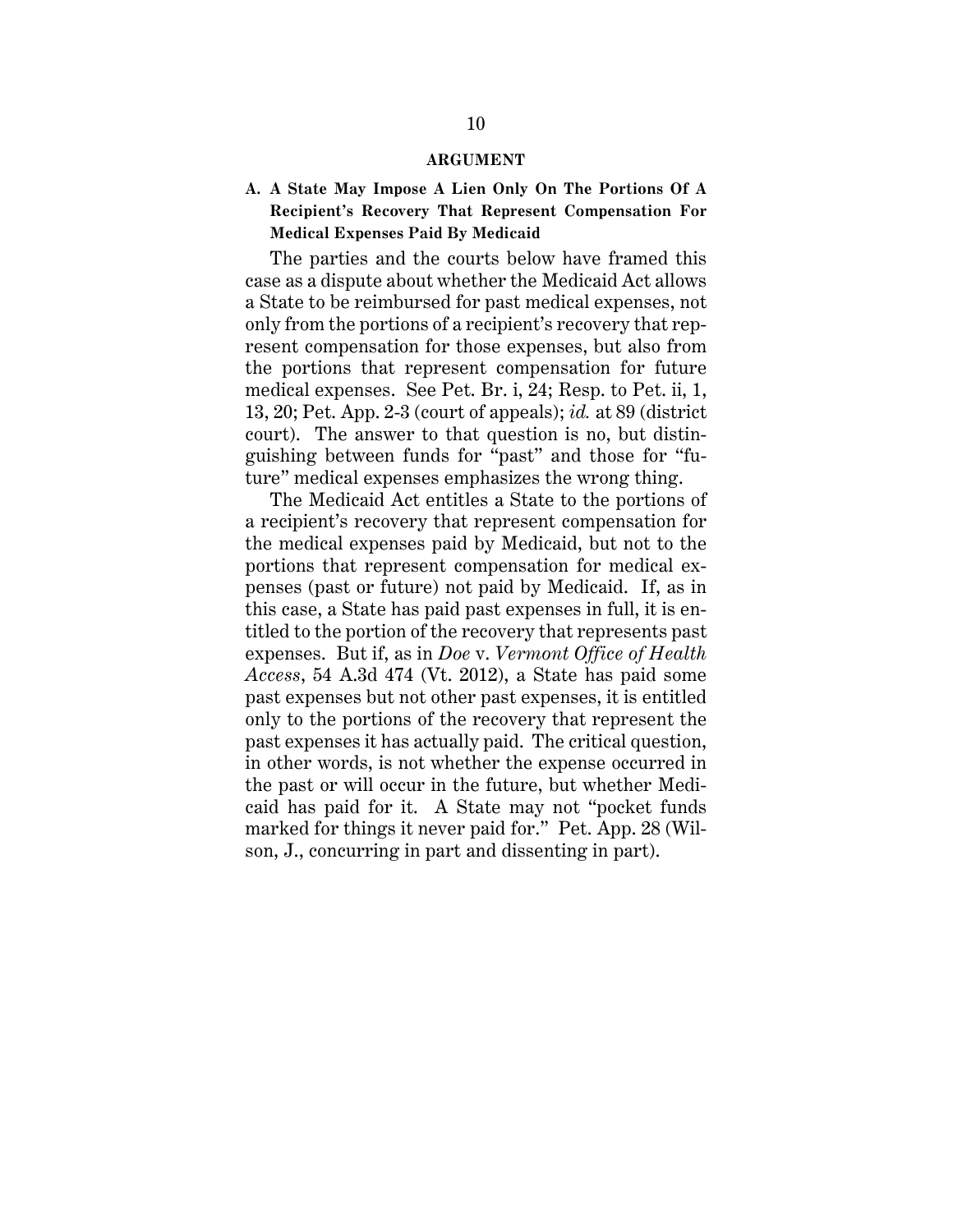# *1. The anti-lien clause bars liens against a recipient's settlement or judgment, except as authorized by the third-party-liability provisions*

The Medicaid Act's anti-lien clause provides (with exceptions not at issue here):

No lien may be imposed against the property of any individual prior to his death on account of medical assistance paid or to be paid on his behalf under the State plan.

42 U.S.C. 1396p(a)(1). As this Court explained in *Arkansas Department of Health and Human Services* v. *Ahlborn*, 547 U.S. 268 (2006), a Medicaid recipient's judgment or settlement qualifies as "property" to which the anti-lien clause applies. *Id.* at 284-285. The clause, moreover, applies to past and future expenses alike; it refers to "medical assistance *paid or to be paid* on the recipient's behalf." 42 U.S.C. 1396p(a)(1) (emphasis added).

A court should read the anti-lien clause alongside the third-party-liability provisions. See *Ahlborn*, 547 U.S. at 284-285. Those provisions require the State to make reasonable efforts to identify liable third parties and to seek reimbursement from them. See 42 U.S.C.  $1396a(a)(25)(A)-(B)$ . They also require the state Medicaid plan to provide for the transfer to the State whether by assignment (see 42 U.S.C. 1396k) or by operation of law (see 42 U.S.C.  $1396a(a)(25)(H)$ )—of the recipient's right to receive certain payments from third parties. That transfer enables the State to stand in the recipient's shoes and to sue liable third parties directly. And if the recipient sues the third parties and obtains a judgment or settlement, the transfer of rights entitles the State to a portion of the recovery.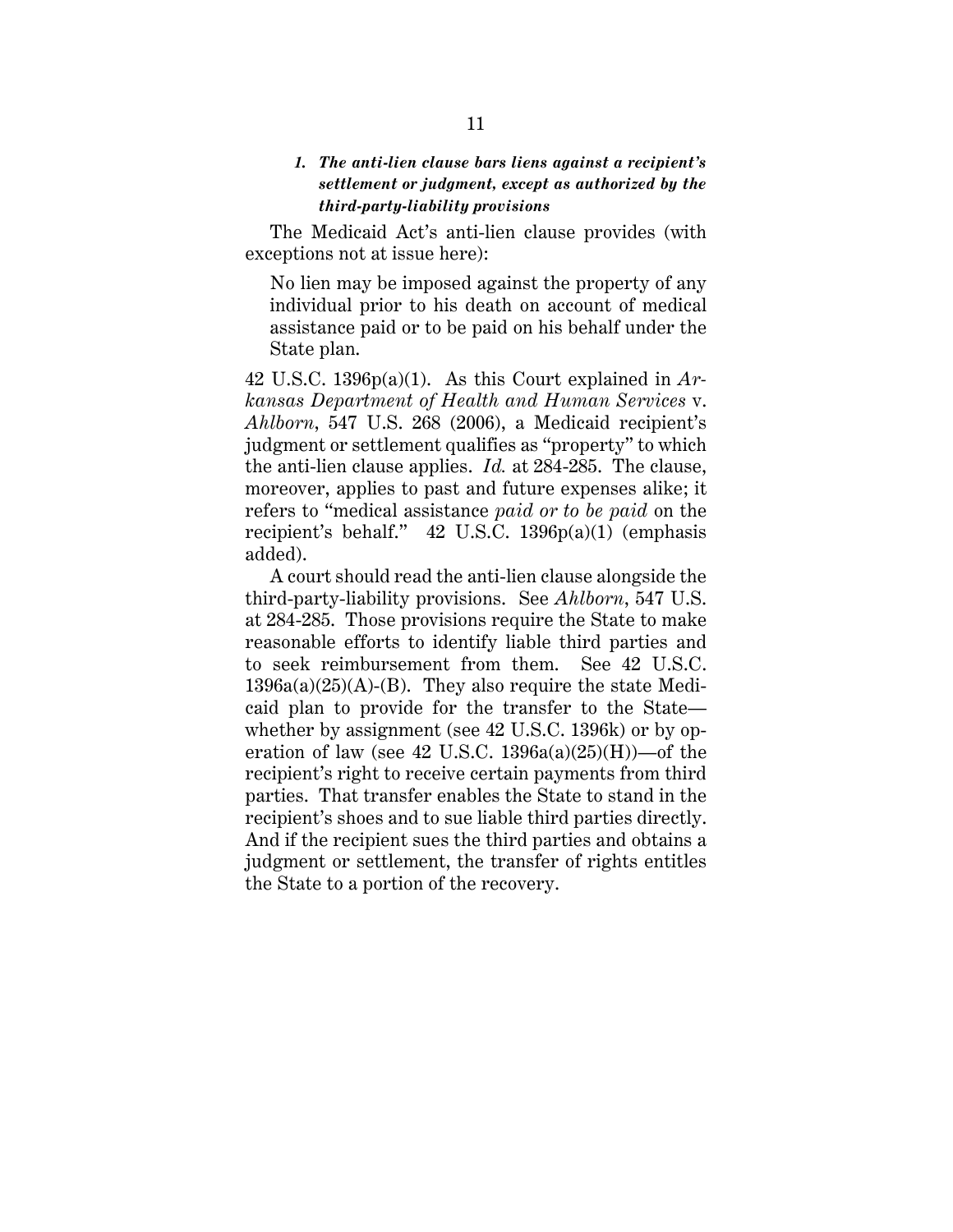To the extent that the third-party-liability provisions entitle the State to a portion of a third-party payment, they operate as an implicit "exception to the anti-lien provision." *Ahlborn*, 547 U.S. at 284. But beyond that entitlement, "the anti-lien provision applies." *Id.* at 285. To prevail in this case, then, Florida must show that the third-party-liability provisions entitle it not only to the portions of a recovery marked for the same medical expenses that Medicaid paid, but also to any portions marked for other medical expenses as well.

# *2. The third-party-liability provisions entitle the State only to the portions of a recovery that represent medical expenses already paid by Medicaid*

The third-party-liability provisions include 42 U.S.C.  $1396a(a)(25)(A)$ -(B) and (H) and 1396k. Subparagraphs (A)-(B) set forth the State's general duty to seek reimbursement from third parties, while subparagraph (H) and Section 1396k specify the legal tools the State must have for carrying out that duty. Taken individually and as a whole, the third-party-liability provisions entitle the State only to the portions of a recovery that represent compensation for medical expenses paid by Medicaid.

*a. Subparagraphs (A)-(B)*. In establishing the general duty to seek reimbursement, subparagraphs (A)- (B) specify that a "state plan for medical assistance must \* \* \* provide," among other things—

(A) that the State or local agency administering such plan will take all reasonable measures to ascertain the legal liability of third parties \* \* \* to pay for care and services available under the plan  $***$ ; [and]

(B) that in any case where such a legal liability is found to exist after medical assistance has been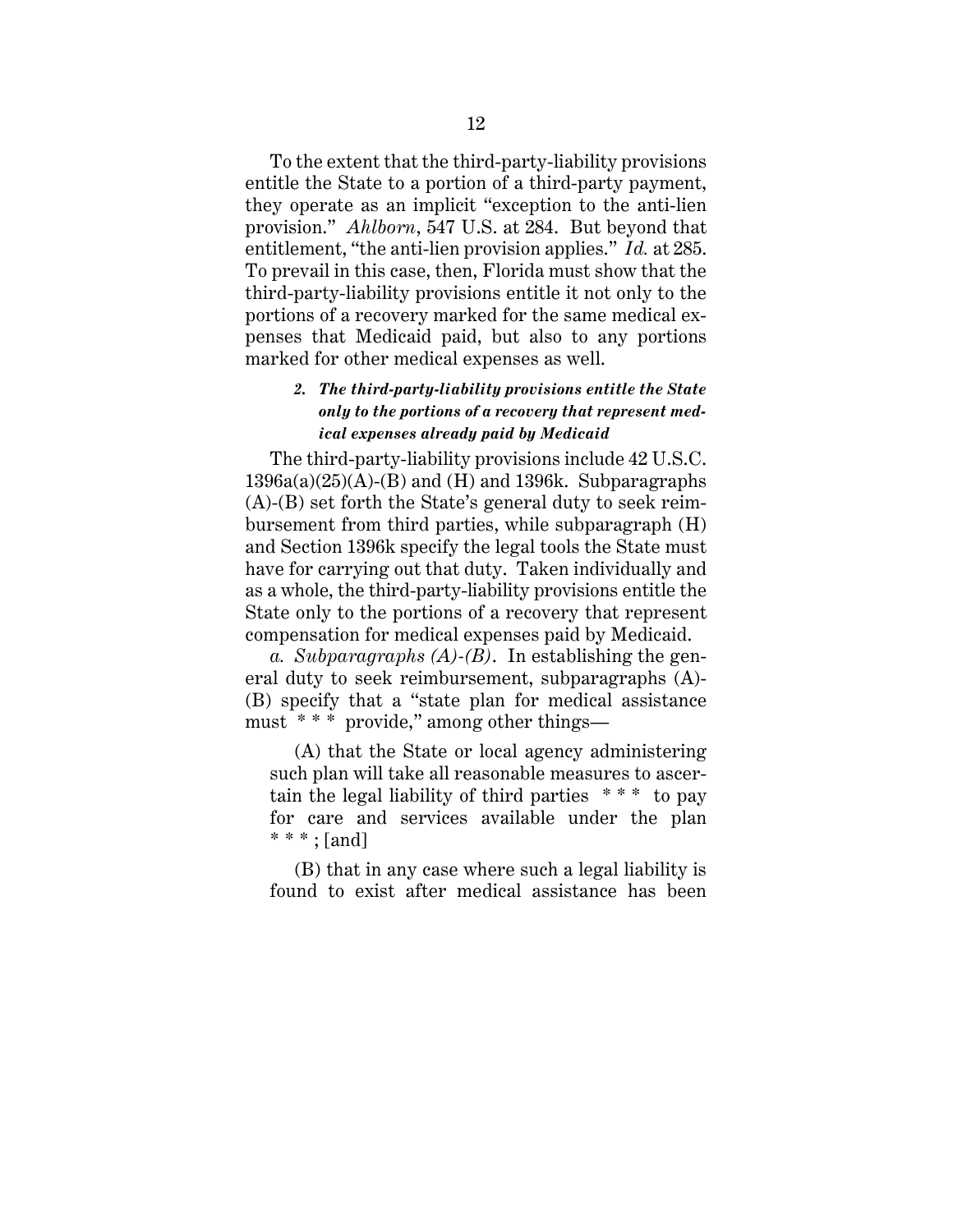made available on behalf of the individual and where the amount of reimbursement the State can reasonably expect to recover exceeds the costs of such recovery, the State or local agency will seek reimbursement for such assistance to the extent of such legal liability[.]

42 U.S.C. 1396a(a)(25)(A)-(B). Together, those provisions require the State to seek reimbursement for the expenses paid by Medicaid, but they do not provide for it to recover from amounts attributable to *other* medical expenses. As recovery from those amounts is not authorized by subparagraphs  $(A)-(B)$ , it is prohibited by the anti-lien clause. See pp. 11-12, *supra*.

Subparagraph (B) identifies the expenses that are eligible for reimbursement. It directs the State to seek "reimbursement for such assistance"—*i.e.*, for the "medical assistance [that] *has been made available* on behalf of the individual."  $42$  U.S.C.  $1396a(a)(25)(B)$  (emphasis added).

Subparagraph (B) then identifies the pool from which the State may obtain reimbursement. The provision directs the State to seek reimbursement from a third party (and by extension, from a Medicaid recipient who has recovered money from a third party) "to the extent of such legal liability"—*i.e.*, to the extent of the third party's "liability to pay for care and services *available under the plan*." 42 U.S.C. 1396a(a)(25)(A)-(B) (emphasis added). Thus, the State may obtain reimbursement only out of the third party's liability for the expenses covered by Medicaid. Contra Florida's scheme, subparagraph (B) does not provide for the State to obtain reimbursement out of the amount attributable to the third party's liability for other medical expenses not covered by Medicaid.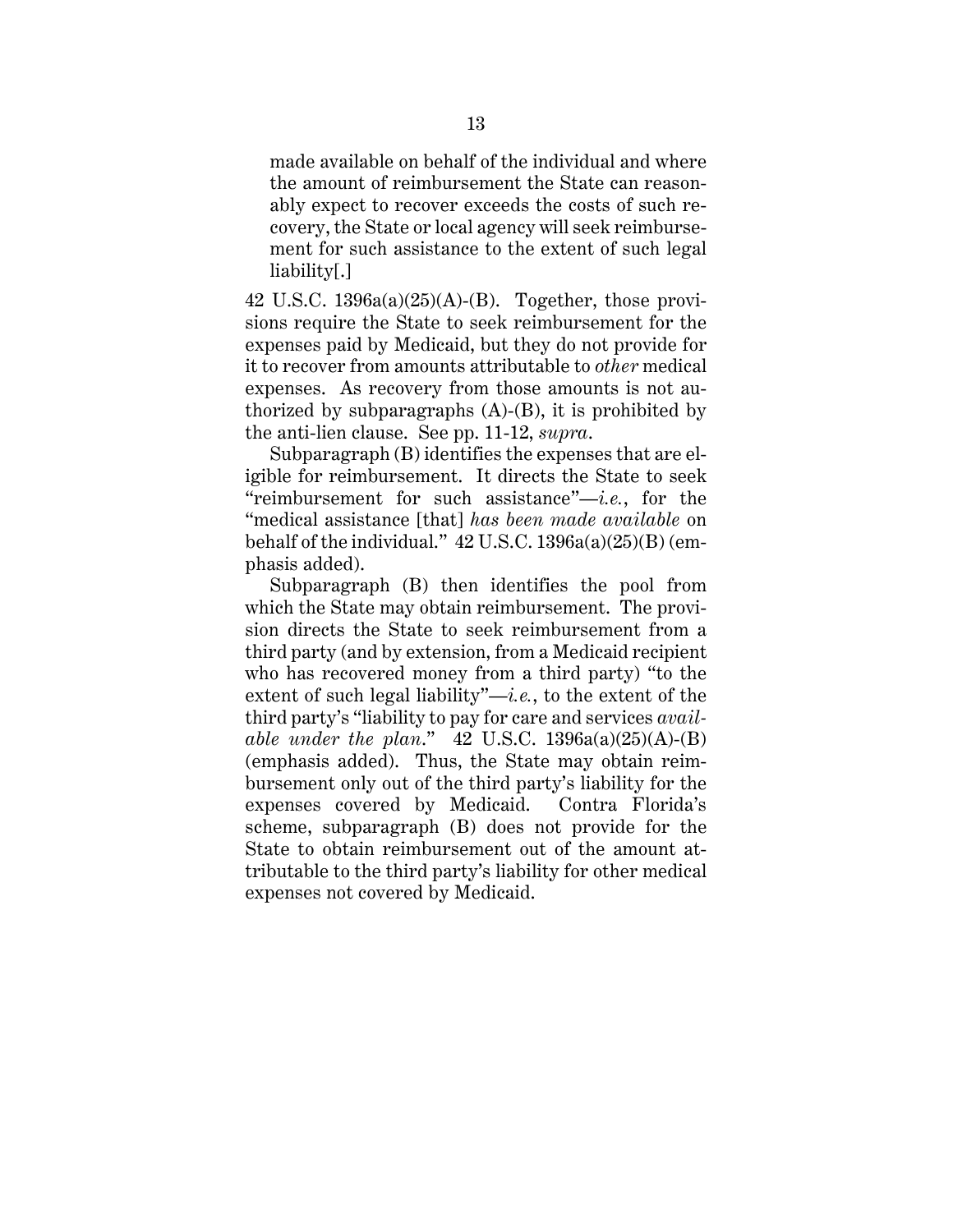Subparagraph (A) reinforces that reading. It directs the State to take reasonable measures to ascertain third parties' liability "to pay for care and services *available under the plan*." 42 U.S.C. 1396a(a)(25)(A) (emphasis added). That directive confirms that the State is entitled only to the portions of the recovery from the third party that represent compensation for the care that has been made available under Medicaid. It would have made little sense for Congress to entitle the State to third-party payments for *all* medical care, but then to direct the State to ascertain third parties' liability only for the medical care made "available under the plan." *Ibid.*

An example illustrates the operation of those provisions. Suppose a Medicaid recipient undergoes knee surgery and plans to undergo physical therapy, but Medicaid has paid only for the knee surgery. In that scenario, the State must make reasonable efforts to ascertain the liability of third parties for the costs of the knee surgery—the care that has been made "available under the plan."  $42$  U.S.C. 1396a(a)(25)(A). The State then must seek reimbursement "to the extent" of "such liability"—*i.e.*, to the extent of third parties' liability for the costs of *that surgery*. 42 U.S.C. 1396a(a)(25)(B). Subparagraph (B) does not provide for the State to seek reimbursement for the knee surgery by holding tortfeasors liable for the physical therapy as well. And just as the State may not recover the costs of the physical therapy directly from the tortfeasors, it also may not recover that amount from a Medicaid recipient who has obtained the funds from the tortfeasors in a judgment or settlement for the costs of physical therapy.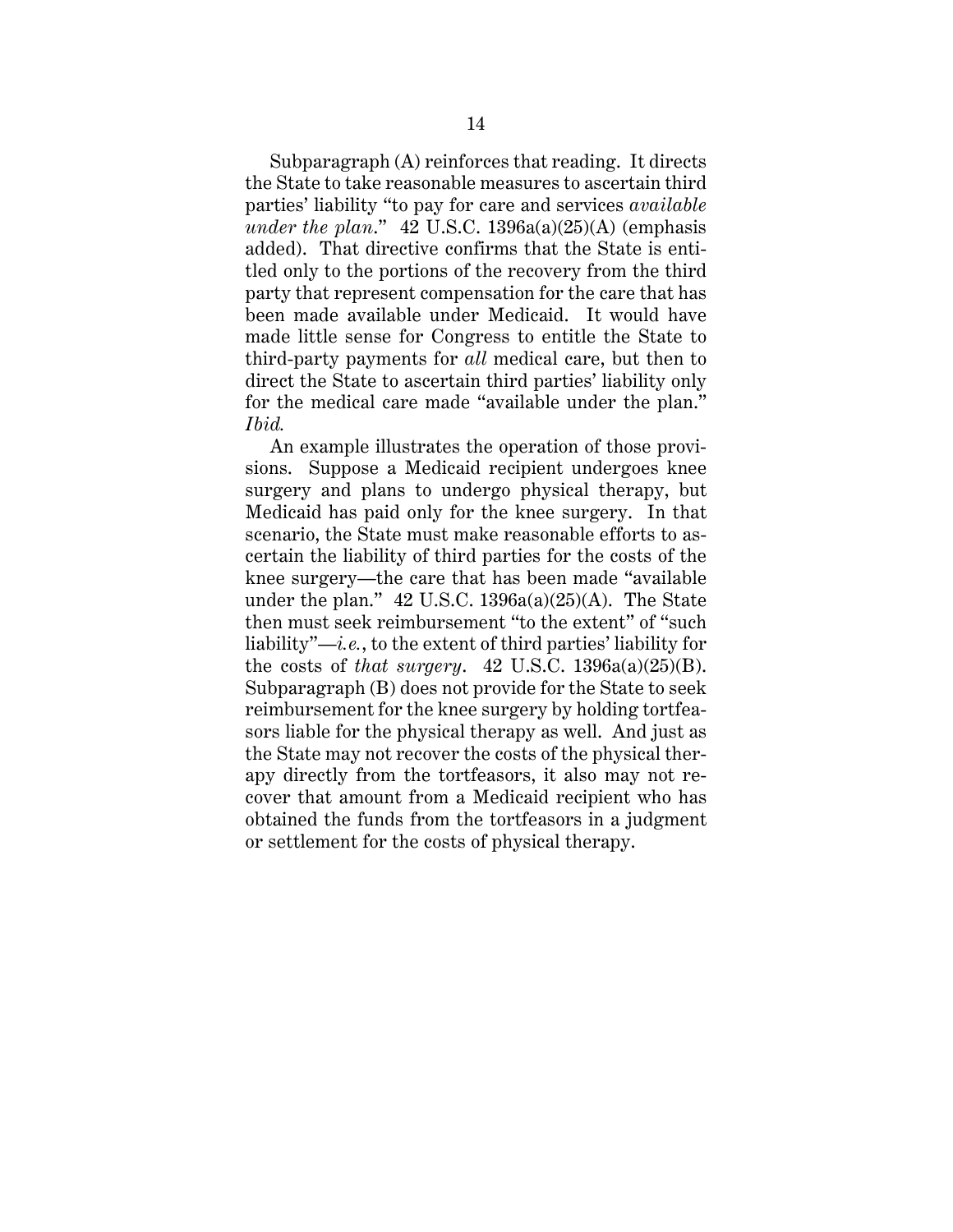*b. Subparagraph (H)*. In subparagraph (H), the Medicaid Act further requires a "State plan for medical assistance" to provide

that to the extent that payment has been made under the State plan for medical assistance in any case where a third party has a legal liability to make payment for such assistance, the State has in effect laws under which, to the extent that payment has been made under the State plan for medical assistance for health care items or services furnished to an individual, the State is considered to have acquired the rights of such individual to payment by any other party for such health care items or services[.]

 $42$  U.S.C.  $1396a(a)(25)$ (H). The provision has a complex structure. The front half requires the State, as a condition of participating in Medicaid, to have certain laws in place: "A State plan \* \* \* must \* \* \* provide \* \* \* that \* \* \* the State has in effect [certain] laws." *Ibid.* The back half specifies the contents of the required laws: "laws under which \* \* \* the State is considered to have acquired [certain] rights." *Ibid.* Together, the two halves require the State to have in effect laws under which the State acquires the recipient's rights to certain third-party payments.

Subparagraph (H), like subparagraphs (A)-(B), limits a State to the portion of the recovery that compensates for medical expenses paid by Medicaid. Start with the first half. It requires the State to have the specified laws in effect only to the extent that "payment *has been made under the State plan* for medical assistance" and "a third party has a legal liability to make payment *for such assistance*." 42 U.S.C. 1396a(a)(25)(H) (emphases added). Said more plainly, the State must have in place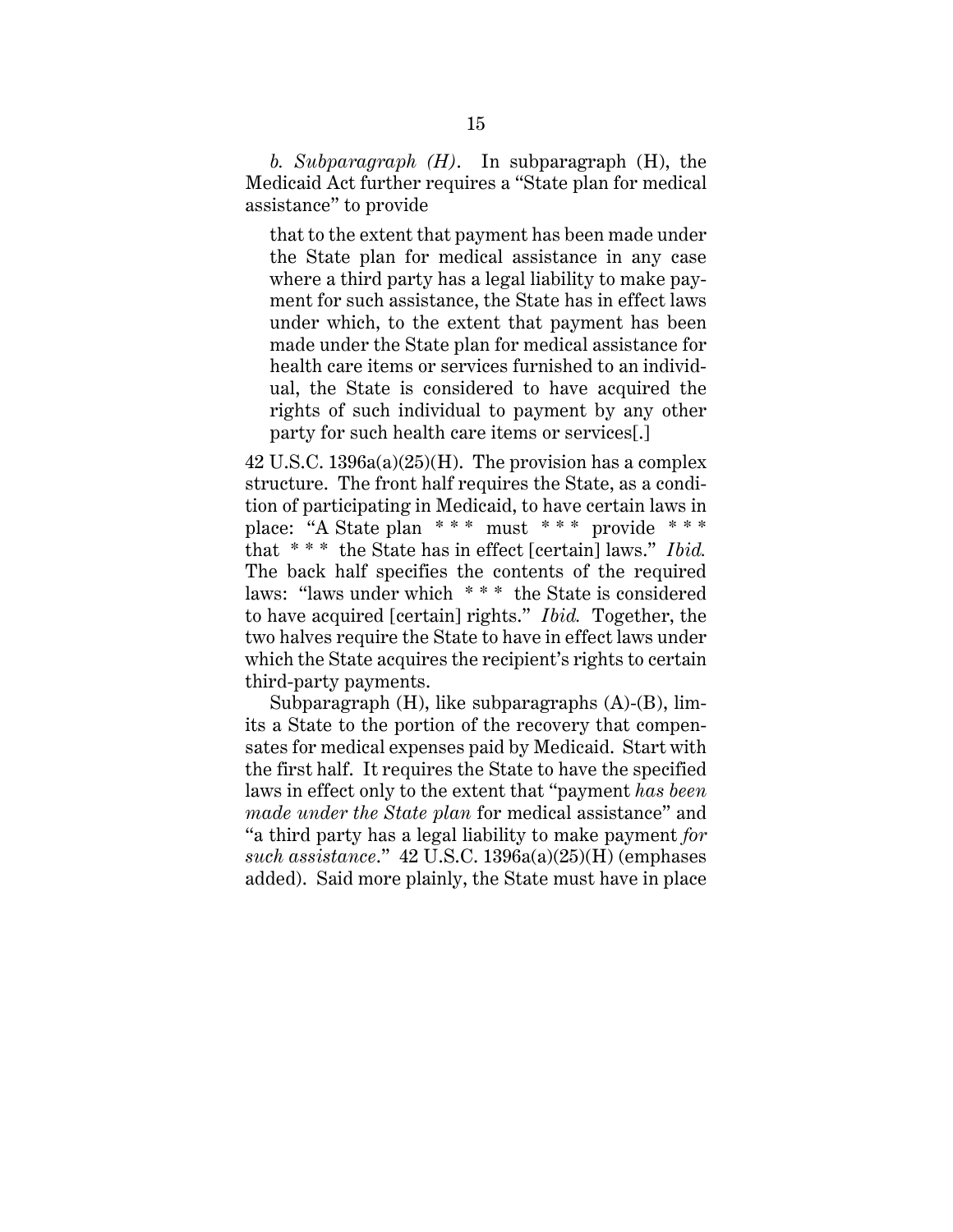acquisition-of-rights laws only to the extent of third parties' liability for expenses paid by Medicaid.

The second half of subparagraph (H) is even clearer. Under it, the state laws must provide that the State acquires the recipient's rights "to the extent that *payment has been made under the State plan* for medical assistance *for health care items or services furnished to an individual*," and that the acquisition extends to rights "to payment by any other party *for such health care items or services*." 42 U.S.C. 1396a(a)(25)(H) (emphases added). In other words, subparagraph (H) provides only that the State may seek reimbursement after Medicaid has paid the recipient's medical expenses, and even then, only to the extent of the third parties' liability for those expenses. The anti-lien clause prohibits the State from ranging any farther. See pp. 11-12, *supra*.

The court of appeals believed that subparagraph (H) limits the category of expenses that is eligible for reimbursement, but not the pool of funds from which the State may obtain the reimbursement. Pet. App. 17-20. That was error. Subparagraph (H) no doubt specifies the category of expenses eligible for reimbursement: "health care items and services furnished to an individual" under Medicaid. 42 U.S.C. 1396a(a)(25)(H). But subparagraph (H) *also* specifies the pool of funds from which the State may obtain the reimbursement: thirdparty payments "for *such* health care items or services," *i.e.*, for the particular health care items or services that have already been furnished under Medicaid. *Ibid.* (emphasis added).

*c. Section 1396k*. The final provision at issue here, Section 1396k, provides in relevant parts as follows:

(a) For the purpose of assisting in the collection of medical support payments and other payments for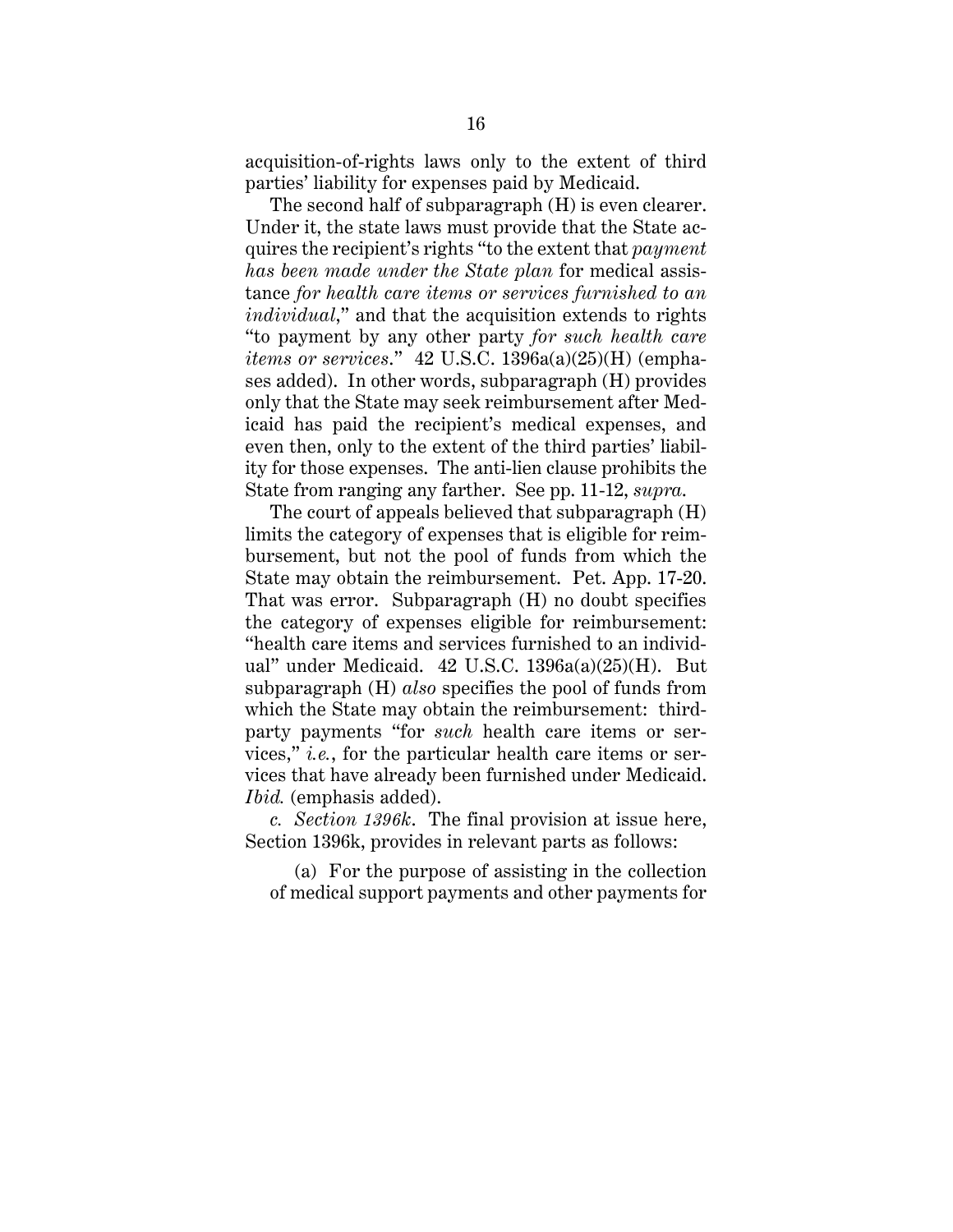medical care owed to recipients of medical assistance under the State plan approved under this subchapter, a State plan for medical assistance shall—

(1) provide that, as a condition of eligibility for medical assistance under the State plan to an individual who has the legal capacity to execute an assignment for himself, the individual is required—

(A) to assign the State any rights  $***$  to support (specified as support for the purpose of medical care by a court or administrative order) and to payment for medical care from any third party;

 $***$  and

(C) to cooperate with the State in identifying, and providing information to assist the State in pursuing, any third party who may be liable to pay for care and services available under the plan[.]

42 U.S.C. 1396k(a). Like subparagraph (H), Section 1396k requires the state plan to provide for transfers from the recipient to the State of the right to certain third-party payments. Under subparagraph (H), the transfer occurs automatically, by operation of law, but under Section 1396k, it occurs by assignment.

Section 1396k's assignment provision is less explicit than subparagraphs  $(A)$ - $(B)$  and  $(H)$ . Section 1396k requires the recipient to assign the State rights "to payment for medical care from any third party," 42 U.S.C.  $1396k(a)(1)(A)$ , but unlike the other provisions discussed above, it does not expressly state that the relevant third-party payments must be for care funded by Medicaid. Even so, context shows that it incorporates the same limitation.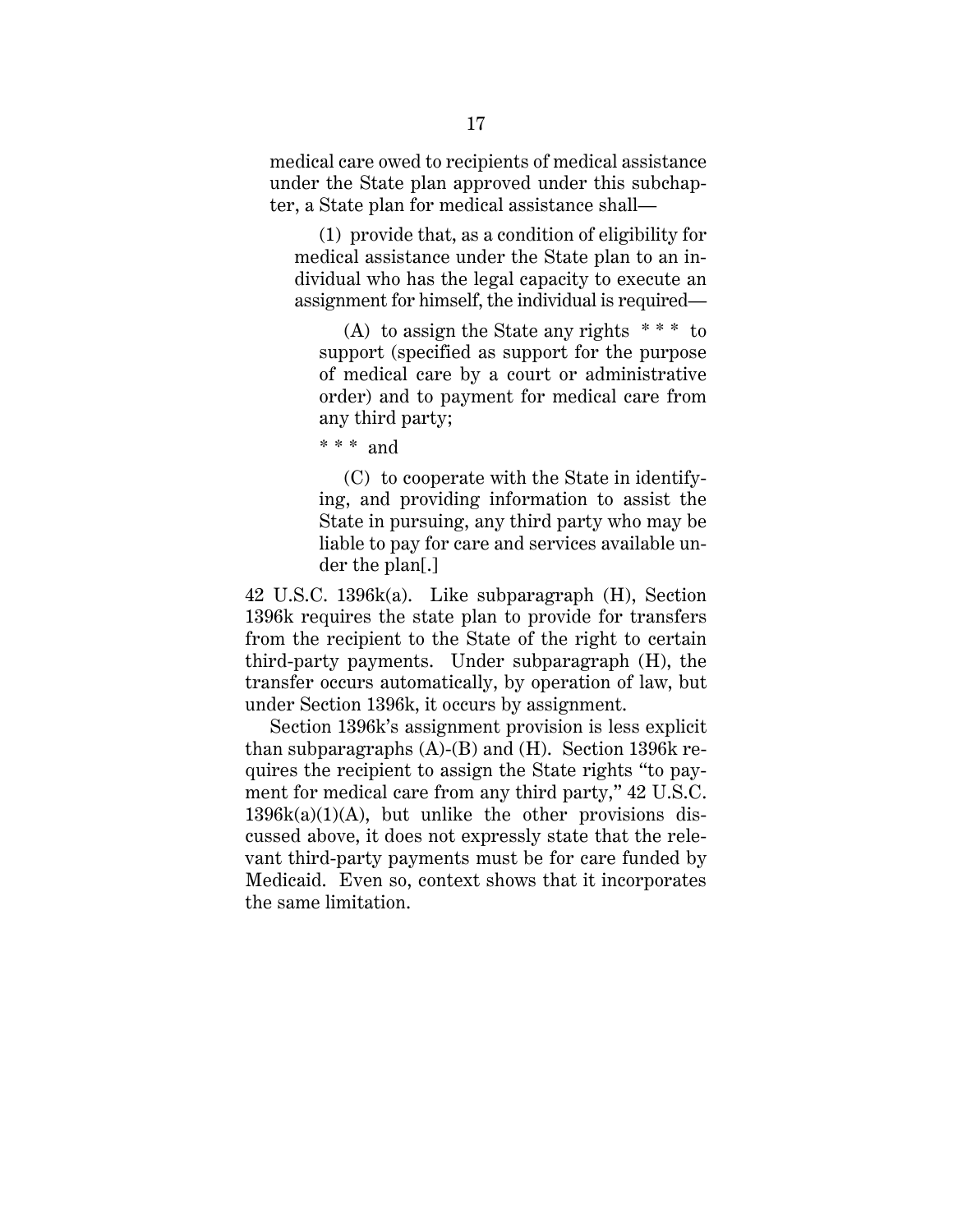First, Section 1396k does not stand alone; rather, it provides one means of fulfilling the State's broader duty, set out in subparagraphs (A)-(B), to seek reimbursement from third parties. The opening words of Section 1396k underscore that facilitating role: "For the purpose of *assisting* in the collection  $***$  of  $***$ payments for medical care." 42 U.S.C. 1396k(a) (emphasis added). Subparagraphs (A)-(B), as shown above, entitle the State to pursue third parties only to the extent of those parties' liability for the medical expenses paid by Medicaid. See pp. 12-14, *supra*. Since the main provision is limited to third-party compensation for expenses paid by Medicaid, the ancillary provision is best read to be so limited as well. See, *e.g.*, *Territory of Guam* v. *United States*, 141 S. Ct. 1608, 1613 (2021) (reading a provision to incorporate the limitations set forth in an earlier "anchor provision").

Second, Section 1396k itself requires the recipient to cooperate with the State's pursuit of "any third party who may be liable to pay *for care and services available under the plan*." 42 U.S.C. 1396k(a)(1)(C) (emphasis added). It would have been strange for Congress to require the recipient to assign the State his rights to third-party payments for *all* medical care, yet at the same time require the recipient to cooperate with the State only with respect to third-party payments for the portion of medical care "available under the plan." *Ibid.*

Third, a separate provision of the Medicaid Act requires the State to provide assurances that it has in effect laws requiring insurers to "accept," as a "condition of doing business in the State," "the assignment to the State of any right of an individual or other entity to payment from the party *for an item or service for which payment has been made under the State plan*." 42 U.S.C.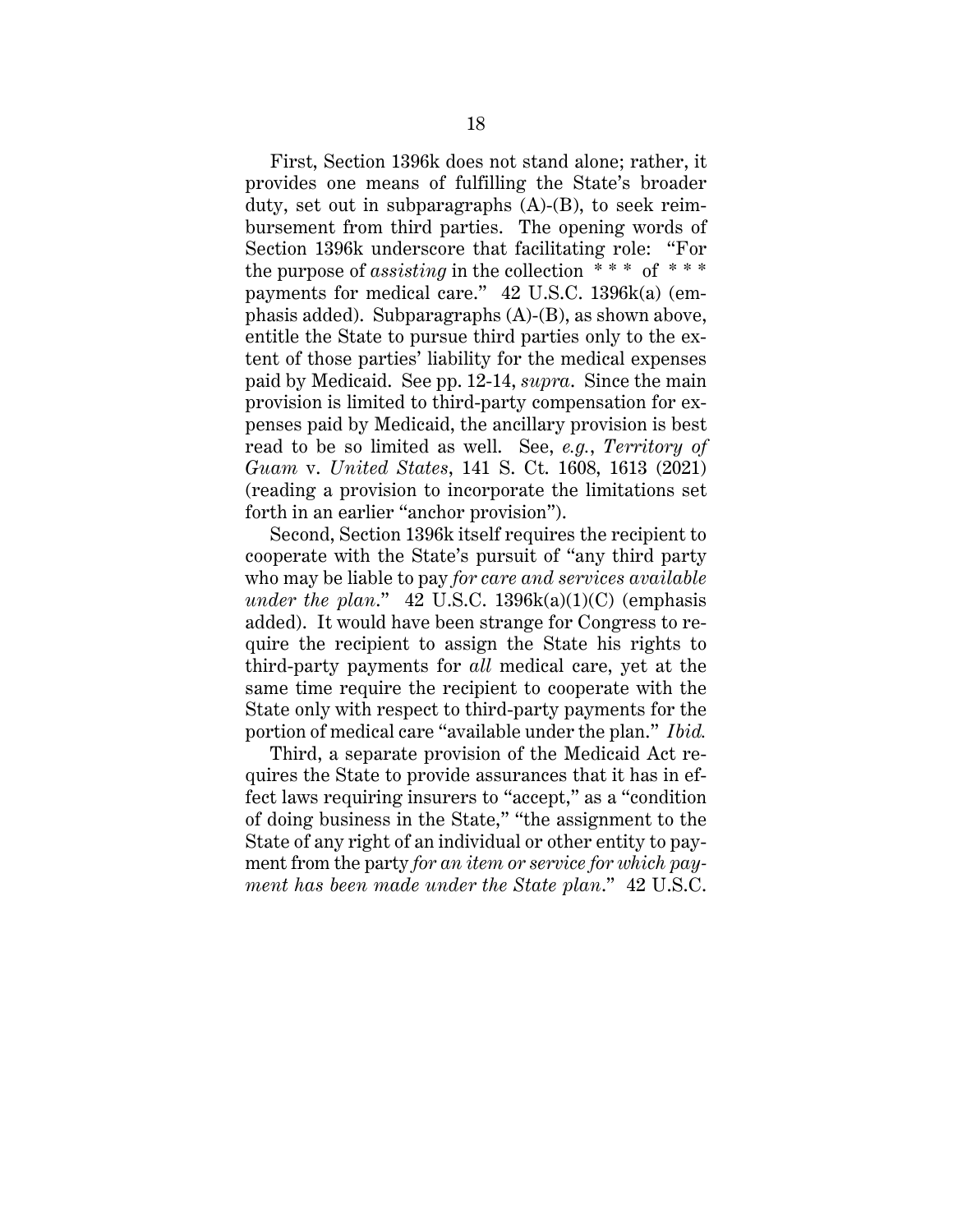$1396a(a)(25)(I)(ii)$  (emphasis added). That provision suggests that Congress understood the assignment of rights under Section 1396k to be limited to third-party payments for services covered by Medicaid. It would have made little sense for Congress to require the recipient to assign to the State the rights to all payments for medical care, yet to require insurers to accept the assignment condition only as to payments for services covered by Medicaid.

The contrary reading, if taken to its logical conclusion, would lead to implausible results. It would seemingly require the recipient to assign to the State *any* recovery of medical expenses he has ever obtained or will ever obtain during his life, even medical expenses that have nothing to do with the incident that prompted resort to Medicaid. For example, if the State pays for medical care after a recipient has a car accident, and the recipient then suffers an unrelated slip and fall years later, the State could seemingly look to the medicalexpenses portion of the slip-and-fall judgment to reimburse it for the costs of the car-accident care. No sound reason exists to believe that Congress meant the assignment of the recipient's rights to reach that far.

The court of appeals nonetheless read Section 1396k more broadly because the provision requires the recipient to assign the State "any" rights to third-party payments for medical care. Pet. App. 16. But the court put too much weight on the word "any." Although "use of the word 'any' will sometimes indicate that Congress intended particular statutory text to sweep broadly," "whether it does so necessarily depends on the statutory context." *National Association of Manufacturers*  v. *Department of Defense*, 138 S. Ct. 617, 629 (2018). Time and again, this Court has recognized contextual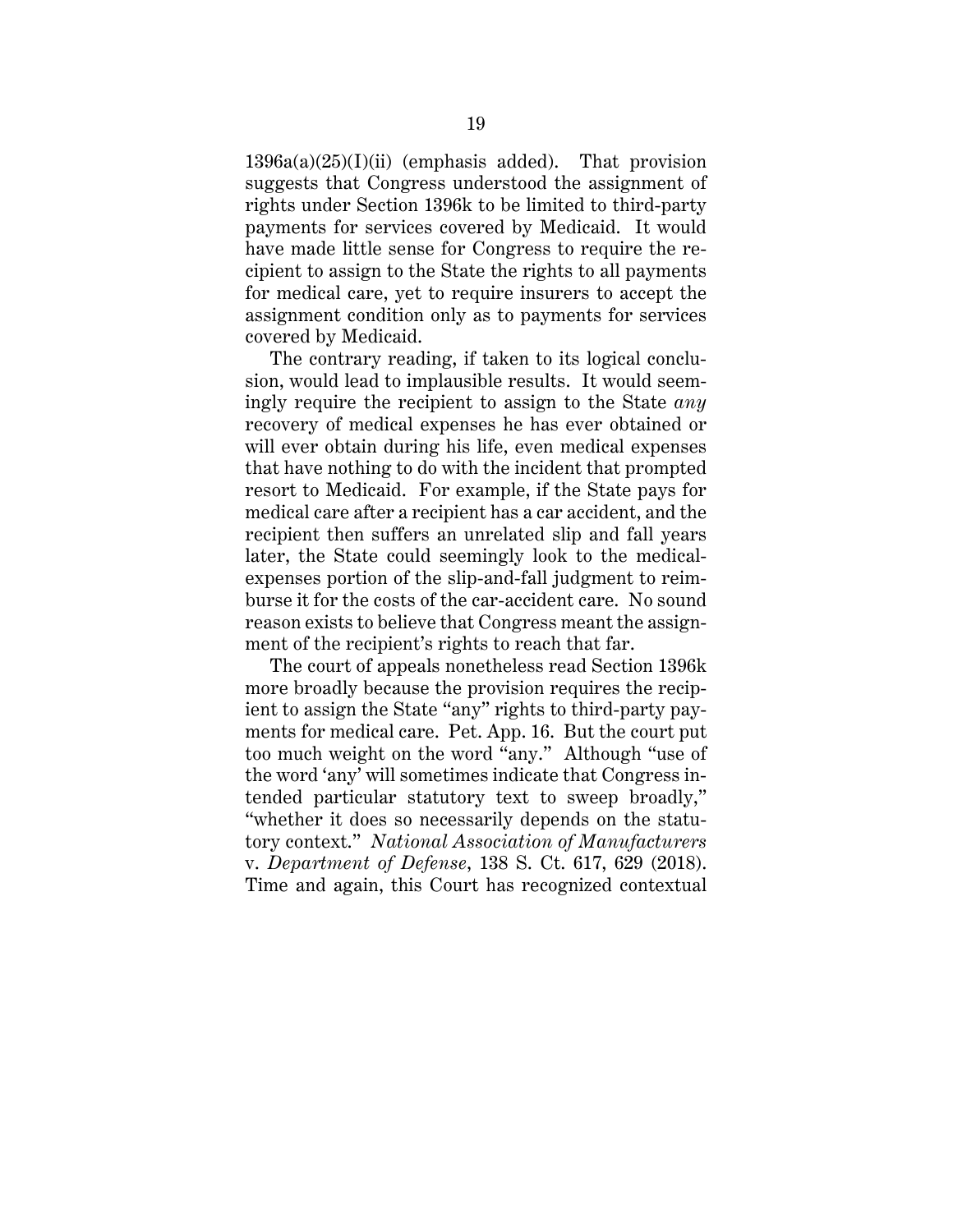limitations on a statutory provision's scope, notwithstanding its use of the word "any." See, *e.g.*, *Small* v. *United States*, 544 U.S. 385, 388 (2005); *United States*  v. *Alvarez-Sanchez*, 511 U.S. 350, 357 (1994); *United States* v. *Palmer*, 16 U.S. (3 Wheat.) 610, 631-632 (1818) (Marshall, C.J.). And the statutory context here shows that Section 1396k requires the recipient to assign the State only the rights to payment associated with the medical expenses paid by Medicaid.

*d. The third-party-liability provisions as a whole*. Reading the third-party-liability provisions together leads to the same result as reading them one at a time. As shown above, all the following clauses contain express references to the liability of third parties for the medical expenses that are *paid by Medicaid*:

- The provision that requires the State to ascertain third parties' liability.  $42$  U.S.C.  $1396a(a)(25)(A)$ .
- The provision that requires the State to seek reimbursement from third parties. 42 U.S.C. 1396a(a)(25)(B).
- The provision under which the State acquires, by operation of law, the recipient's rights to thirdparty payments.  $42$  U.S.C.  $1396a(a)(25)(H)$ .
- The provision that requires insurers to accept the recipient's assignment of rights to the State. 42 U.S.C. 1396a(a)(25)(I).
- The provision that requires the recipient to cooperate with the State's efforts to pursue third parties. 42 U.S.C. 1396k(a)(1)(C).

In short, the third-party-liability provisions resolutely focus on third parties' liability for the expenses covered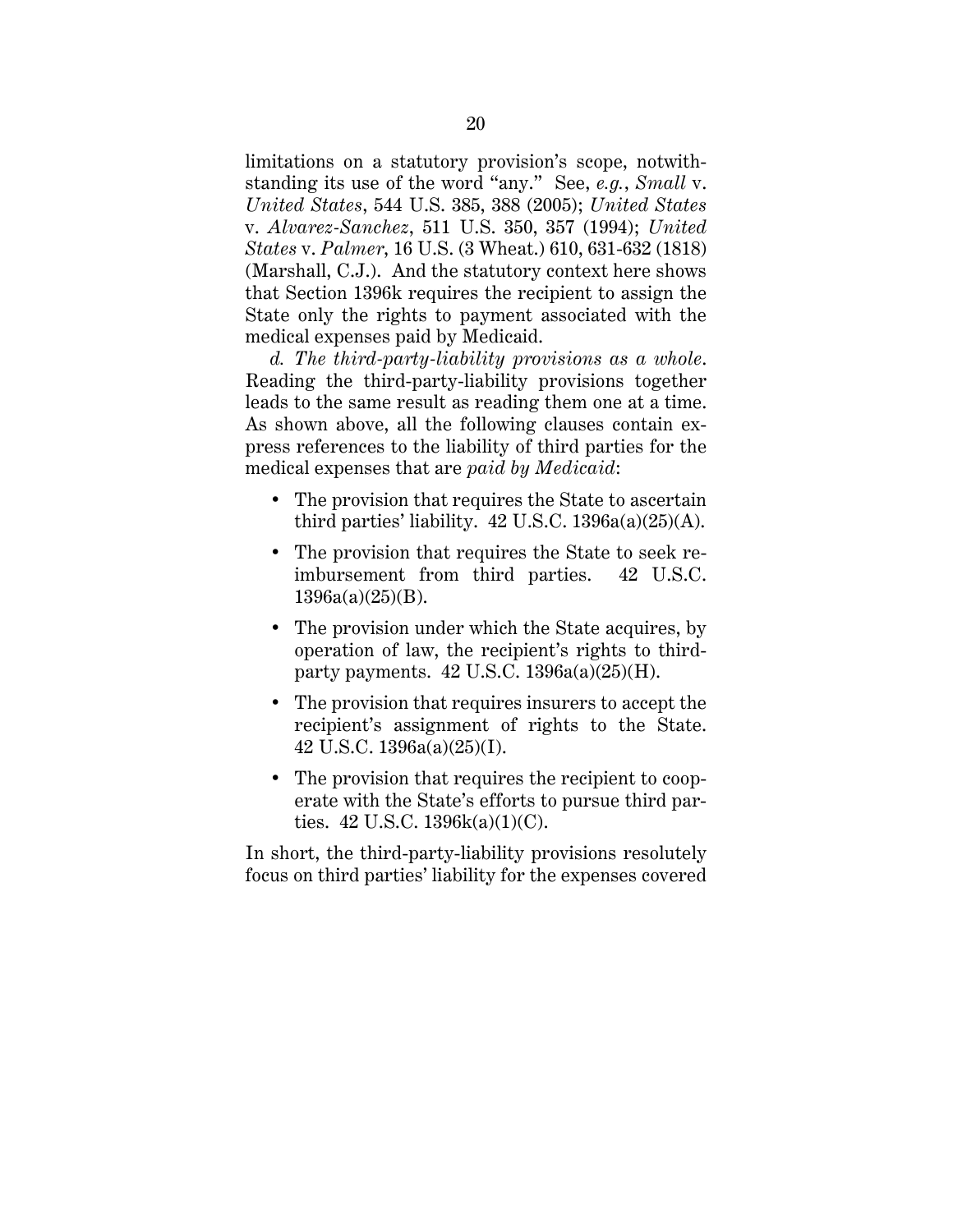by Medicaid. They nowhere mention third parties' liability for other medical expenses not covered by Medicaid.

One clause, of course, is worded differently: the clause that requires the recipient to assign the State his right to seek payment from third parties. 42 U.S.C.  $1396k(a)(1)(A)$ . That provision, unlike the others just discussed, lacks an express reference to whether Medicaid has paid the relevant medical expenses. But as shown above, context shows that that clause, too, incorporates the same limitation as the other provisions discussed above. See pp. 16-20, *supra*. Refusing to recognize that limitation would create a severe mismatch between that one provision and the rest of the statutory framework. But courts should endeavor to read a statute's provisions "as a symmetrical and coherent regulatory scheme" and to fit "all parts into an harmonious whole." *FDA* v. *Brown & Williamson Tobacco Corp.*, 529 U.S. 120, 133 (2000) (citations omitted). "There can be no justification for needlessly rendering provisions in conflict if they can be interpreted harmoniously." *Maracich* v. *Spears*, 570 U.S. 48, 68 (2013) (brackets omitted) (quoting Antonin Scalia & Bryan A. Garner, *Reading Law: The Interpretation of Legal Texts* 180 (2012)).

# *3. It makes sense that Congress would limit the State to the portions of the recovery associated with the expenses paid by Medicaid*

It makes sense that Congress would allow a State to obtain the portions of the recovery that represent medical expenses paid by Medicaid, but no more. Insurance law draws a similar line. In general, if an insurer pays benefits to an insured, and the insured then recovers a settlement from a third party, the insurer "has a right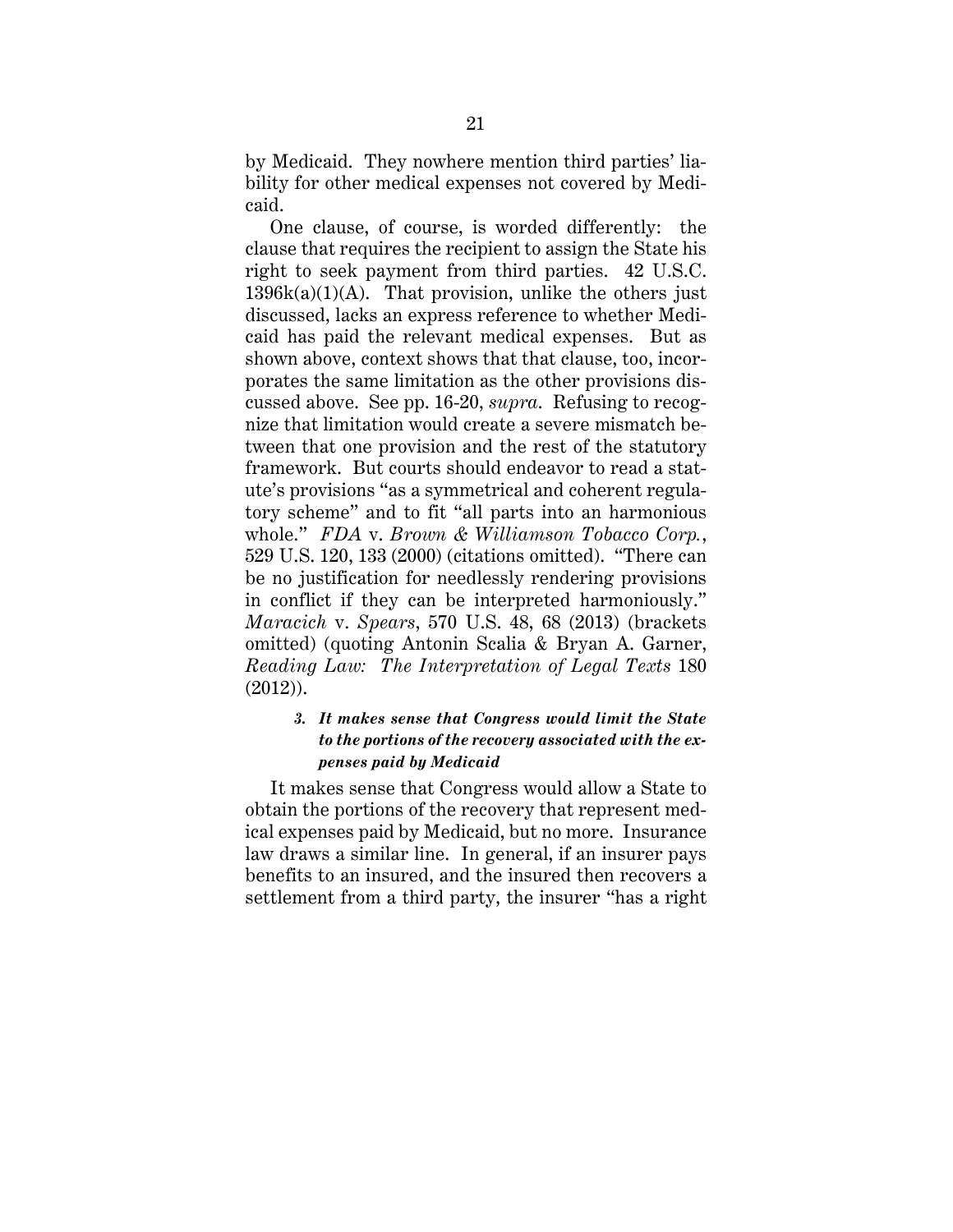to reimbursement from the insured" only "to the extent that the settlement duplicates the  $***$  benefits already paid." 16 Steven Plitt et al., *Couch on Insurance* § 222:1 (3d ed. 2021). That is, the insurer may obtain only the portions of the settlement that "represent expenses paid by the insurer." *Ibid.* It is natural for Congress to have followed that model in designing Medicaid, which is a form of "state-operated insurance." *California* v. *Texas*, 141 S. Ct. 2104, 2117 (2021).

Congress's judgment makes sense even apart from the analogy to insurance law. Medicaid exists to help needy individuals, not to provide benefits to people "whose needs are [already] being met by a third party under a legal or contractual obligation." *Tristani* v. *Richman*, 652 F.3d 360, 373 (3d Cir. 2011) (citation omitted). Allowing recipients to be "paid twice" for the same care—once through Medicaid and again through a judgment against or settlement with a third party would be "discriminatory," "wasteful," and an "inefficient" use of "public funds." *Ibid.* (citation omitted).

At the same time, the Medicaid Act—particularly the anti-lien provision—seeks to protect the property of Medicaid recipients. In *Ahlborn*, this Court noted the concern that it might be "unfair" for the State to share in damages for which it has provided no compensation. 547 U.S. at 288. That concern arose in *Ahlborn* because the State had paid only medical expenses but then sought to share in the recipient's recovery of pain and suffering, lost wages, and loss of future earnings. *Id.* at 272. A similar concern arises here because the State has paid only *some* of the recipient's medical expenses but seeks to share in the recipient's recovery of compensation for *all* medical expenses.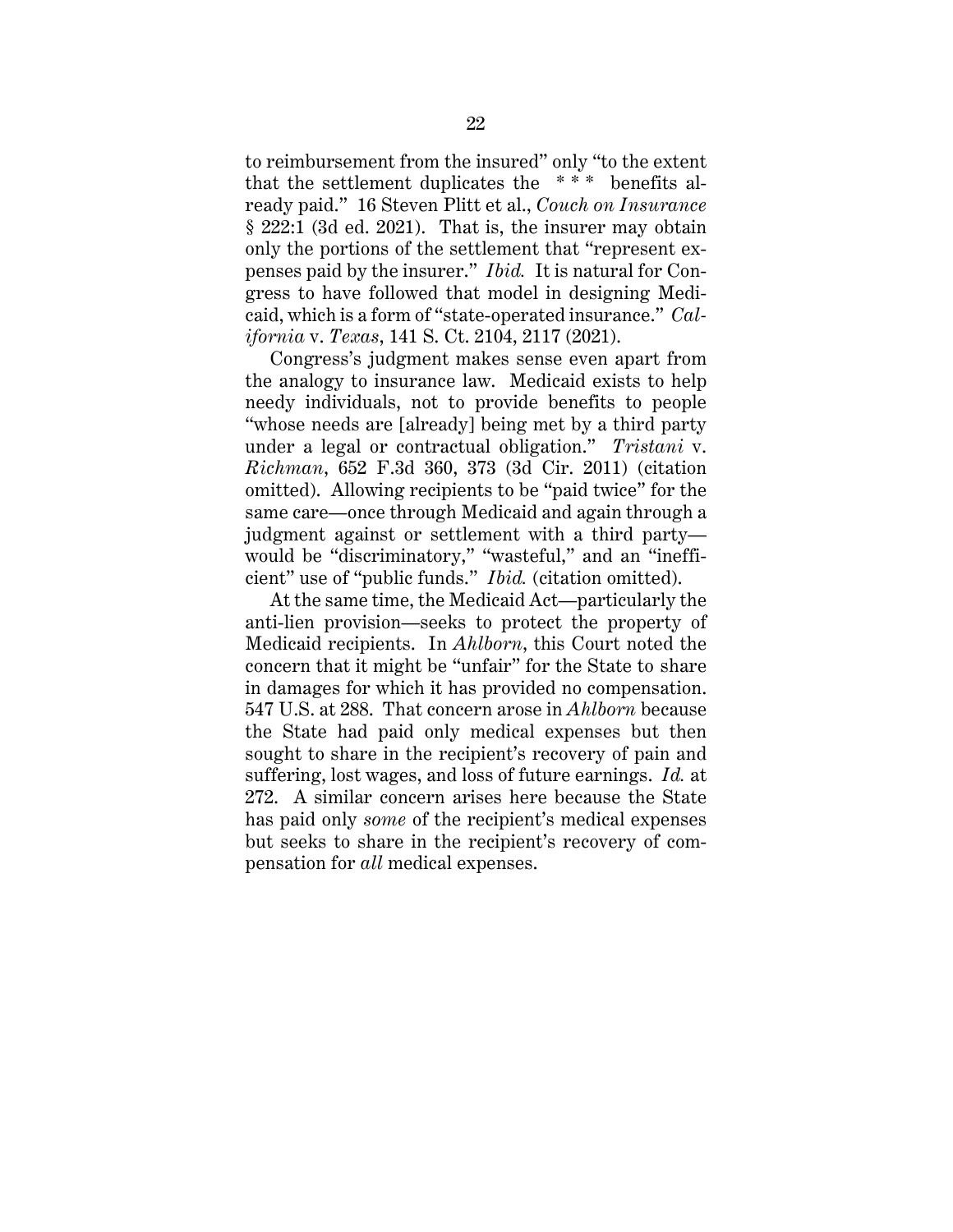By contrast, it would have made little sense for Congress to adopt the approach advocated by Florida. There is no apparent reason for Congress to limit a State to the portions of a recipient's tort recovery that represent medical expenses, but then to take no account of whether the State has paid those expenses.

### *4. At a minimum, the federal agency's reading of the statute deserves deference*

In *Chevron U.S.A. Inc.* v. *Natural Resources Defense Council, Inc.*, 467 U.S. 837 (1984), this Court held that a court owes deference to an agency's reasonable interpretation of an ambiguous statute that the agency administers. *Id.* at 843-844. Deference is especially appropriate when a case involves "matters of detail related to [the statute's] administration." *Barnhart* v. *Walton*, 535 U.S. 212, 225 (2002). That description fits well a case about how much money a State may obtain from a Medicaid recipient's tort recovery. "[T]he question focuses upon a comparatively minor matter of statutory detail, not a major issue of far-reaching statutory policy. It concerns everyday administration. It calls for expertise of a kind that the administering agency is more likely than a court to possess." *Wos* v. *E.M.A. ex rel. Johnson*, 568 U.S. 627, 644 (2013) (Breyer, J., concurring).

The regulations implementing the Medicaid Act embody the understanding that a State is entitled only to the portion of the recovery that represents the medical expenses paid by Medicaid. The regulations describe the third-party-liability provisions as "requirements concerning \* \* \* [t]he legal liability of third parties to pay for services *provided under the plan*." 42 C.F.R. 433.135(a) (emphasis added). They define the very term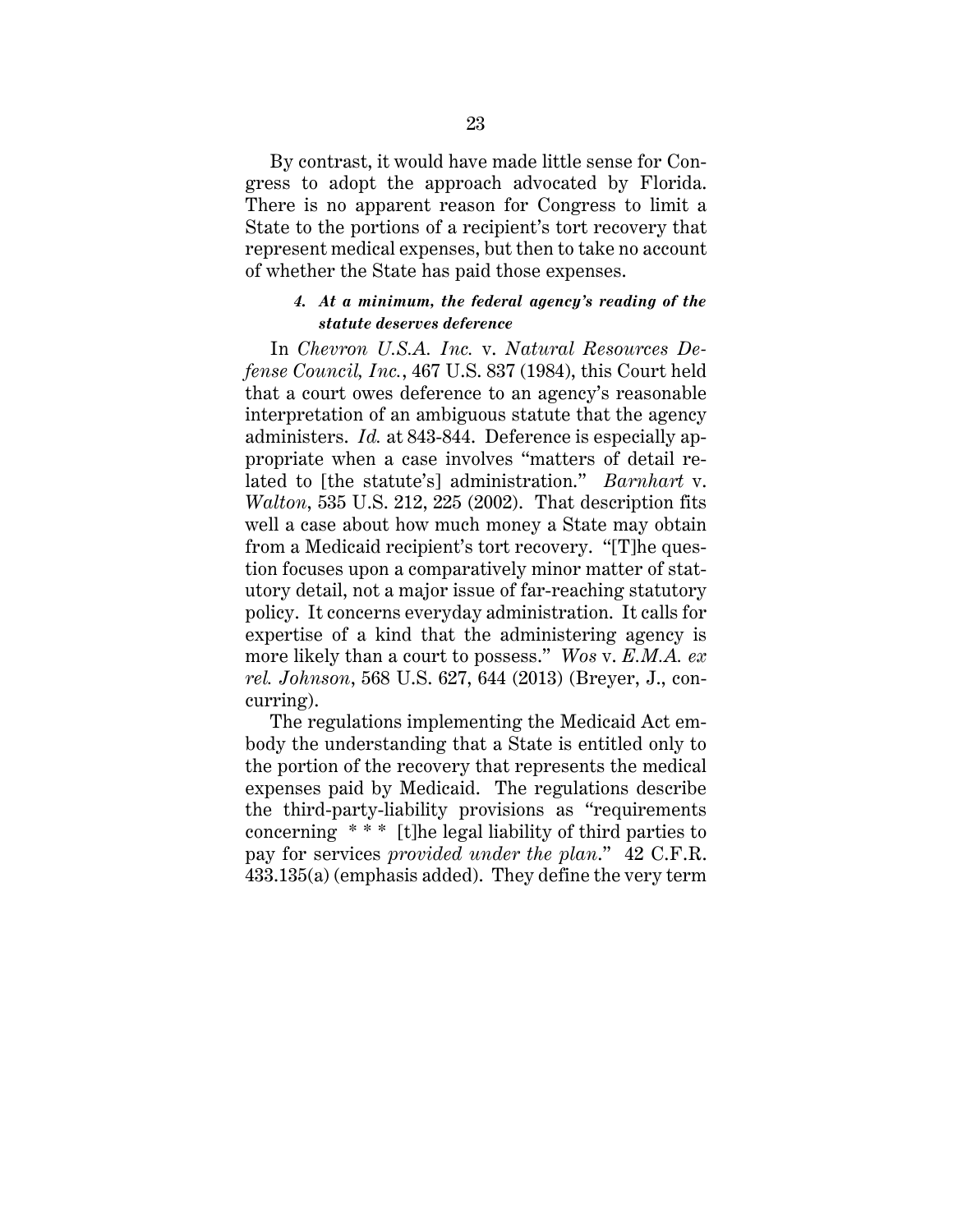"[t]hird party" to mean a person "that is or may be liable to pay all or part of the expenditures for medical assistance *furnished under a State plan*." 42 C.F.R. 433.136 (emphasis altered). They require the State to take reasonable steps "for identifying third parties liable for payment of services *under the plan*," 42 C.F.R. 433.137(a) (emphasis added), and for "determin[ing] the legal liability of the third parties who are liable to pay for services *furnished under the plan*," 42 C.F.R. 433.138(a) (emphasis added). They also require Medicaid recipients to cooperate with the State "in pursuing third parties who may be liable to pay for care and services *under the plan*." 42 C.F.R. 433.147(a)(2) (emphasis added). And they clarify that the assignment of the recipient's rights to the State is "effective only *for services that are reimbursed by Medicaid*." 42 C.F.R. 433.145(c) (emphasis added); see *Barton* v. *Summers*, 293 F.3d 944, 952 (6th Cir. 2002) (explaining that the regulation confirms that "the States are only assignees to the degree that they have paid out for services, and no more"). The regulations thus focus on the liability of third parties for medical expenses paid under Medicaid. They nowhere suggest that a State may, in addition, obtain portions of settlements that have nothing to do with those expenses.

The federal government also advanced this reading of the Medicaid Act in *E.M.A.* It argued there that "[t]he anti-lien provision \* \* \* prohibits States from recovering portions of a lump-sum settlement between a Medicaid beneficiary and a third party that do not represent compensation for medical expenses *paid by Medicaid*." U.S. Br. at 9, *E.M.A.*, *supra* (No. 12-98). (The federal government had previously defended a broader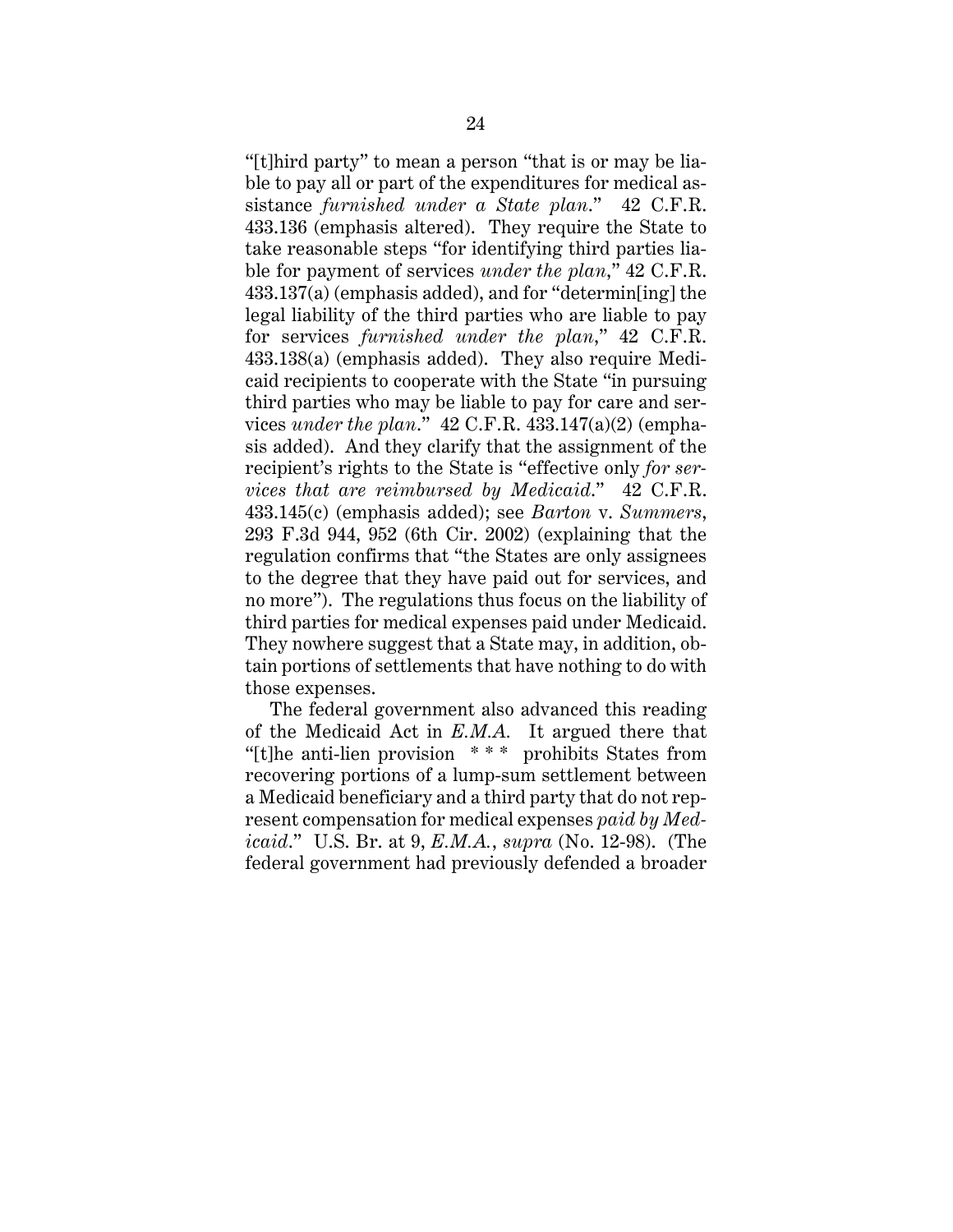conception of the State's authority in *Ahlborn*, but this Court rejected that argument. See 547 U.S. at 287-288.)

For the reasons explained above, the Secretary's reading of the Medicaid Act represents the best reading of the statutory text. At a minimum, it constitutes a reasonable reading, and so warrants deference under *Chevron*.

\* \* \* \* \*

In this case, Florida paid for petitioner's past medical expenses, but not for her future medical expenses. The third-party-liability provisions thus entitle Florida only to the portion of petitioner's tort settlement that represents past medical expenses. Yet Florida has imposed a lien even against the portion that represents future medical expenses. As in *Ahlborn*, because "none of the federal third-party liability provisions excepts that lien from operation of the anti-lien provision, its imposition violates federal law." 547 U.S. at 286.

#### **B. The Contrary Interpretations Lack Merit**

#### *1. The court of appeals' interpretation is incorrect*

The court of appeals concluded that both Section 1396k and subparagraph (H) permit Florida to impose a lien against the portion of petitioner's settlement that represents future medical expenses. As shown above, however, the court misread both provisions.

In reaching its contrary interpretation, the court of appeals relied on the presumption against reading federal laws to preempt state law. See Pet. App. 11. But this Court has explained that, when a statute "'contains an express preemption clause,'" a court should not "invoke any presumption against pre-emption but instead 'focus on the plain wording of the clause, which necessarily contains the best evidence of Congress' pre-emptive intent.'" *Puerto Rico* v. *Franklin California Tax-Free*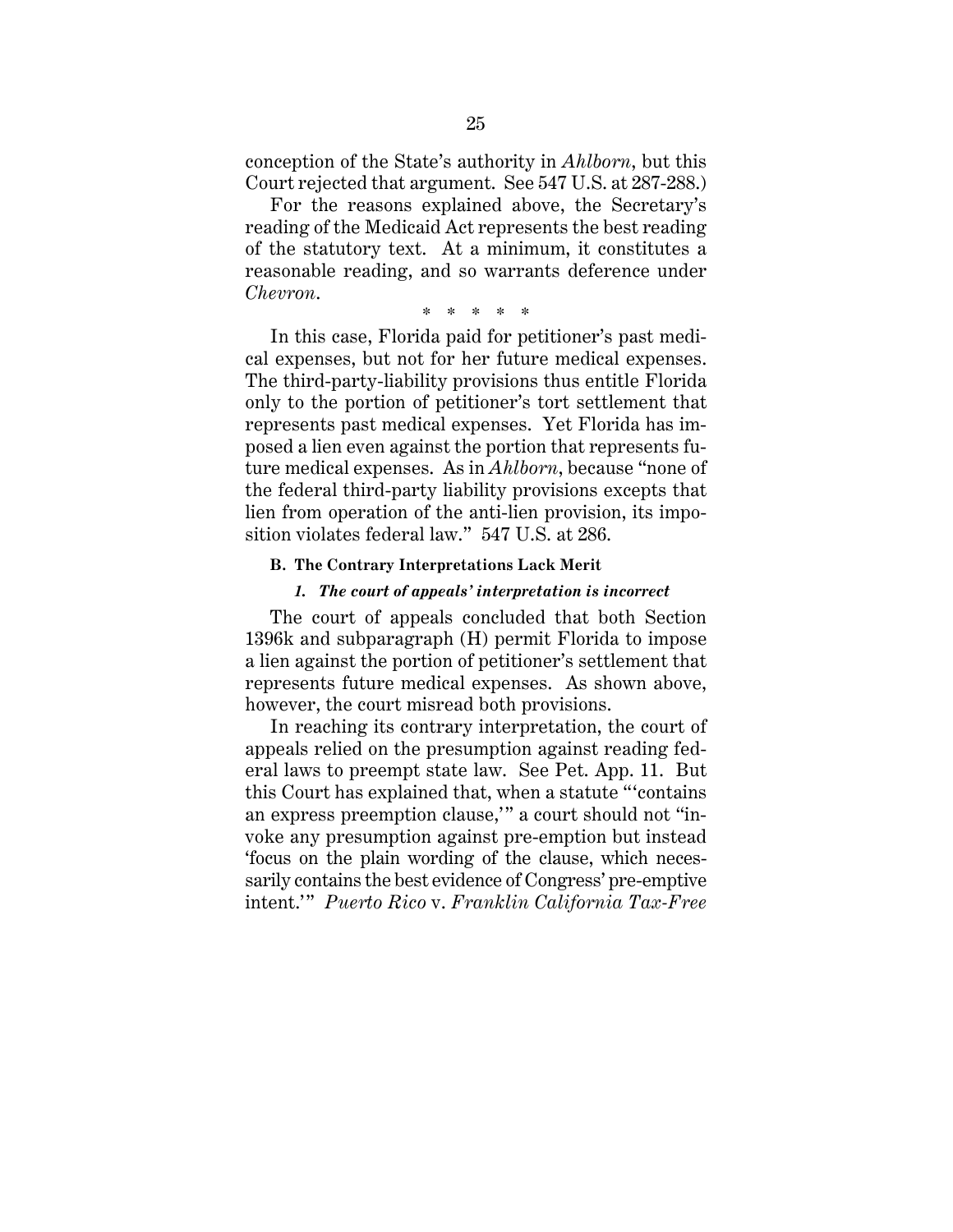*Trust*, 136 S. Ct. 1938, 1946 (2016) (citation omitted). In this case, States are expressly forbidden by the anti-lien clause from imposing certain liens, and expressly required by the third-party liability provisions to seek certain payments from third parties. The best way to interpret those express directives to the States is to focus on what they say, not to rely on generic presumptions.

The court of appeals likewise relied on the proposition that Congress must give States clear notice before attaching conditions to grants of federal funds. See Pet. App. 11. That, too, was incorrect. This Court has explained that, although Congress must provide clear notice "that *some* conditions [a]re placed on the receipt of federal funds," it "need not 'specifically identify and pr[e]scribe' each condition in the legislation." *Jackson*  v. *Birmingham Board of Education*, 544 U.S. 167, 183 (2005) (brackets omitted) (describing the "holding" of *Bennett* v. *Kentucky Department of Education*, 470 U.S. 656, 665-666 (1985)). The Medicaid Act provides ample notice that States must comply with federal requirements as a condition of receiving federal money. See, *e.g.*, 42 U.S.C. 1396a, 1396c.

In any event, neither the presumption against preemption nor the clear-statement requirement for Spending Clause legislation can help this Court choose between the parties' readings of the Medicaid Act. Under petitioner's and the United States' reading of the statute, the State is *forbidden* from obtaining reimbursement from the portion of the recovery that corresponds to medical expenses not paid by Medicaid. Laws such as Florida's, which go further, would be preempted under that reading. But Florida's reading would *require* the State to seek reimbursement from the portion of the recovery that corresponds to medical expenses not paid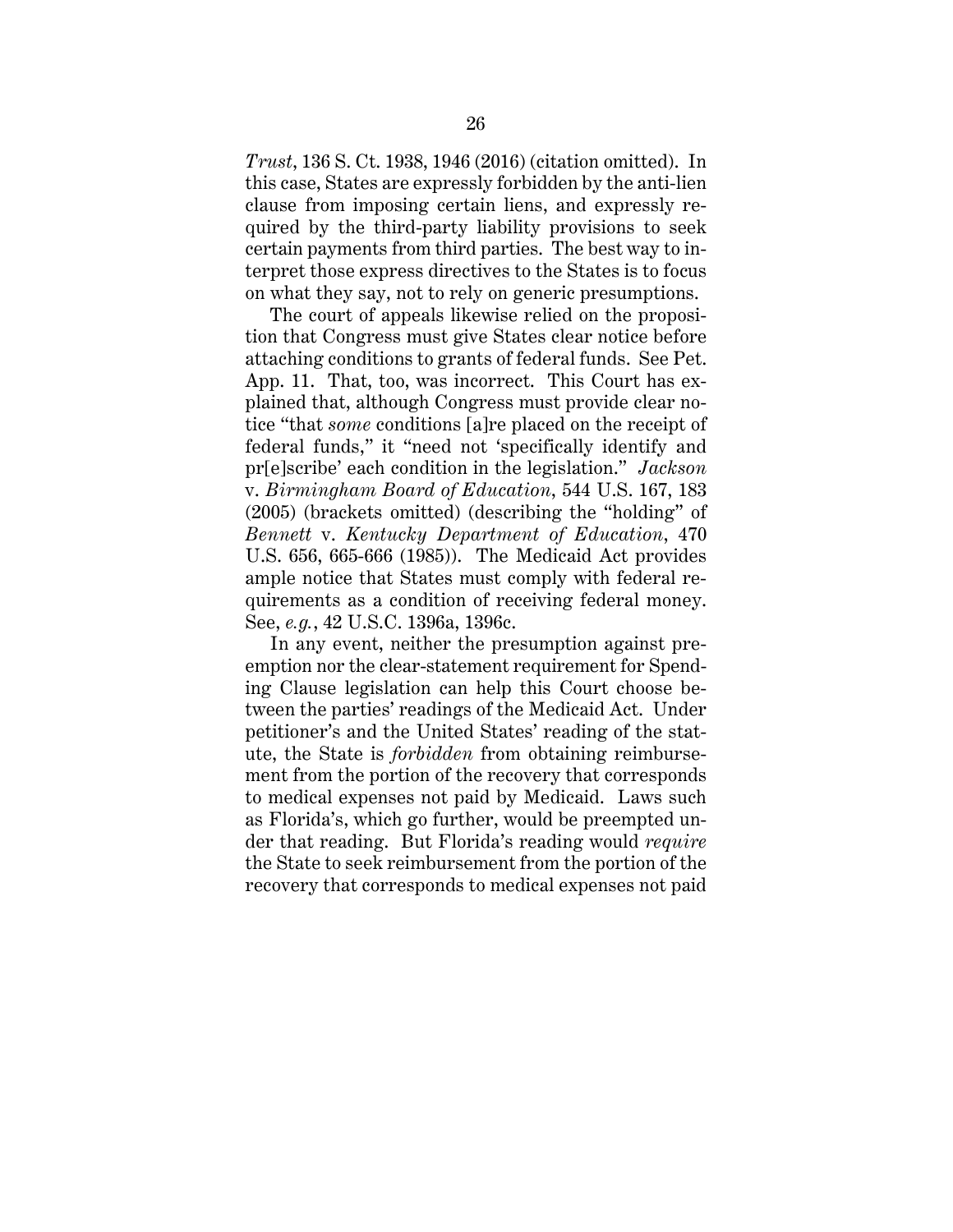by Medicaid. Under that reading, laws such as California's, which do not go that far, would be preempted. See Cal. Welfare & Institutions Code § 14124.76(a) (West 2018) (limiting the State to the portion of the recovery that "represents payment for medical expenses \* \* \* provided on behalf of the beneficiary"). Either reading would impose conditions on the States, and both would preempt contrary state laws. The propositions invoked by the court of appeals thus provide no basis for preferring one reading over the other.

#### *2. Florida's interpretation is incorrect*

Florida's interpretation of the Medicaid Act differs from that of the court of appeals. Whereas the court concluded that both subparagraph (H) and Section 1396k permit the lien imposed in this case, Florida has focused on Section 1396k alone. It contends (Resp. to Pet. 1-2) that, even if subparagraph (H) has a narrower reach, that provision cannot limit the broader terms of Section 1396k's assignment clause. But Florida's reading is also flawed.

As an initial matter, subparagraph (H) is not the only relevant provision that focuses on third parties' liability for medical expenses paid by Medicaid. As discussed above, *many* provisions of the Medicaid Act do so, and the Court should not read Section 1396k's assignment clause to have a markedly different scope from all the others. See pp. 20-21, *supra*.

Even putting aside the other provisions, it would make little sense to read Section 1396k to mean something far different from subparagraph (H). Each provision (as Florida itself recognizes) provides a "tool for recovering third-party payments." Resp. to Pet. 1. Under each, the State acquires the recipient's rights to certain third-party payments, whether through mandatory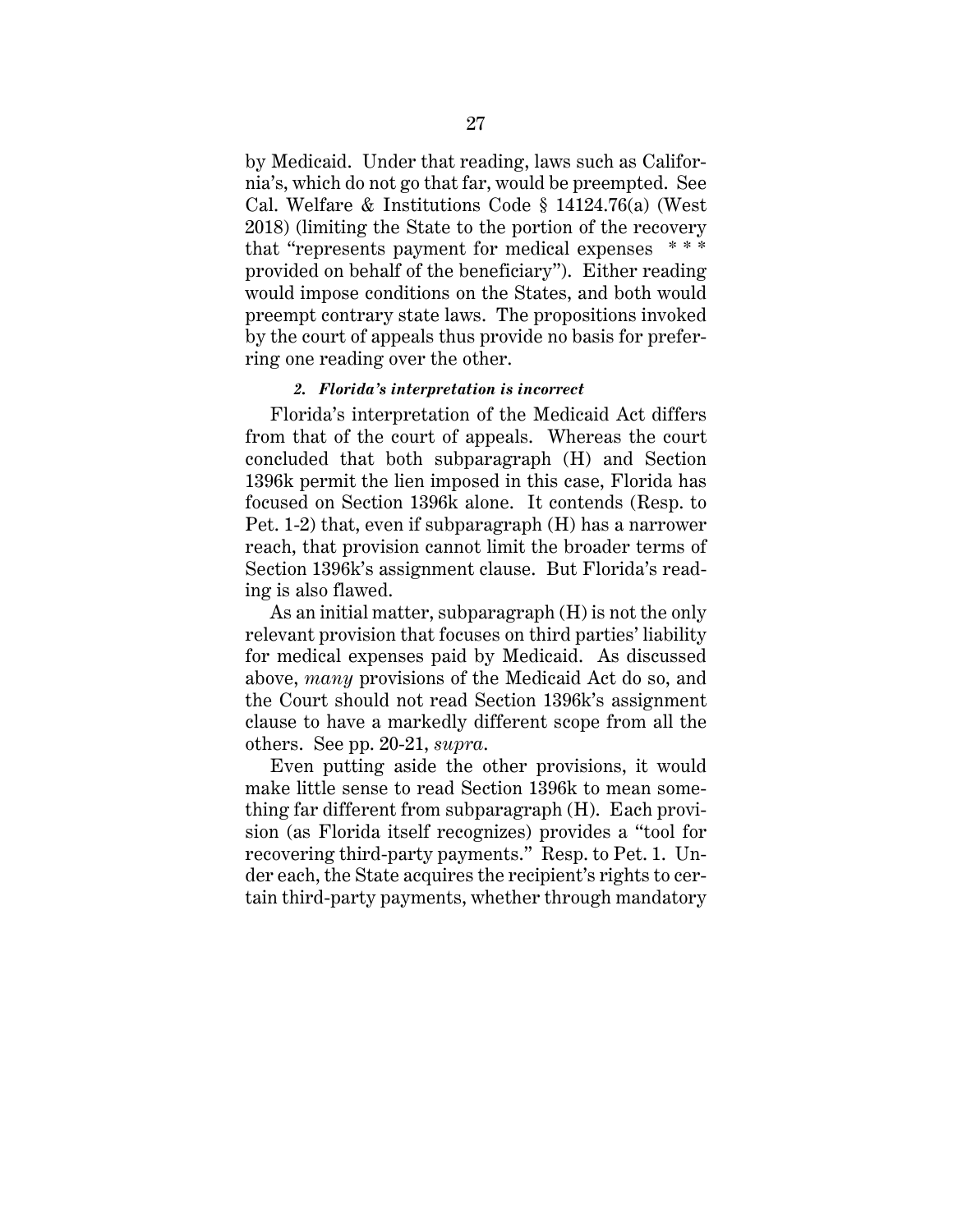assignment (Section 1396k) or by operation of law (subparagraph (H)). Each allows the State, if it so chooses, to stand in the recipient's shoes and to sue a liable third party directly. Each also allows the State, if the recipient sues the third party and wins a recovery, to obtain a share of that recovery. No sound reason exists to suppose that Congress meant the State's share to vary depending on the tool that the State used.

What is more, Florida's understanding of how the third-party-liability provisions fit together is in tension with *Ahlborn*. There, this Court stated that "[t]he obligation to enact assignment laws" in Section 1396k is "reiterated" in subparagraph (H). 547 U.S. at 276. It also stated that the automatic transfer of rights under subparagraph (H) "echoes the requirement of a mandatory assignment of rights in § 1396k(a)." *Id.* at 281. *Ahlborn* thus indicates that subparagraph (H) and Section 1396k(a) should be interpreted in tandem, not read to have substantially different meanings.

Florida objects (Resp. to Pet. 21) that this reading fails to give Section 1396k and subparagraph (H) independent effect. But the history of the Medicaid Act shows why that argument is wrong. A previous version of the statute included the assignment provision now codified in Section 1396k, but not the acquisition-ofrights provision now codified in subparagraph (H). See Medicare-Medicaid Anti-Fraud and Abuse Amendments, Pub. L. No. 95-142, § 11(b), 91 Stat. 1196 (1977). A government report later found, however, that insurers were "thwart[ing]" Section 1396k by refusing to recognize assignments and by arguing that their insurance contracts forbade assignments. Human Resources Division, United States General Accounting Office, GAO/HRD-91-25, *MEDICAID: Legislation Needed to*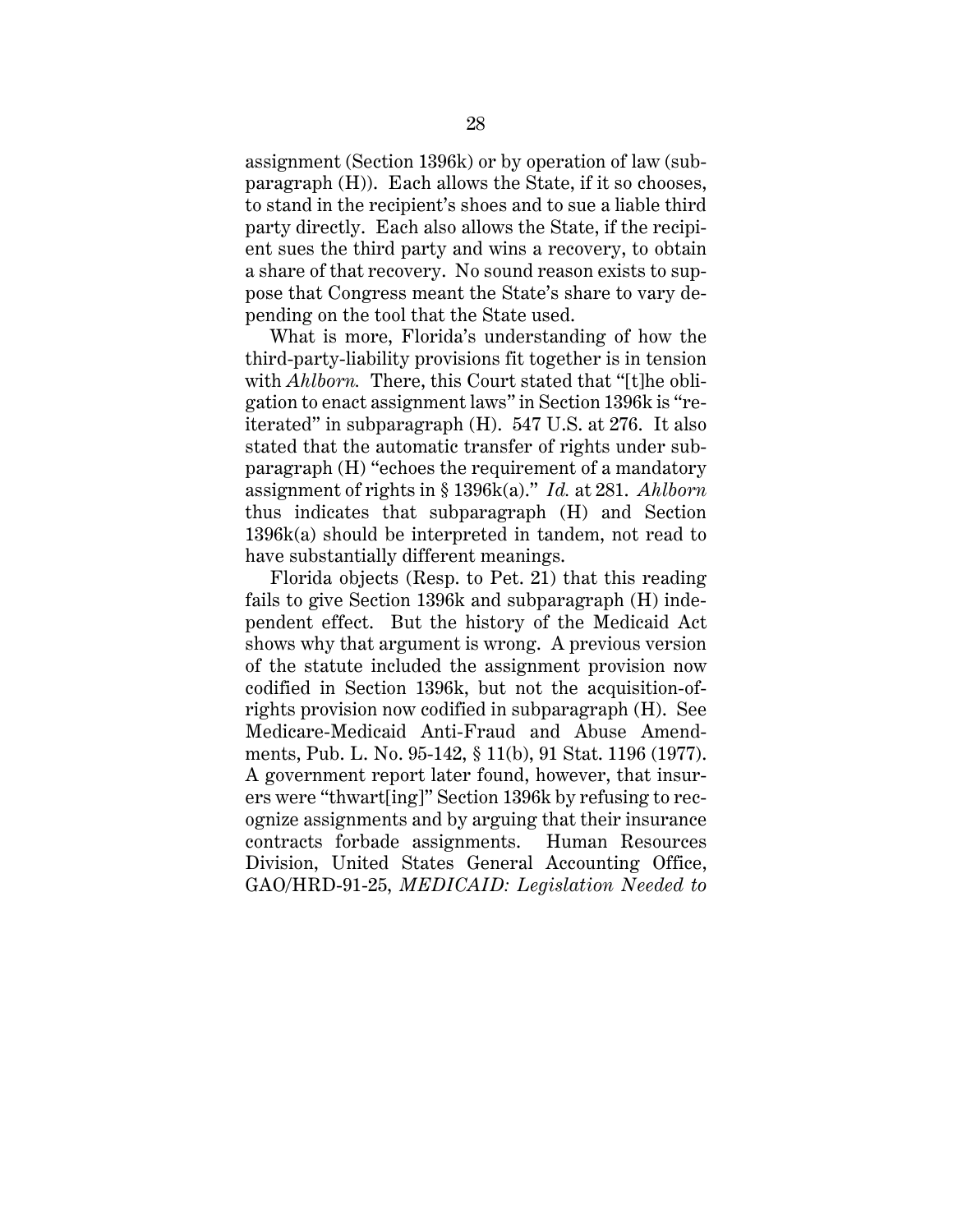*Improve Collections from Private Insurers* 5 (Nov. 1990). Congress responded in 1993 by enacting what is now subparagraph (H), thereby requiring States to have in effect laws by which they acquire recipients' rights to third-party payments by operation of law, without the need for separate assignments. See Omnibus Budget Reconciliation Act of 1993, Pub. L. No. 103- 66, § 13622(c), 107 Stat. 632. Congress thus meant for Section 1396k and subparagraph (H) to serve overlapping functions; it added the belt because it feared that the suspenders were not doing their job. Contrary to Florida's theory, there is no reason to infer that Congress meant the two provisions to perform markedly different roles.

# **C. States Retain Broad Discretion To Establish Procedures For Allocating Settlements**

Although the Medicaid Act entitles a State only to the portions of the recipient's recovery that represent medical expenses paid by Medicaid, the State retains a substantial interest in ensuring that recipients do not manipulate the terms of a settlement to reduce the amount of money that the State may obtain. The United States shares that interest, for it is entitled to a portion of any third-party recovery obtained by the State. See 42 U.S.C. 1396k(b). As this Court has observed, however, States already have appropriate tools for safeguarding that interest. See *E.M.A.*, 568 U.S. at 642-643; *Ahlborn*, 547 U.S. at 288 & n.18.

In the first place, a State may protect its interest in reimbursement by conducting or participating in litigation against a third party before any settlement is finalized. See *Ahlborn*, 547 U.S. at 288. For example, a State could pass a law requiring or permitting the State to join or intervene in a Medicaid recipient's case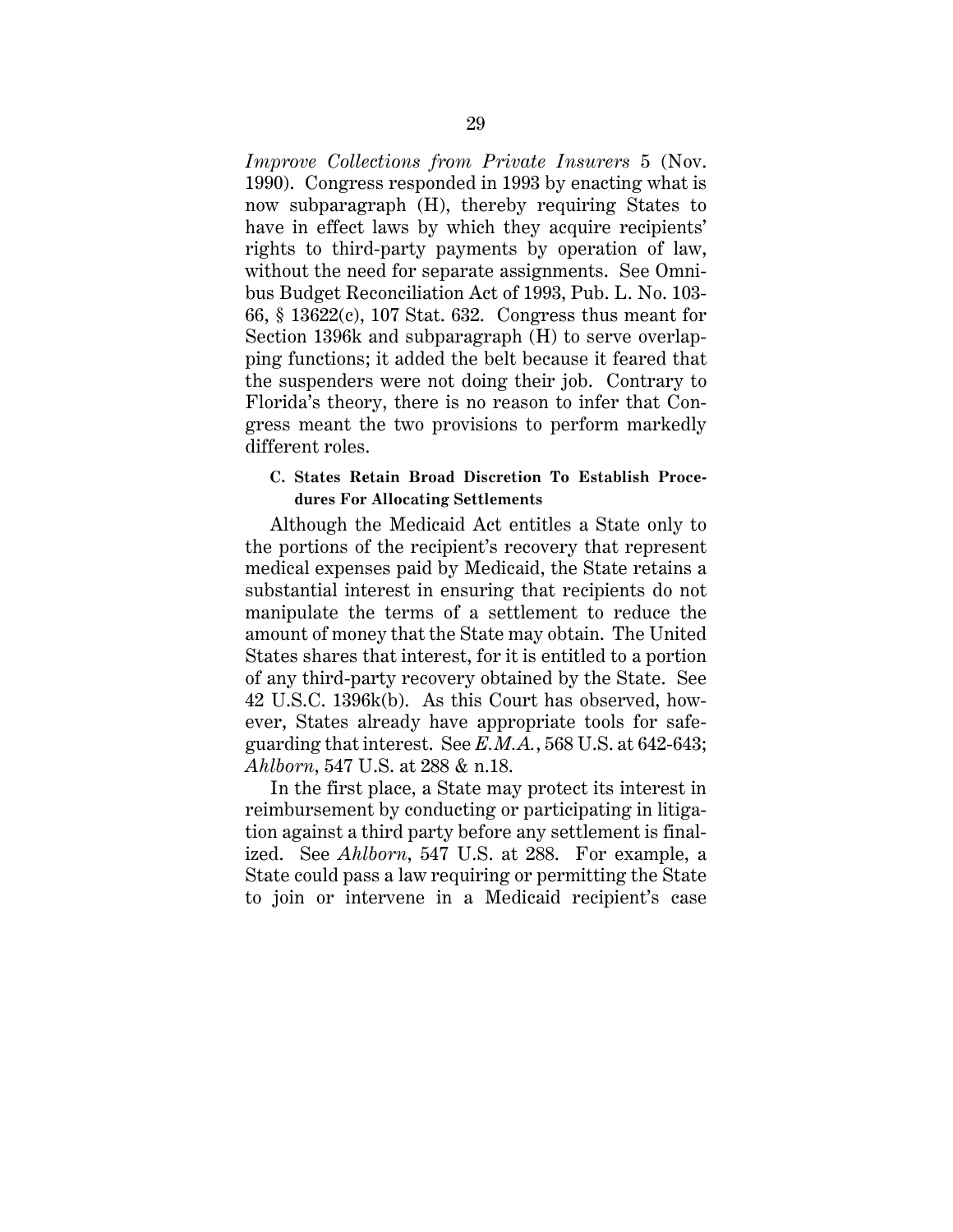against a third party. See U.S. Br. at 33, *E.M.A.*, *supra* (No. 12-98). A State could also choose to participate at the settlement stage, and to that end could require advance notice of settlement negotiations. See *ibid.* Or a State could require its advance consent to any allocation of damages in the settlement. See *ibid.*

Even after a settlement is finalized, the State need not take at face value the settlement's allocation of the award among categories of damages; it may instead hold a judicial or administrative hearing to calculate the appropriate allocation. See *E.M.A.*, 568 U.S. at 641; *Ahlborn*, 547 U.S. at 288. The State may (as Florida has done here) apply a rebuttable presumption that the State is entitled to a specified share of the recovery and shift the burden to the recipient to show at the hearing that a different allocation is appropriate. See Pet. App. 24-27. None of that is new; this Court's decisions in *Ahlborn* and *E.M.A.* already contemplate such procedures for allocating settlements. A ruling for petitioner in this case would simply clarify the ground rules governing the allocation. And hearings may not always prove necessary; the State could avoid the need for a hearing by negotiating an appropriate allocation with the recipient. See U.S. Br. at 32, *E.M.A.*, *supra* (No. 12-98).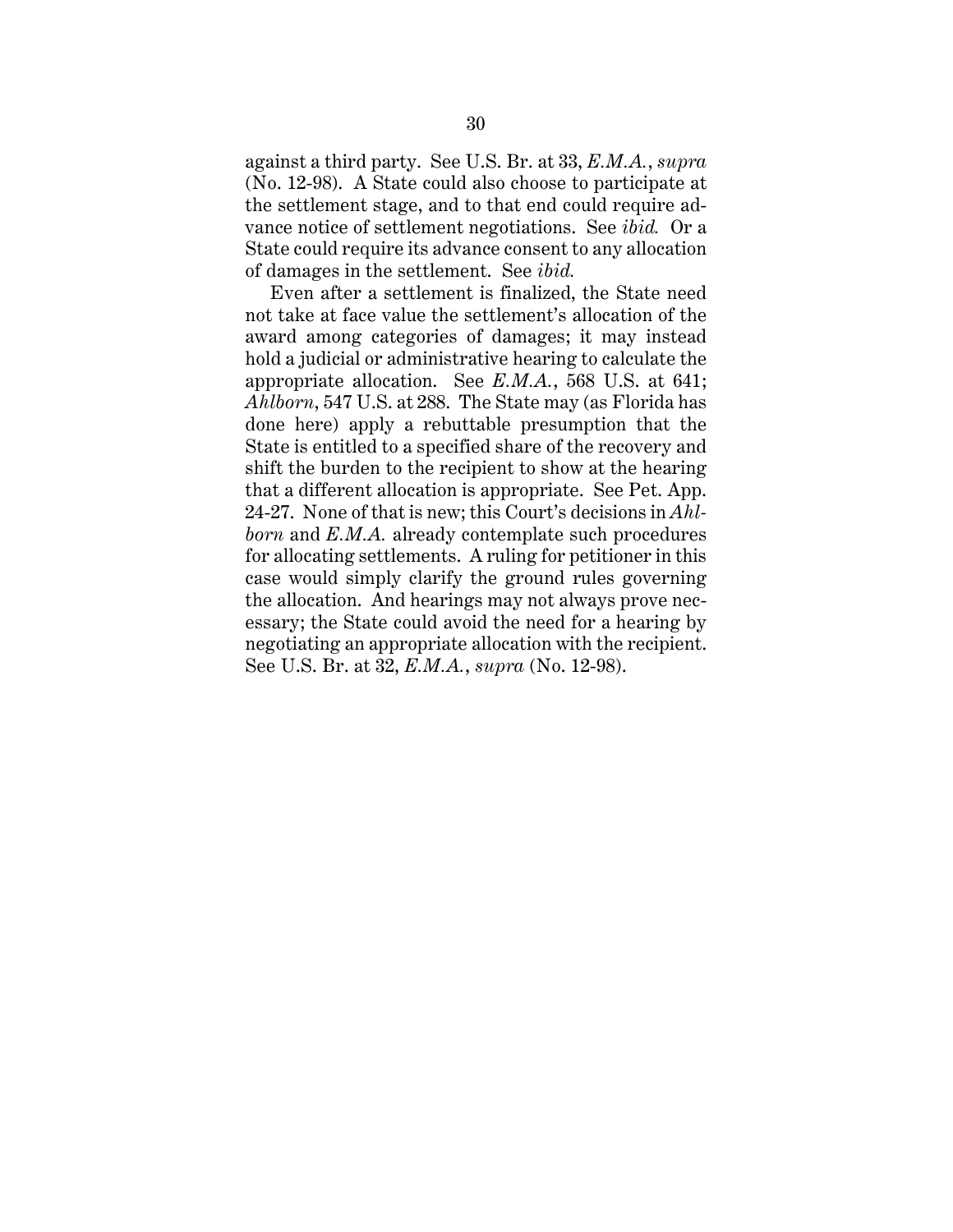### **CONCLUSION**

The judgment of the court of appeals should be reversed.

Respectfully submitted.

EDWIN S. KNEEDLER\* *Deputy Solicitor General* BRIAN M. BOYNTON *Acting Assistant Attorney General* CURTIS E. GANNON *Deputy Solicitor General* VIVEK SURI *Assistant to the Solicitor General* ABBY C. WRIGHT COURTNEY L. DIXON *Attorneys*

SEPTEMBER 2021

<sup>\*</sup> The Acting Solicitor General is recused in this case.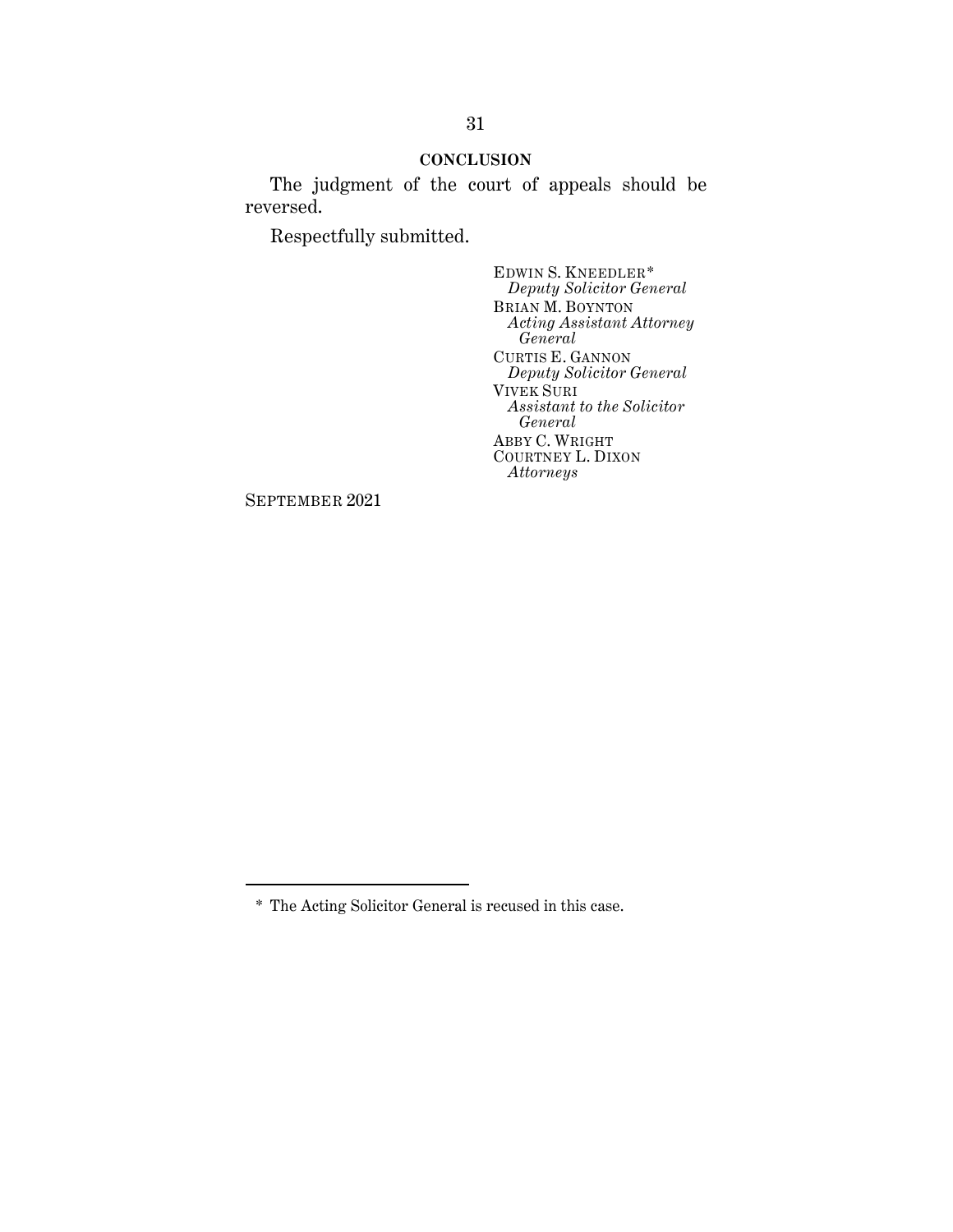### **APPENDIX**

1. 42 U.S.C. 1396a provides in pertinent part:

**State plans for medical assistance**

**(a) Contents**

A State plan for medical assistance must—

\* \* \* \* \*

(25) provide—

(A) that the State or local agency administering such plan will take all reasonable measures to ascertain the legal liability of third parties (including health insurers, self-insured plans, group health plans (as defined in section 607(1) of the Employee Retirement Income Security Act of 1974 [29 U.S.C. 1167(1)]), service benefit plans, managed care organizations, pharmacy benefit managers, or other parties that are, by statute, contract, or agreement, legally responsible for payment of a claim for a health care item or service) to pay for care and services available under the plan, including—

(i) the collection of sufficient information (as specified by the Secretary in regulations) to enable the State to pursue claims against such third parties, with such information being collected at the time of any determination or redetermination of eligibility for medical assistance, and

(ii) the submission to the Secretary of a plan (subject to approval by the Secretary) for pursuing claims against such third parties, which plan shall be integrated with, and be monitored as a

(1a)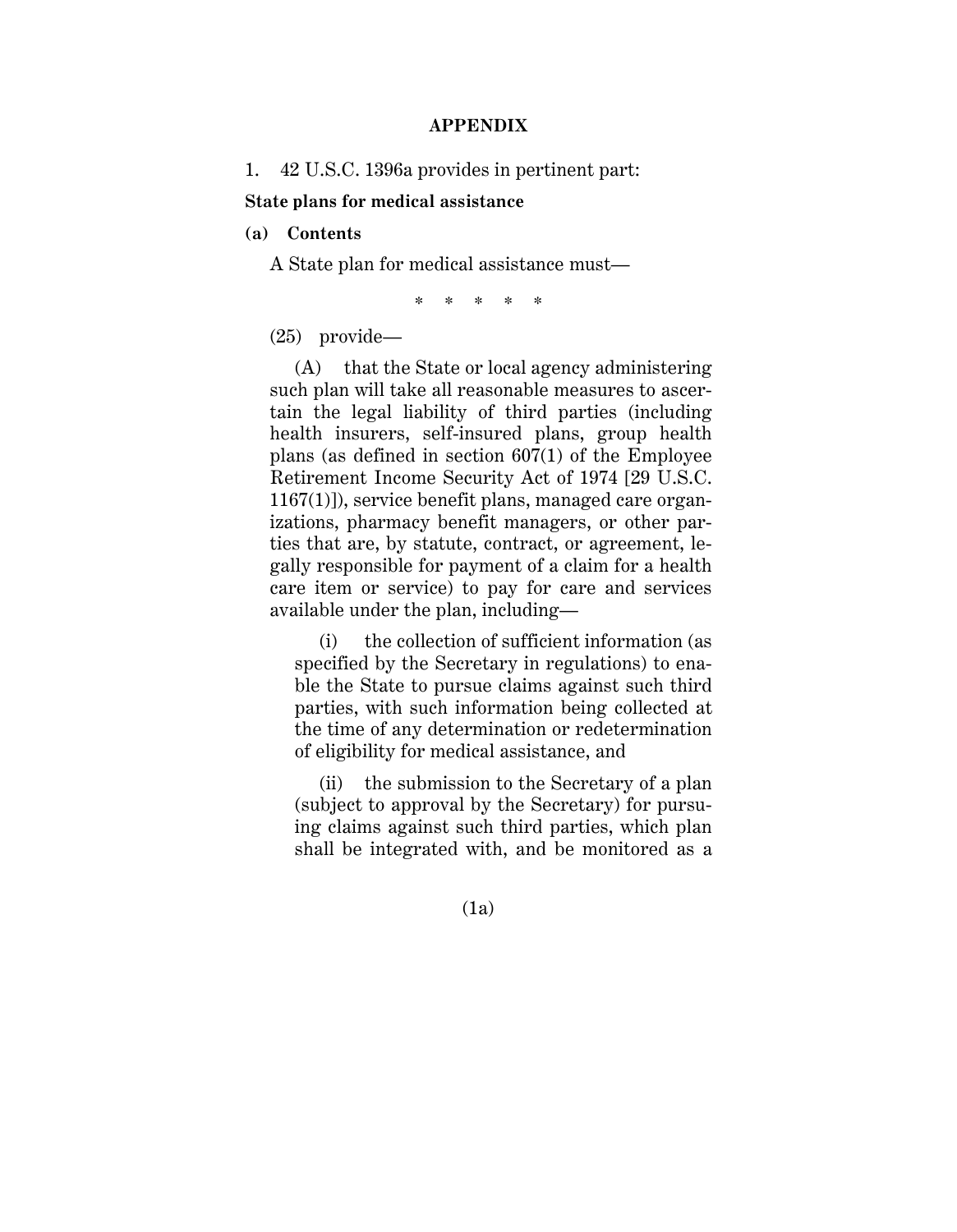part of the Secretary's review of, the State's mechanized claims processing and information retrieval systems required under section 1396b(r) of this title;

(B) that in any case where such a legal liability is found to exist after medical assistance has been made available on behalf of the individual and where the amount of reimbursement the State can reasonably expect to recover exceeds the costs of such recovery, the State or local agency will seek reimbursement for such assistance to the extent of such legal liability;

\* \* \* \* \*

(H) that to the extent that payment has been made under the State plan for medical assistance in any case where a third party has a legal liability to make payment for such assistance, the State has in effect laws under which, to the extent that payment has been made under the State plan for medical assistance for health care items or services furnished to an individual, the State is considered to have acquired the rights of such individual to payment by any other party for such health care items or services; and

(I) that the State shall provide assurances satisfactory to the Secretary that the State has in effect laws requiring health insurers, including self-insured plans, group health plans (as defined in section 607(1) of the Employee Retirement Income Security Act of 1974 [29 U.S.C. 1167(1)]), service benefit plans, managed care organizations, pharmacy benefit managers, or other parties that are, by statute, contract, or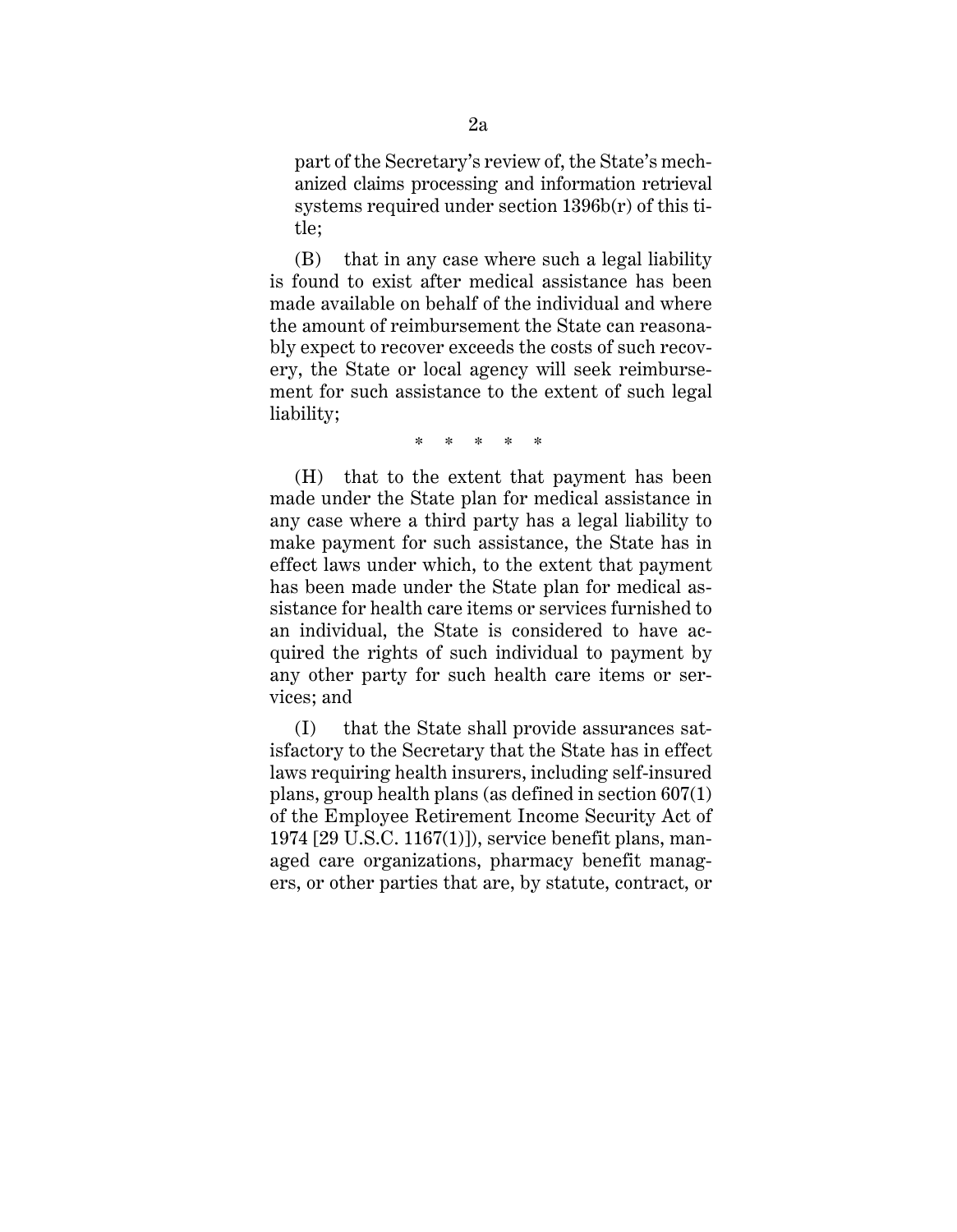agreement, legally responsible for payment of a claim for a health care item or service, as a condition of doing business in the State, to—

\* \* \* \* \*

(ii) accept the State's right of recovery and the assignment to the State of any right of an individual or other entity to payment from the party for an item or service for which payment has been made under the State plan;

\* \* \* \* \*

2. 42 U.S.C. 1396k(a) provides:

**Assignment, enforcement, and collection of rights of payments for medical care; establishment of procedures pursuant to State plan; amounts retained by State**

(a) For the purpose of assisting in the collection of medical support payments and other payments for medical care owed to recipients of medical assistance under the State plan approved under this subchapter, a State plan for medical assistance shall—

(1) provide that, as a condition of eligibility for medical assistance under the State plan to an individual who has the legal capacity to execute an assignment for himself, the individual is required—

(A) to assign the State any rights, of the individual or of any other person who is eligible for medical assistance under this subchapter and on whose behalf the individual has the legal authority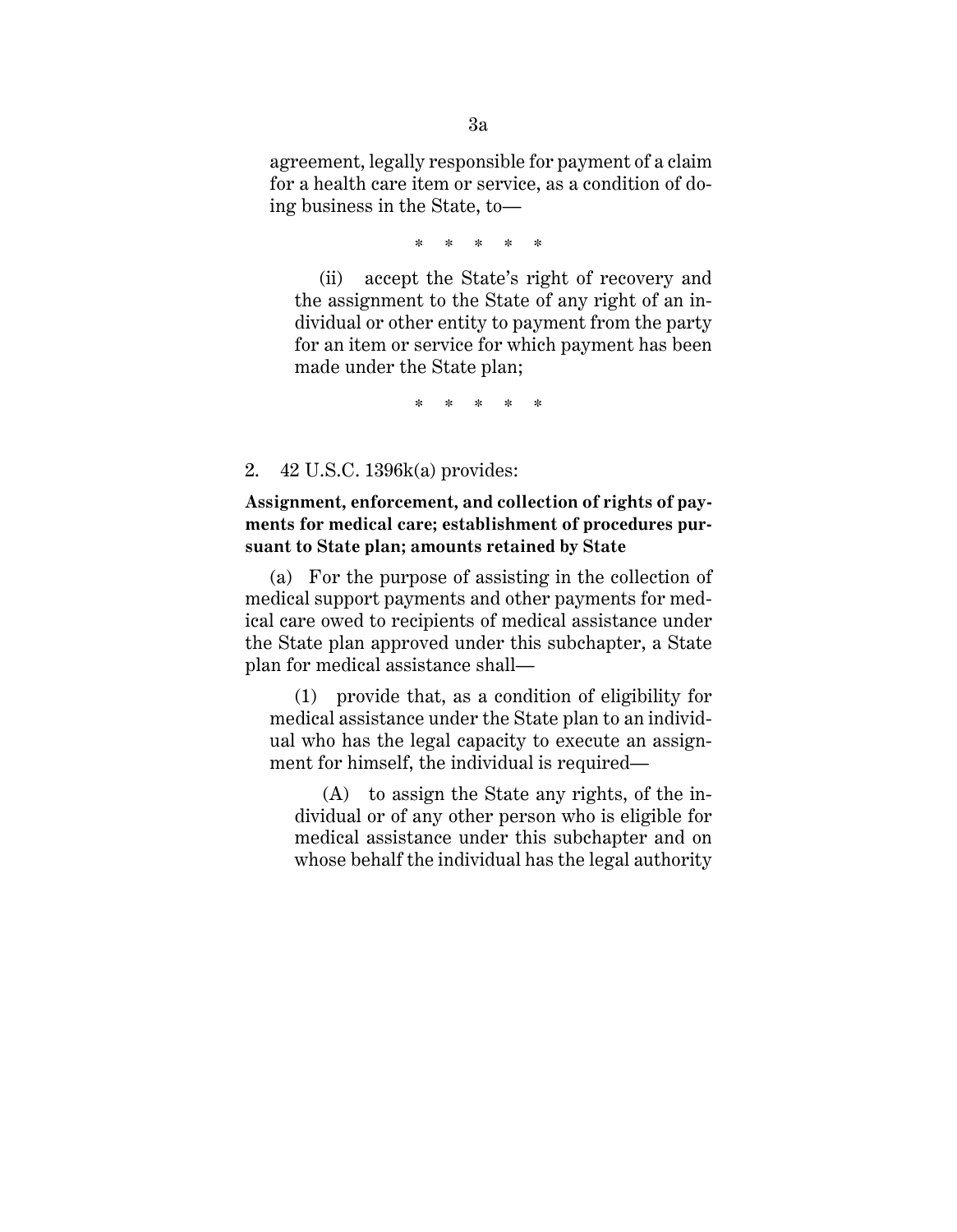to execute an assignment of such rights, to support (specified as support for the purpose of medical care by a court or administrative order) and to payment for medical care from any third party;

(B) to cooperate with the State (i) in establishing the paternity of such person (referred to in subparagraph  $(A)$ ) if the person is a child born out of wedlock, and (ii) in obtaining support and payments (described in subparagraph (A)) for himself and for such person, unless (in either case) the individual is described in section 1396a(*l*)(1)(A) of this title or the individual is found to have good cause for refusing to cooperate as determined by the State agency in accordance with standards prescribed by the Secretary, which standards shall take into consideration the best interests of the individuals involved; and

(C) to cooperate with the State in identifying, and providing information to assist the State in pursuing, any third party who may be liable to pay for care and services available under the plan, unless such individual has good cause for refusing to cooperate as determined by the State agency in accordance with standards prescribed by the Secretary, which standards shall take into consideration the best interests of the individuals involved; and

(2) provide for entering into cooperative arrangements (including financial arrangements), with any appropriate agency of any State (including, with respect to the enforcement and collection of rights of payment for medical care by or through a parent,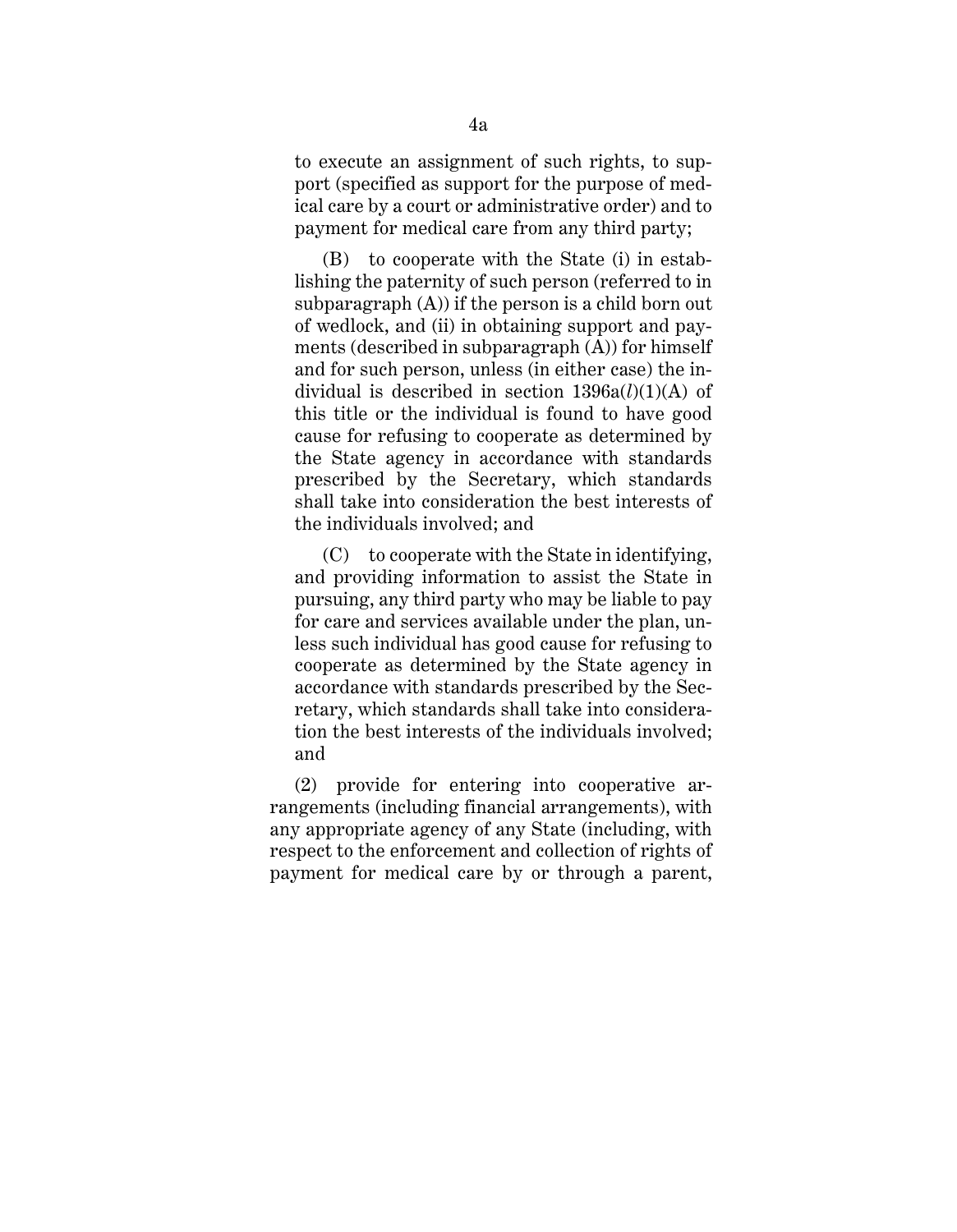with a State's agency established or designated under section 654(3) of this title) and with appropriate courts and law enforcement officials, to assist the agency or agencies administering the State plan with respect to (A) the enforcement and collection of rights to support or payment assigned under this section and (B) any other matters of common concern.

### 3. 42 U.S.C. 1396p(a)(1) provides:

**Liens, adjustments and recoveries, and transfers of assets**

# **(a) Imposition of lien against property of an individual on account of medical assistance rendered to him under a State plan**

(1) No lien may be imposed against the property of any individual prior to his death on account of medical assistance paid or to be paid on his behalf under the State plan, except—

(A) pursuant to the judgment of a court on account of benefits incorrectly paid on behalf of such individual, or

(B) in the case of the real property of an individual—

(i) who is an inpatient in a nursing facility, intermediate care facility for the mentally retarded, or other medical institution, if such individual is required, as a condition of receiving services in such institution under the State plan, to spend for costs of medical care all but a minimal amount of his income required for personal needs, and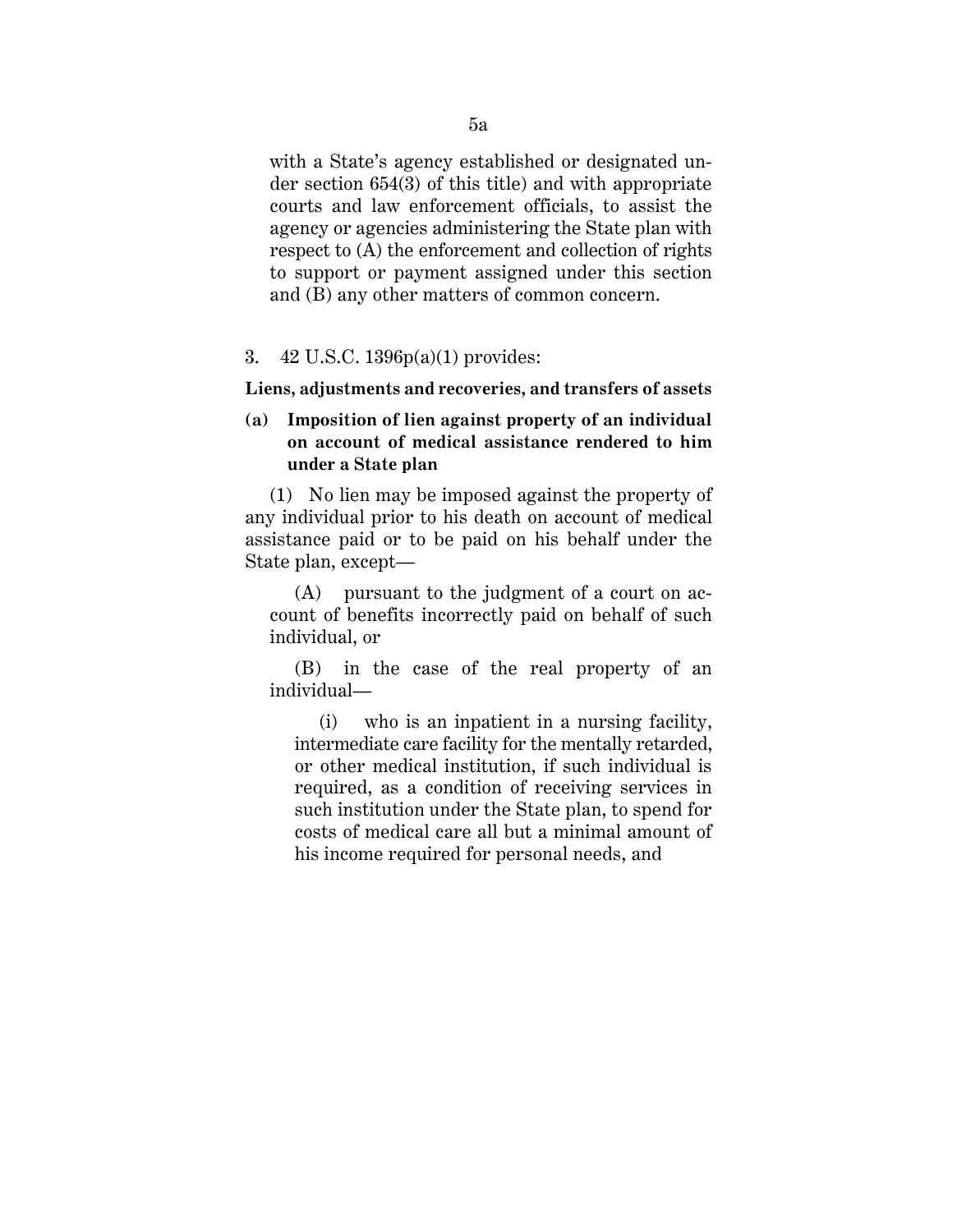(ii) with respect to whom the State determines, after notice and opportunity for a hearing (in accordance with procedures established by the State), that he cannot reasonably be expected to be discharged from the medical institution and to return home,

except as provided in paragraph (2).

### 4. 42 C.F.R. 433.135 provides:

# **Basis and purpose.**

This subpart implements sections 1902(a)(25), 1902(a)(45), 1903(d)(2), 1903(o), 1903(p), and 1912 of the Act by setting forth State plan requirements concerning—

(a) The legal liability of third parties to pay for services provided under the plan;

(b) Assignment to the State of an individual's rights to third party payments; and

(c) Cooperative agreements between the Medicaid agency and other entities for obtaining third party payments.

5. 42 C.F.R. 433.136 provides in pertinent part:

# **Definitions.**

For purposes of this subpart—

\* \* \* \* \*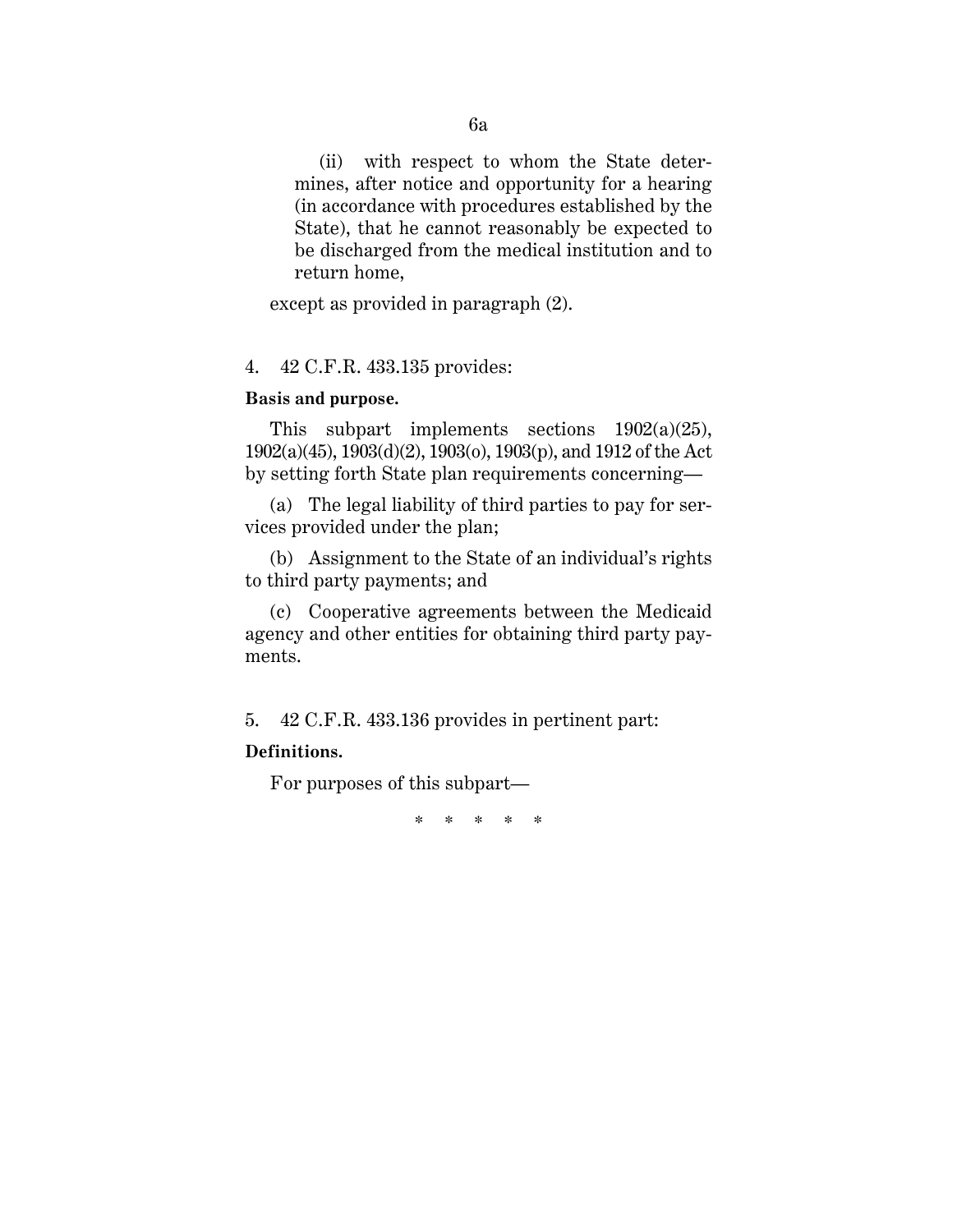*Third party* means any individual, entity or program that is or may be liable to pay all or part of the expenditures for medical assistance furnished under a State plan.

\* \* \* \* \*

# 6. 42 C.F.R. 433.137(a) provides:

### **State plan requirements.**

(a) A State plan must provide that the requirements of §§ 433.138 and 433.139 are met for identifying third parties liable for payment of services under the plan and for payment of claims involving third parties.

# 7. 42 C.F.R. 433.138(a) provides:

# **Identifying liable third parties.**

(a) *Basic provisions.* The agency must take reasonable measures to determine the legal liability of the third parties who are liable to pay for services furnished under the plan. At a minimum, such measures must include the requirements specified in paragraphs (b) through (k) of this section, unless waived under paragraph (1) of this section.

# 8. 42 C.F.R. 433.145 provides:

# **Assignment of rights to benefits—State plan requirements.**

(a) A State plan must provide that, as a condition of eligibility, each legally able applicant or beneficiary is required to: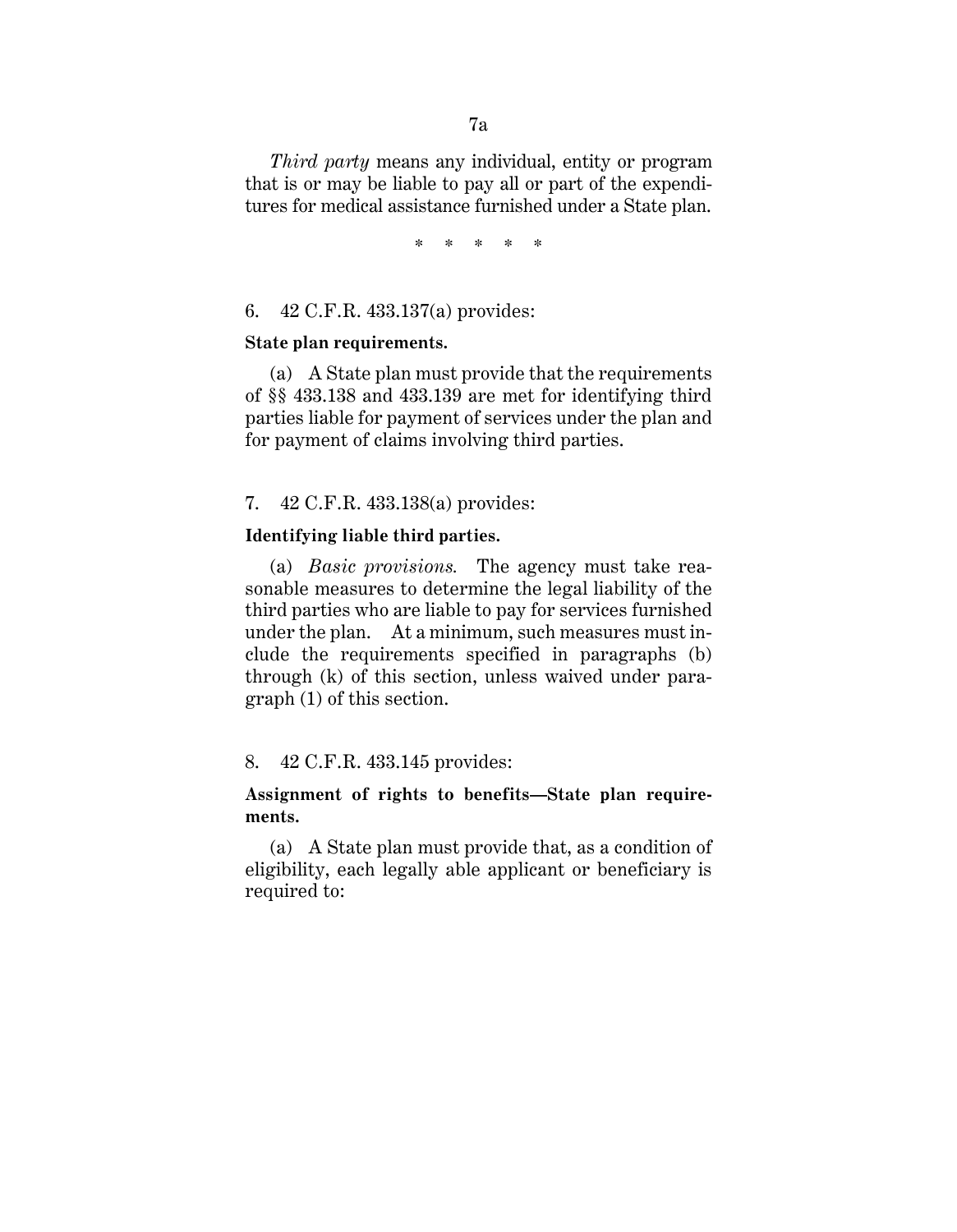(1) Assign to the Medicaid agency his or her rights, or the rights of any other individual eligible under the plan for whom he or she can legally make an assignment, to medical support and to payment for medical care from any third party;

(2) Cooperate with the agency in establishing the identity of a child's parents and in obtaining medical support and payments, unless the individual establishes good cause for not cooperating, and except for individuals described in § 435.116 of this chapter (pregnant women), who are exempt from cooperating in establishing the identity of a child's parents and obtaining medical support and payments from, or derived from, the non-custodial parent of a child; and

(3) Cooperate in identifying and providing information to assist the Medicaid agency in pursuing third parties who may be liable to pay for care and services under the plan, unless the individual establishes good cause for not cooperating.

(b) A State plan must provide that the requirements for assignments, cooperation in establishing paternity and obtaining support, and cooperation in identifying and providing information to assist the State in pursuing any liable third party under §§ 433.146 through 433.148 are met.

(c) A State plan must provide that the assignment of rights to benefits obtained from an applicant or beneficiary is effective only for services that are reimbursed by Medicaid.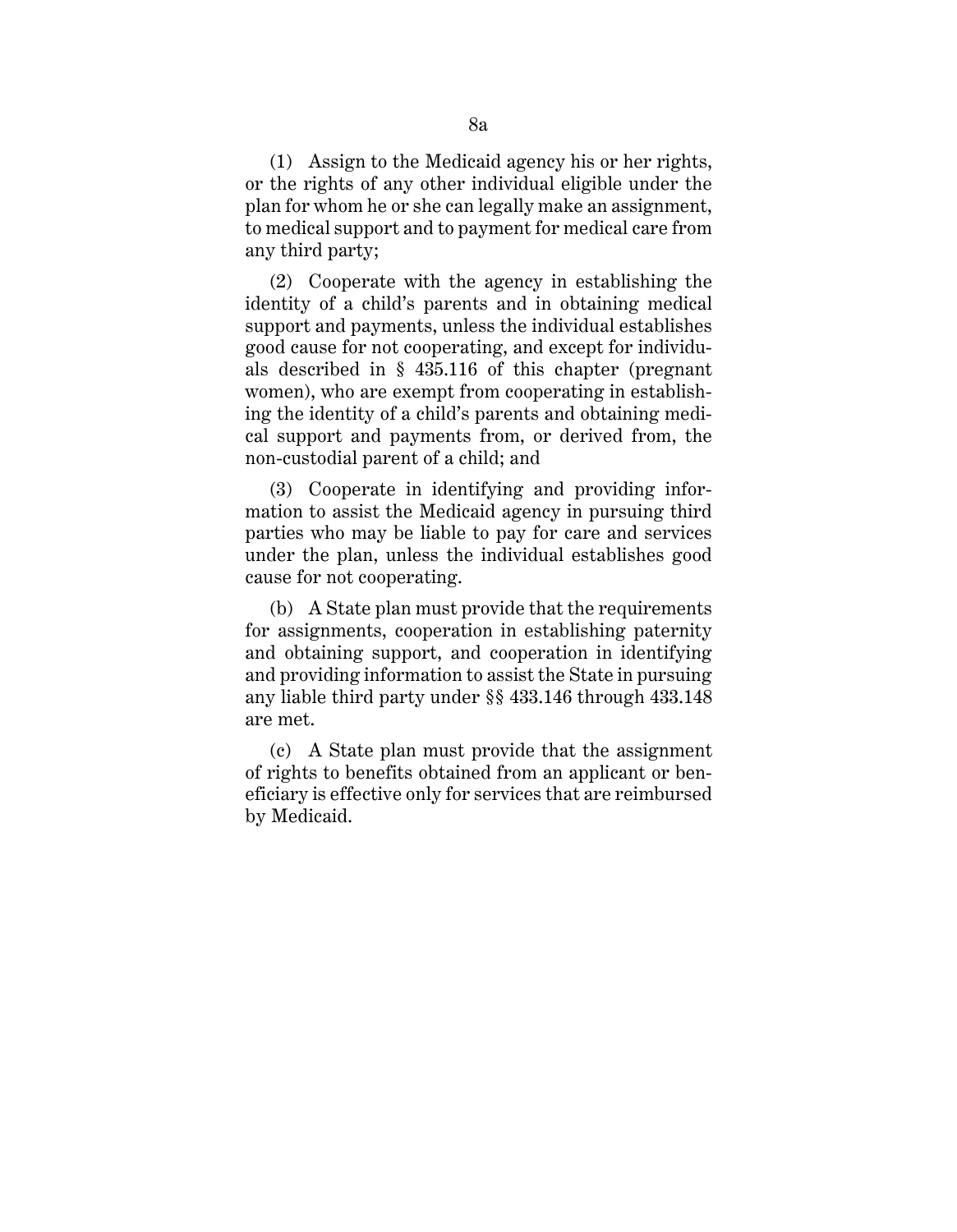9. 42 C.F.R. 433.147(a)(2) provides:

**Cooperation in establishing the identity of a child's parents and in obtaining medical support and payments and in identifying and providing information to assist in pursuing third parties who may be liable to pay.**

(a) *Scope of requirement.* The agency must require the individual who assigns his or her rights to cooperate in—

\* \* \* \* \*

(2) Identifying and providing information to assist the Medicaid agency in pursuing third parties who may be liable to pay for care and services under the plan.

10. Fla. Stat. 409.901(7) provides:

#### **Definitions, ss. 409.901-409.920**

As used in ss. 409.901-409.920, except as otherwise specifically provided, the term:

\* \* \* \* \*

(7) "Collateral" means:

(a) Any and all causes of action, suits, claims, counterclaims, and demands that accrue to the recipient or to the recipient's legal representative, related to any covered injury, illness, or necessary medical care, goods, or services that necessitated that Medicaid provide medical assistance.

(b) All judgments, settlements, and settlement agreements rendered or entered into and related to such causes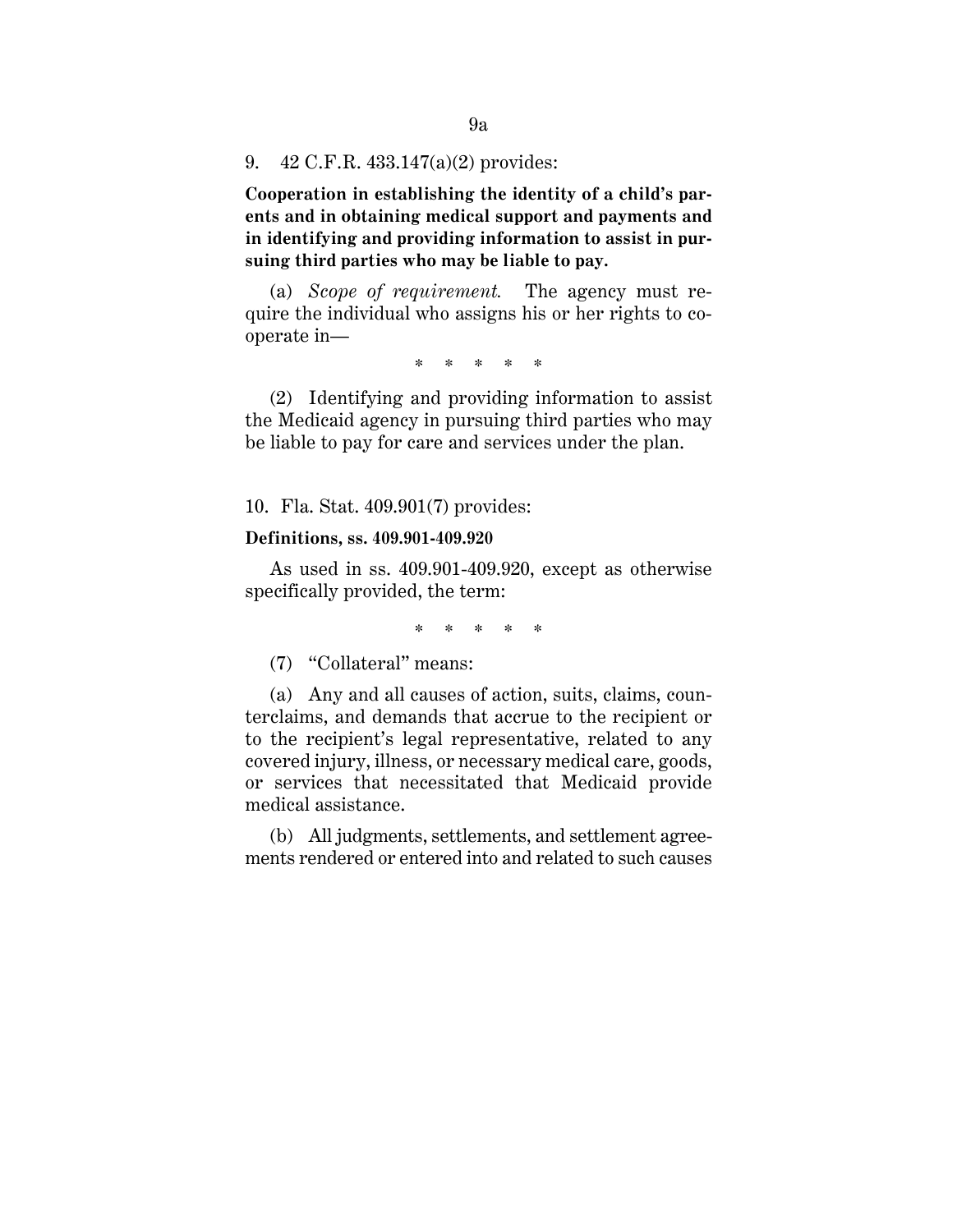of action, suits, claims, counterclaims, demands, or judgments.

(c) Proceeds, as defined in this section.

11. Fla. Stat. 409.910 provides in pertinent part:

**Responsibility for payments on behalf of Medicaid-eligible persons when other parties are liable**

\* \* \* \* \*

(6) When the agency provides, pays for, or becomes liable for medical care under the Medicaid program, it has the following rights, as to which the agency may assert independent principles of law, which shall nevertheless be construed together to provide the greatest recovery from third-party benefits:

\* \* \* \* \*

(c) The agency is entitled to, and has, an automatic lien for the full amount of medical assistance provided by Medicaid to or on behalf of the recipient for medical care furnished as a result of any covered injury or illness for which a third party is or may be liable, upon the collateral, as defined in s. 409.901.

\* \* \* \* \*

 $(11)(f)$  Notwithstanding any provision in this section to the contrary, in the event of an action in tort against a third party in which the recipient or his or her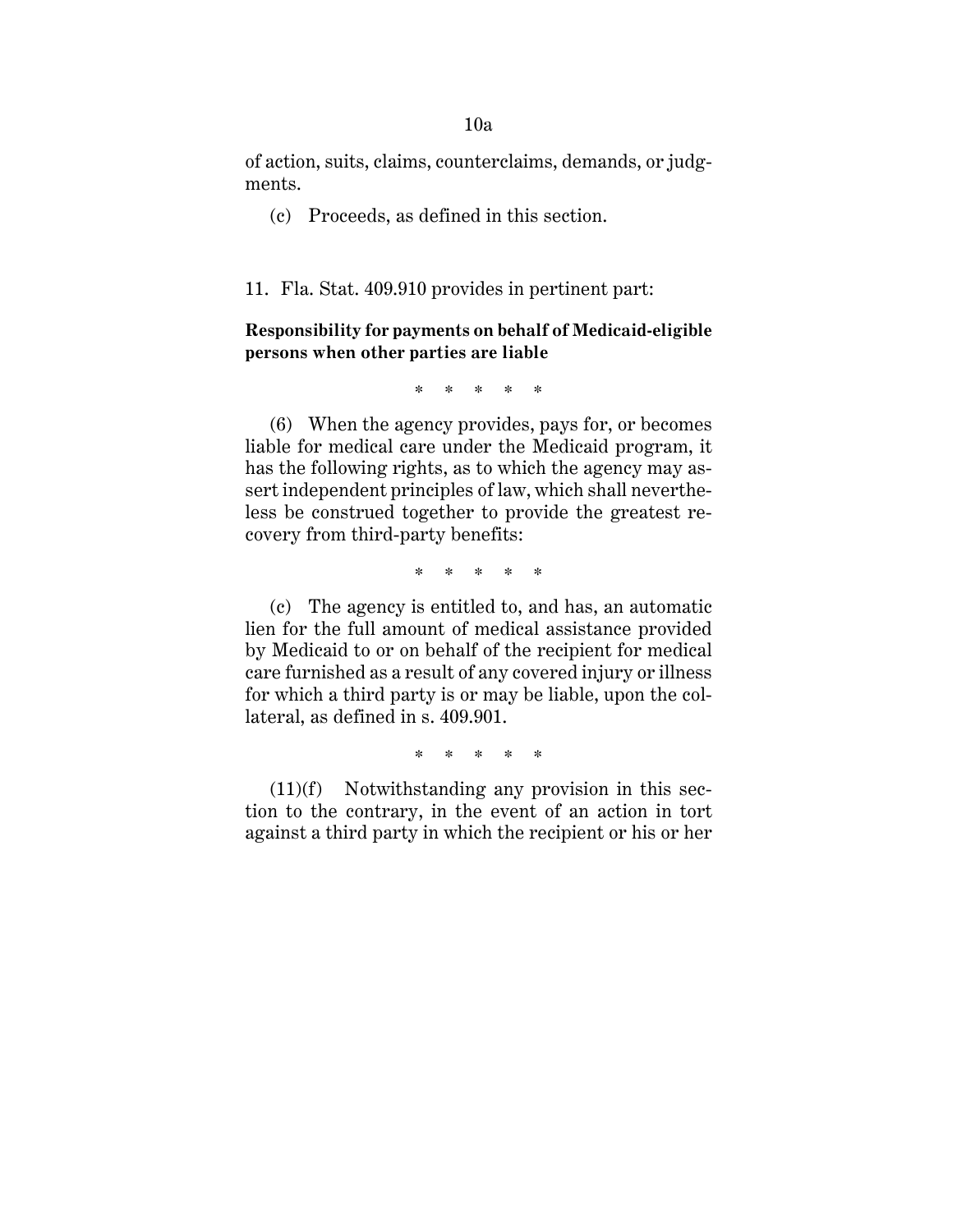legal representative is a party which results in a judgment, award, or settlement from a third party, the amount recovered shall be distributed as follows:

1. After attorney's fees and taxable costs as defined by the Florida Rules of Civil Procedure, one-half of the remaining recovery shall be paid to the agency up to the total amount of medical assistance provided by Medicaid.

2. The remaining amount of the recovery shall be paid to the recipient.

3. For purposes of calculating the agency's recovery of medical assistance benefits paid, the fee for services of an attorney retained by the recipient or his or her legal representative shall be calculated at 25 percent of the judgment, award, or settlement.

4. Notwithstanding any provision of this section to the contrary, the agency shall be entitled to all medical coverage benefits up to the total amount of medical assistance provided by Medicaid. For purposes of this paragraph, "medical coverage" means any benefits under health insurance, a health maintenance organization, a preferred provider arrangement, or a prepaid health clinic, and the portion of benefits designated for medical payments under coverage for workers' compensation, personal injury protection, and casualty.

\* \* \* \* \*

(17)(b) If federal law limits the agency to reimbursement from the recovered medical expense damages, a recipient, or his or her legal representative, may contest the amount designated as recovered medical expense damages payable to the agency pursuant to the